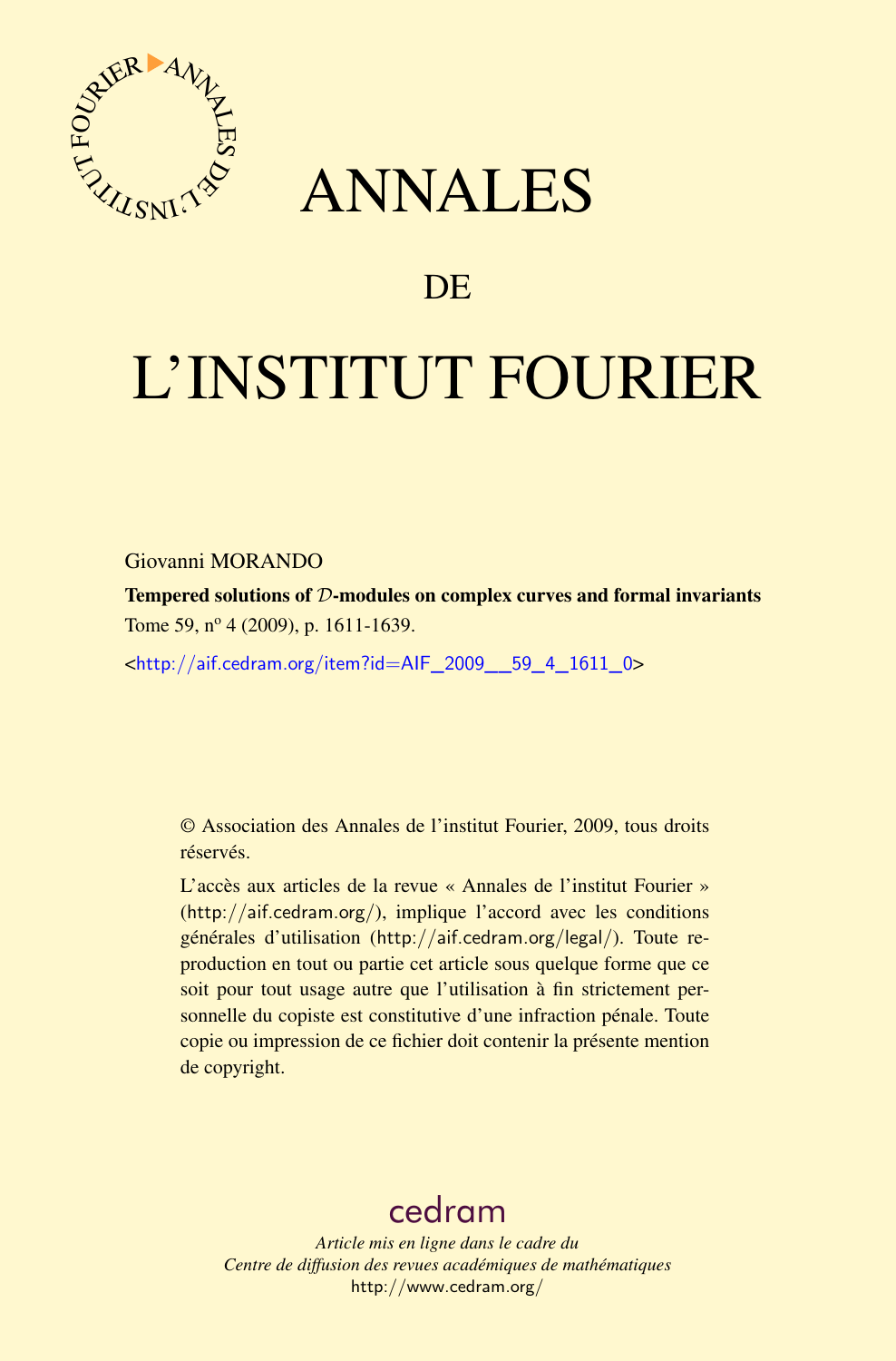## TEMPERED SOLUTIONS OF D-MODULES ON COMPLEX CURVES AND FORMAL INVARIANTS

## **by Giovanni MORANDO (\*)**

ABSTRACT. — Let X be a complex analytic curve. In this paper we prove that the subanalytic sheaf of tempered holomorphic solutions of  $D$ -modules on X induces a fully faithful functor on a subcategory of germs of formal holonomic Dmodules. Further, given a germ  $M$  of holonomic  $D$ -module, we obtain some results linking the subanalytic sheaf of tempered solutions of M and the classical formal and analytic invariants of M.

 $R$ ÉSUMÉ. — Soit X une courbe analytique complexe. Dans cet article nous démontrons que le faisceau sous-analytique des solutions holomorphes tempérées des D-modules sur X induit un foncteur pleinement fidèle sur une sous-catégorie des germes des D-modules holonomes formels. De plus, étant donné un germe M de D-module holonome, nous obtenons des résultats qui lient le faisceau sousanalytique des solutions tempérées de M avec les invariants formels et analytiques classiques de M.

## **Introduction**

The search for algebraic or topological invariants of complex linear partial differential equations is classical and widely developed.

At the very first step of the study of linear differential equations, two main types of equations are distinguished: regular and irregular. To give an idea of the difference between the two kinds of equations, let us recall that, in dimension 1, the solutions of the former equations have moderate growth while the solutions of the latter have exponential-type growth.

*Keywords:* D-modules, irregular singularities, tempered holomorphic functions, subanalytic.

*Math. classification:* 34M35, 32B20, 34Mxx.

<sup>(\*)</sup> Research supported in part by grant CPDA061823 of Padova University and in part by fellowship SFRH/BPD/29934/2006 of Fundação para Ciência e Tecnologia at Centro

de Álgebra da Universidade de Lisboa.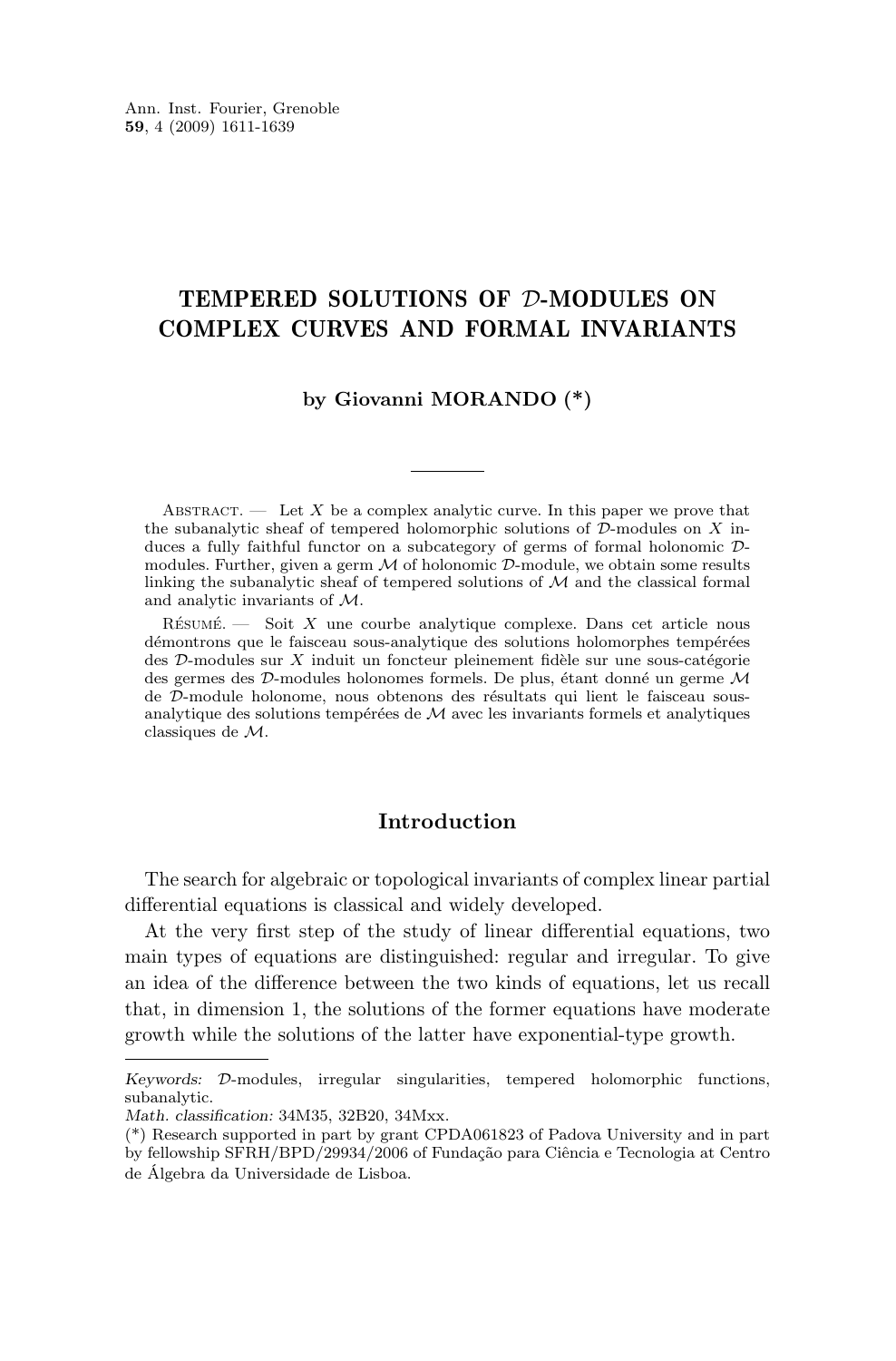The more general algebraic approach to the study of linear differential equations consists in considering differential equations as sheaves of modules over the ring  $\mathcal{D}_X$  of linear differential operators on a manifold X. In this framework, in [\[7\]](#page-28-0) and [\[8\]](#page-28-0), M. Kashiwara gives a proof of the Riemann-Hilbert correspondence which is a generalization of the 21st Hilbert's problem. For  $X$  a complex analytic manifold, M. Kashiwara defines the functor THom and he gives an explicit inverse to the functor of holomorphic solutions from the bounded derived category of complexes of  $\mathcal{D}_X$ -modules with regular holonomic cohomology to the bounded derived category of complexes of sheaves with constructible cohomology. This implies the classic result that the functor of holomorphic solutions  $\mathscr{S}(\cdot)$  is an equivalence between the category of regular meromorphic connections on  $X$  with poles along a closed submanifold Z and the category of linear representations of finite dimension of the fundamental group of  $X \setminus Z$ .

The irregular case is more complicated. In complex dimension 1, the classification of meromorphic connections obtained through the formal classification and the Stokes coefficients is nowadays well understood. Let us simply recall that, roughly speaking, the difference between a regular connection and an irregular one is based on the presence of functions of the type  $\exp \varphi \, (\varphi \in z^{-1/l} \mathbb{C}[z^{-1/l}], l \in \mathbb{Z}_{>0})$  in the solutions of the latter. The polynomials  $\varphi$ , appearing at exponent in the solutions of a meromorphic connection  $\mathcal{M}$ , are called determinant polynomials of  $\mathcal{M}$ . Their presence is made explicit in the Levelt-Turrittin's Formal Theorem (Theorem [1.13\)](#page-10-0) and in the Hukuhara-Turrittin's Asymptotic Theorem (Theorem [1.15\)](#page-10-0) which are of analytic nature. It is interesting to look for a topological description of the determinant polynomials.

In higher dimension, the study of irregular  $D$ -modules is much more complicated. In [\[20\]](#page-29-0) (see also [\[19\]](#page-29-0)), C. Sabbah defines the notion of good model in dimension 2 and he conjectures the analogue of the Levelt-Turrittin's Formal Theorem, further he proves it for meromorphic connections of rank  $\leq 5$ . Recently, T. Mochizuki proved Sabbah's conjecture in any dimension in the algebraic case, see [\[15\]](#page-29-0) and [\[16\]](#page-29-0).

Given a complex analytic manifold  $X$ , in [\[10\]](#page-28-0), M. Kashiwara and P. Schapira defined the complex of sheaves of tempered holomorphic functions  $\mathcal{O}_{X_{sa}}^t$ . The entries of the complex  $\mathcal{O}_{X_{sa}}^t$  are not sheaves on a topological space but on the subanalytic site,  $X_{sa}$ . The open sets of  $X_{sa}$  are the subanalytic open subsets of  $X$ , the coverings are locally finite coverings. If X has dimension 1, then  $\mathcal{O}_{X_{sa}}^t$  is a sheaf on  $X_{sa}$  and, for U a relatively compact subanalytic open subset of X, the sections of  $\mathcal{O}_{X_{sa}}^t(U)$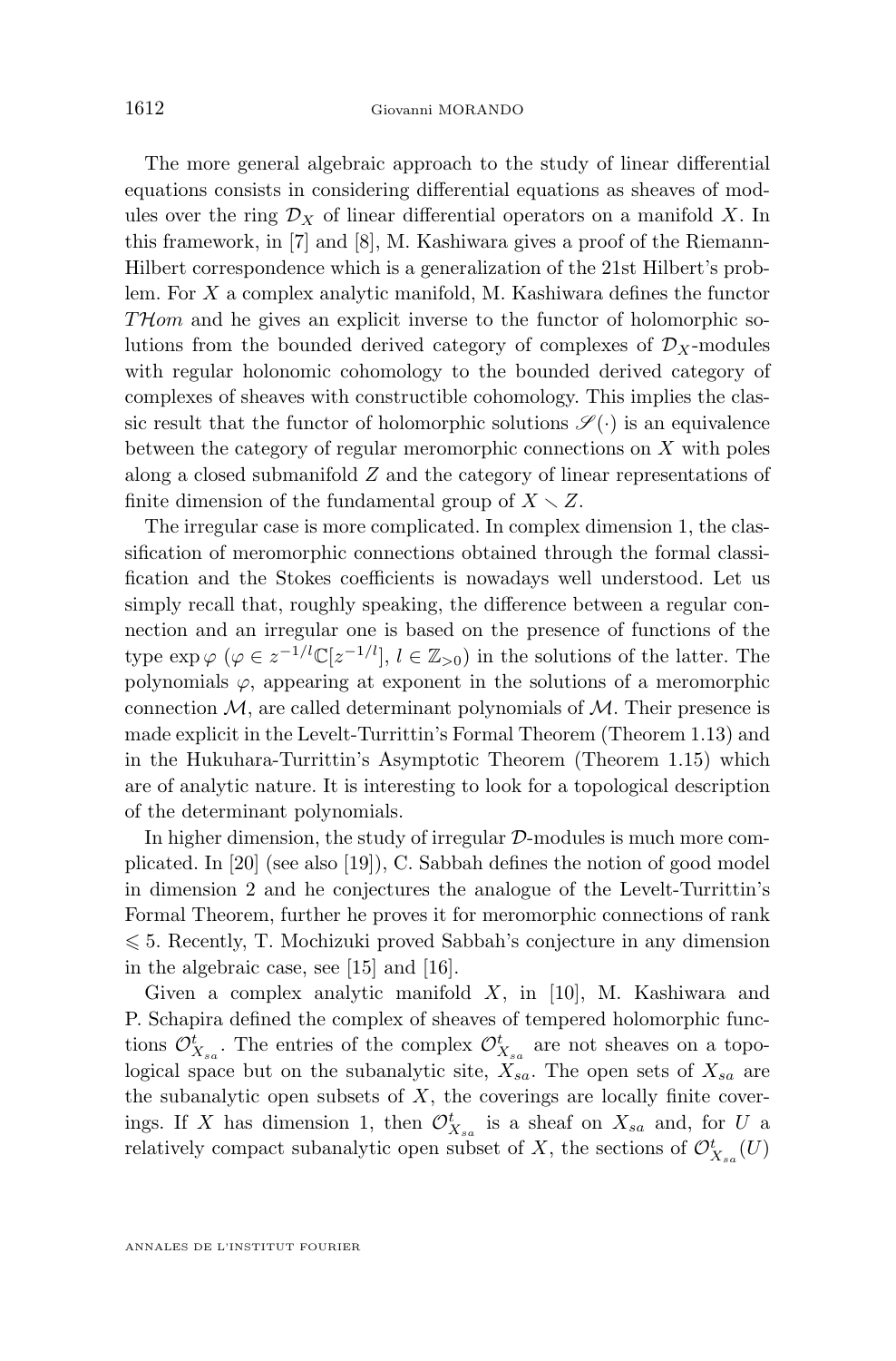are the holomorphic functions on  $U$  which extend as distributions on  $X$  or, equivalently, which have moderate growth at the boundary of U.

Further in an example in [\[11\]](#page-28-0), M. Kashiwara and P. Schapira explicited the sheaf of tempered holomorphic solutions of  $\mathcal{D}_{\mathbb{C}} \exp(1/z)$ . Such example suggests that tempered holomorphic functions and the subanalytic site could be useful tools in the study of ordinary differential equations. Roughly speaking, one of the ideas underlying the irregular Riemann-Hilbert correspondence in dimension 1 is to enrich, by ad hoc tools taking in account determinant polynomials and Stokes coefficients, the structure of the category of sheaves of C-vector spaces where the functor of holomorphic solutions takes values (see the notion of  $\Omega$ -filtered local systems in [\[1\]](#page-28-0) or [\[14\]](#page-29-0)). The approach through subanalytic sheaves allows to enrich the topology of the space where the sheaf of solutions lives.

In this paper we go into the study of the subanalytic sheaf of tempered holomorphic solutions of germs of D-modules. Denote by  $\mathscr{S}^{t}(\mathcal{M})$ the subanalytic sheaf of tempered holomorphic solutions of a holonomic  $\mathcal{D}_X$ -module M. Let  $X \subset \mathbb{C}$  be an open neighborhood of 0,  $Mod(\mathbb{C}_{X_{sa}})$ the category of sheaves of  $\mathbb{C}$ -vector spaces on  $X_{sa}$ . We denote by  $\mathsf{GM}_k$  be the category of modules over the ring of linear differential operators with formal Laurent power series "without ramification" (see Section [1.3](#page-9-0) for a precise definition) and with Katz invariant  $\lt k$ . Roughly speaking, up to ramification, every meromorphic connection is formally equivalent to an element of  $GM_k$ , for k big enough. We prove that

$$
\mathscr{S}^t\big(\cdot\otimes{\mathcal D}\exp(1/z^k)\big):\mathsf{GM}_k\longrightarrow{\rm Mod}(\mathbb{C}_{X_{sa}})
$$

is a fully faithful functor (**Theorem [3.5](#page-25-0)**). Further we prove that, given a germ of holonomic  $\mathcal{D}_X$ -module M with Katz invariant  $\lt k$ , the datum of  $\mathscr{S}^{t}(\mathcal{M}\otimes \mathcal{D}_X \exp(1/z^{k+1}))$  is equivalent to the data of the holomorphic solutions, the determinant polynomials and their "rank" (**Theorem [3.7](#page-27-0)**).

Let us also recall that many sheaves of function spaces have been used in the study of irregular ordinary differential equations. For example, one can find in [\[14\]](#page-29-0) the definitions of the sheaves  $\mathcal{A}^{\leq r}$  ( $r \in \mathbb{R}$ ) defined on the real blow-up of the complex plane at the origin. In [\[6\]](#page-28-0), P. Deligne defined the sheaves  $\mathcal{F}^k$ , successively studied in detail in [\[12\]](#page-29-0). Roughly speaking, the solutions of  $\mathcal{D}_{\mathbb{C}} \exp(\varphi)$  with values in  $\mathcal{A}^{\leq r}$  (resp.  $\widetilde{\mathcal{F}}^k$ ) depend only on the degree and the argument of the leading coefficient of  $\varphi$  (resp. the degree and the leading coefficient of  $\varphi$ ).

In conclusion we can say that tempered solutions on the subanalytic site give a good topological description of the determinant polynomials of a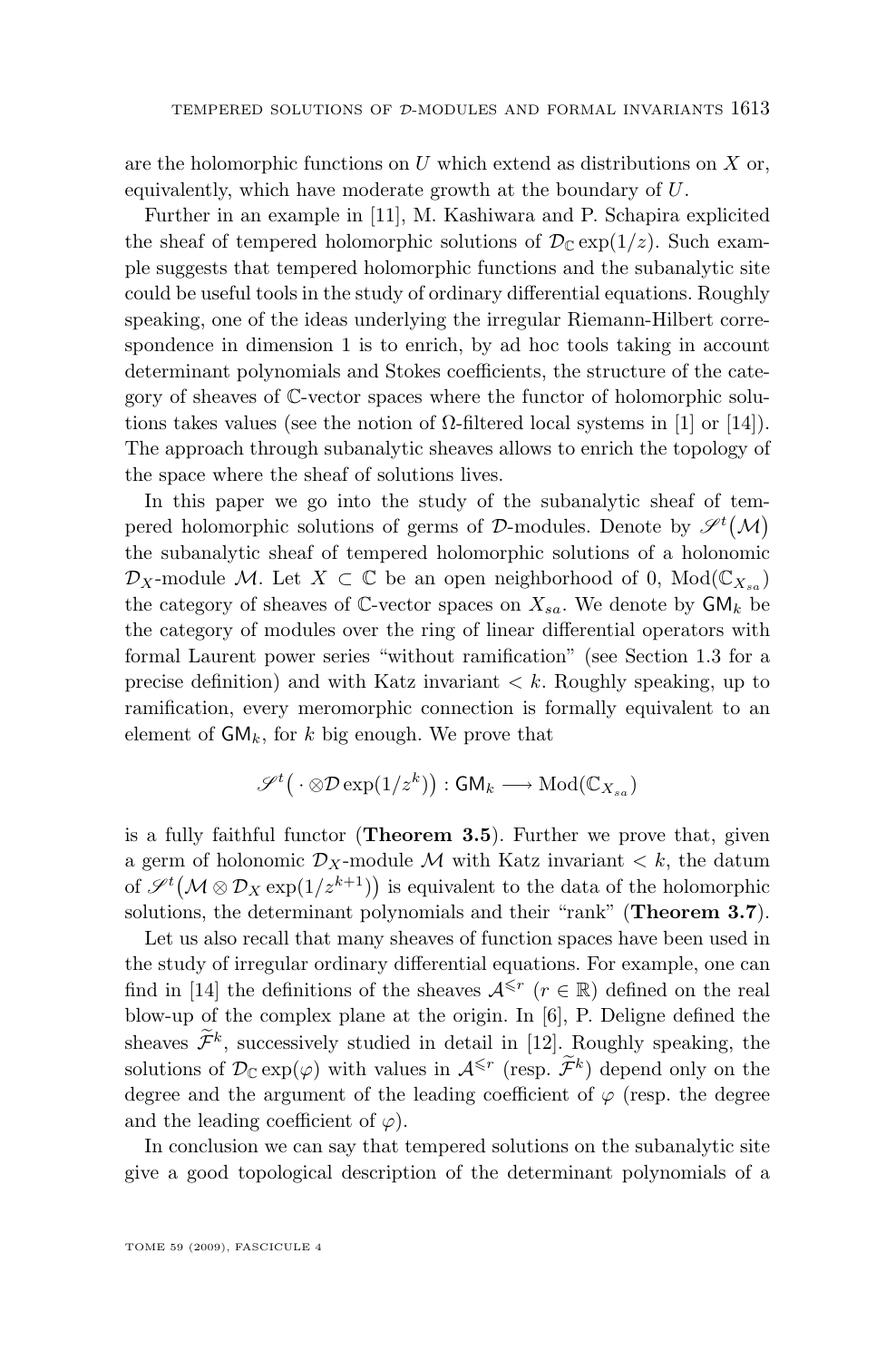given meromorphic connection. As further development, it would be interesting to describe precisely the image category of the functor of tempered solutions in order to give a full topological description of the space of determinant polynomials. It would also be interesting to give a good notion of Fourier transform for tempered holomorphic solutions of algebraic Dmodules in the same spirit of [\[14\]](#page-29-0).

The present paper is subdivided in three sections organized as follows.

**Section 1** is devoted to the definitions, the notations and the presentation of the main results that will be needed in the rest of the paper. In particular we recall classical results on the subanalytic sets and site, on the tempered holomorphic functions and on the germs of  $D$ -modules on complex curves. We recall the Levelt-Turrittin's Formal Theorem and the Hukuhara-Turrittin's Asymptotic Theorem. The latter theorem allows to endow holomorphic solutions of meromorphic connections on sufficiently small sectors with a graduation with respect to the space of determinant polynomials.

The functions of the form  $\exp(\varphi)$ ,  $\varphi \in z^{-1} \mathbb{C}[z^{-1}]$ , are the responsible for the non-tempered-growth of the solutions of an irregular D-module. This motivates the study of  $exp(\varphi)$  that we develop in **Section 2**. In particular, given  $\varphi \in z^{-1} \mathbb{C}[z^{-1}]$  and U a relatively compact subanalytic open subset of  $\mathbb C$ , we give a necessary and sufficient topological condition on  $U$ so that  $\exp(\varphi) \in \mathcal{O}_{\mathbb{C}_{sa}}^t(U)$ . Further, given  $\varphi_1, \varphi_2 \in z^{-1}\mathbb{C}[z^{-1}]$ , we prove that the condition "for any  $U \subset \mathbb{C}$  relatively compact subanalytic open set,  $\exp(\varphi_1) \in \mathcal{O}_{\mathbb{C}_{sa}}^t(U)$  if and only if  $\exp(\varphi_2) \in \mathcal{O}_{\mathbb{C}_{sa}}^t(U)$ " is equivalent to " $\varphi_1$  and  $\varphi_2$  are proportional by a real positive constant".

In **Section 3** we apply the results of Section 2 to the study of the functor of tempered holomorphic solutions of germs of  $\mathcal{D}_X$ -modules on a complex curve X. We prove that  $\mathscr{S}^t(\cdot \otimes \mathcal{D}_X \exp(1/z^k)) : \mathsf{GM}_k \to \mathrm{Mod}(\mathbb{C}_{X_{sa}})$  is a fully faithful functor and that, given a germ of  $\mathcal{D}_X$ -module M with Katz invariant  $\lt k$ , the datum of  $\mathscr{S}^t(\mathcal{M} \otimes \mathcal{D} \exp(1/z^{k+1}))$  is equivalent to the data of the holomorphic solutions of  $M$ , the determinant polynomials of M and their rank.

*Acknowledgements. —* We thank P. Schapira for proposing this problem to our attention, C. Sabbah and N. Honda for many fruitful discussions and A. D'Agnolo for many useful remarks.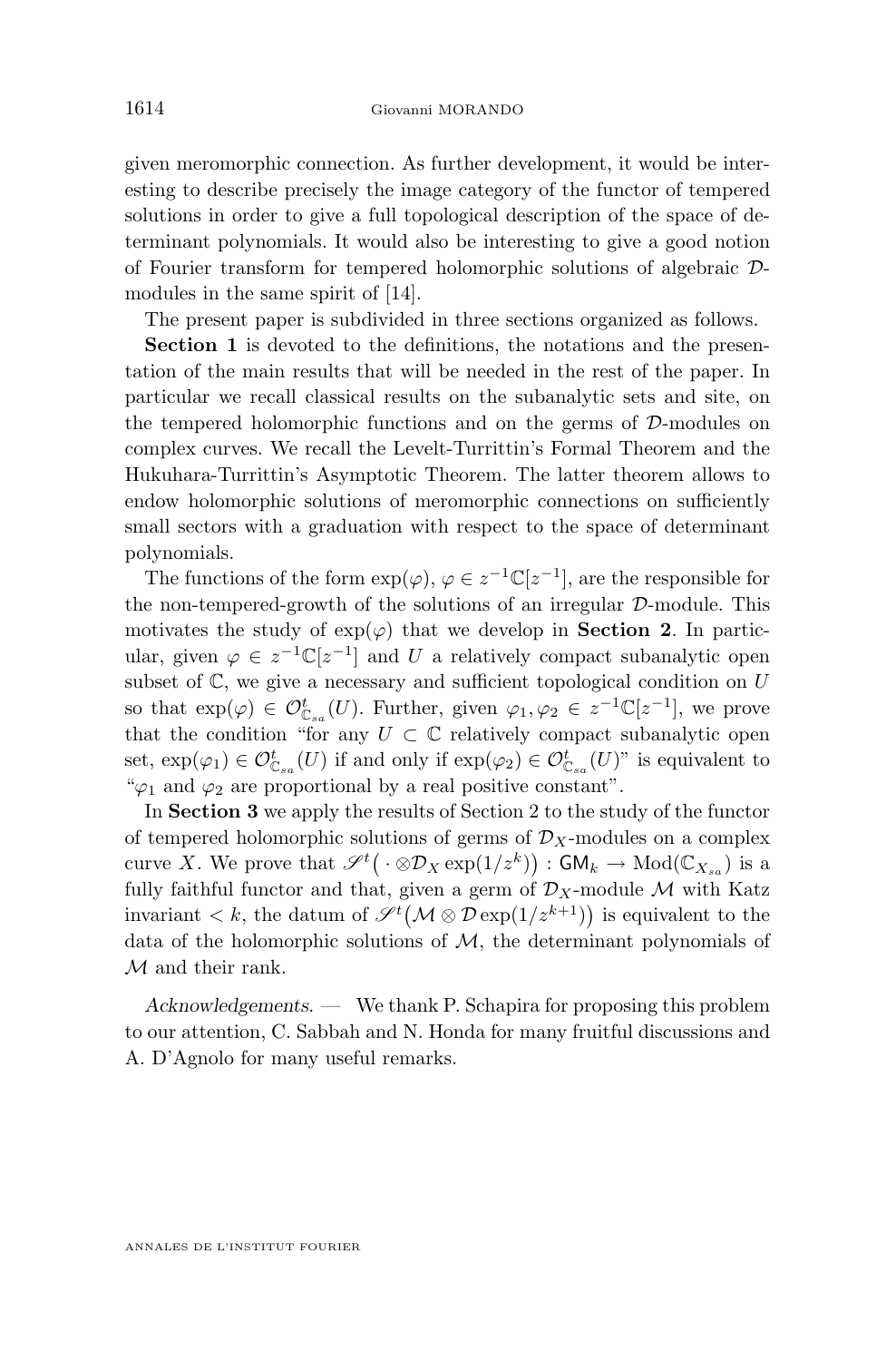## **1. Notations and review**

<span id="page-5-0"></span>In this section we recall the definitions and the classical results concerning:

- (i) subanalytic sets, the subanalytic site and sheaves on it,
- (ii) the subanalytic sheaf of tempered holomorphic functions,
- (iii) germs of D-modules on a complex curve.

#### **1.1. The subanalytic site**

Let  $M$  be a real analytic manifold,  $\mathcal A$  the sheaf of real-valued real analytic functions on M.

DEFINITION 1.1.

- (i) *A set*  $X \subseteq M$  *is said* semi-analytic at  $x \in M$  *if the following condition is satisfied. There exists an open neighborhood* W *of* x *such that*  $X \cap W = \bigcup_{i \in I} \bigcap_{j \in J} X_{ij}$  *where* I and J are finite sets and *either*  $X_{ij} = \{y \in W; f_{ij}(y) > 0\}$  *or*  $X_{ij} = \{y \in W; f_{ij}(y) = 0\}$ *for some*  $f_{ij} \in \mathcal{A}(W)$ *. Further,* X *is said semi-analytic if* X *is semianalytic at any*  $x \in M$ .
- (ii) *A* set  $X \subset M$  is said subanalytic *if the following condition is satisfied.* For any  $x \in M$ , there exist an open neighborhood W of x, *a real analytic manifold* N *and a relatively compact semi-analytic set*  $A \subset M \times N$  *such that*  $\pi(A) = X \cap W$ *, where*  $\pi : M \times N \to M$ *is the projection.*

Given  $X \subset M$ , denote by  $\hat{X}$  (resp.  $\overline{X}$ ,  $\partial X$ ) the interior (resp. the closure, the boundary) of  $X$ .

Proposition 1.2 (See [\[2\]](#page-28-0)). — *Let* X *and* Y *be subanalytic subsets of M*. Then  $X \cup Y$ *,*  $\overline{X} \cap Y$ *,*  $\overline{X}$ *,*  $\overline{X}$  and  $X \setminus Y$  are subanalytic. Moreover *the connected components of* X *are subanalytic, the family of connected components of* X *is locally finite and* X *is locally connected.*

Proposition 1.3 below is based on Łojasiewicz's inequality, see [\[2,](#page-28-0) Corollary 6.7].

PROPOSITION 1.3. — Let  $U \subset \mathbb{R}^n$  be an open set, X, Y closed subana*lytic subsets of U. For any*  $x_0 \in X \cap Y$ *, there exist an open neighborhood* W of  $x_0, c, r \in \mathbb{R}_{\geq 0}$  such that, for any  $x \in W$ ,

$$
dist(x, X) + dist(x, Y) \geqslant c \, dist(x, X \cap Y)^r.
$$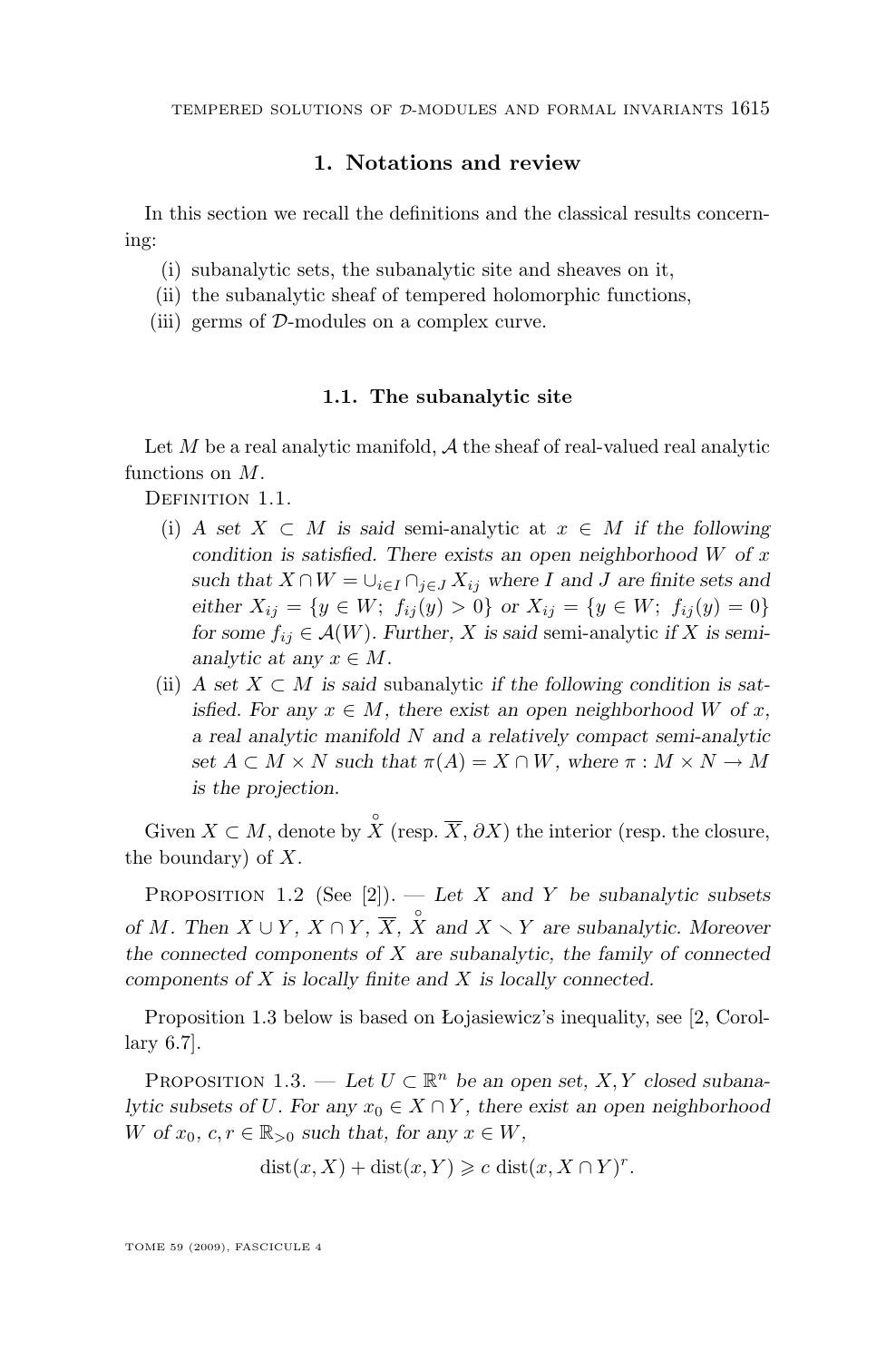DEFINITION 1.4. — Let  $\epsilon \in \mathbb{R}_{>0}$ ,  $\gamma : ]-\epsilon, \epsilon[ \rightarrow M$  an analytic map. The *set*  $\gamma([0, \epsilon])$  *is said a* semi-analytic arc with an endpoint at  $\gamma(0)$ *.* 

THEOREM 1.5 (Curve Selection Lemma.). — Let  $Z \neq \emptyset$  be a suban*alytic subset of* M *and let*  $z_0 \in \overline{Z}$ . Then there exists an analytic map  $\gamma$ :  $]-1,1[\longrightarrow M, \text{ such that } \gamma(0) = z_0 \text{ and } \gamma(t) \in Z \text{ for } t \neq 0.$ 

For the rest of the subsection we refer to [\[10\]](#page-28-0).

Let X be a complex analytic curve, we denote by  $Op(X)$  the family of open subsets of X. For k a commutative unital ring, we denote by  $Mod(k<sub>X</sub>)$ the category of sheaves of  $k$ -modules on  $X$ .

Let us recall the definition of the subanalytic site  $X_{sa}$  associated to X. An element  $U \in \text{Op}(X)$  is an open set for  $X_{sa}$  if it is open, relatively compact and subanalytic in X. The family of open sets of  $X_{sa}$  is denoted  $Op<sup>c</sup>(X_{sa})$ . For  $U \in \text{Op}^c(X_{sa})$ , a subset S of the family of open subsets of U is said an open covering of U in  $X_{sa}$  if  $S \subset \mathrm{Op}^c(X_{sa})$  and, for any compact K of X, there exists a finite subset  $S_0 \subset S$  such that  $K \cap (\cup_{V \in S_0} V) = K \cap U$ .

We denote by  $Mod(k_{X_{sa}})$  the category of sheaves of k-modules on the subanalytic site. With the aim of defining the category  $Mod(k_{X_{sa}})$ , the adjective "relatively compact" can be omitted in the definition above. In-deed, in [\[10,](#page-28-0) Remark 6.3.6], it is proved that  $Mod(k_{X_{sa}})$  is equivalent to the category of sheaves on the site whose open sets are the open subanalytic subsets of X and whose coverings are the same as  $X_{sa}$ .

Given  $Y \in \text{Op}^c(X_{sa})$ , we denote by  $Y_{X_{sa}}$  the site induced by  $X_{sa}$  on Y, defined as follows. The open sets of  $Y_{X_{sa}}$  are open subanalytic subsets of Y. A covering of  $U \in \text{Op}(Y_{sa})$  for the topology  $Y_{X_{sa}}$  is a covering of U in  $X_{sa}$ .

We denote by  $\rho: X \longrightarrow X_{sa}$ , the natural morphism of sites associated to  $\mathrm{Op}^c(X_{sa}) \longrightarrow \mathrm{Op}(X)$ . We refer to [\[10\]](#page-28-0) for the definitions of the functors  $\varrho_*: Mod(k_X) \longrightarrow Mod(k_{X_{sa}})$  and  $\varrho^{-1}: Mod(k_{X_{sa}}) \longrightarrow Mod(k_X)$  and for Proposition 1.6 below.

PROPOSITION 1.6.

(i)  $\varrho^{-1}$  is left adjoint to  $\varrho_*$ .

(ii)  $\varrho^{-1}$  has a left adjoint denoted by  $\varrho_! : Mod(k_X) \longrightarrow Mod(k_{X_{sa}})$ .

(iii)  $\varrho^{-1}$  and  $\varrho_1$  are exact and  $\varrho_*$  is exact on R-constructible sheaves.

(iv)  $\rho_*$  *and*  $\rho_!$  *are fully faithful.* 

Through  $\varrho_*$ , we will consider Mod $(k_X)$  as a subcategory of Mod $(k_{X_{sa}})$ .

The functor  $\varrho_!$  is described as follows. Let  $F \in Mod(k_X)$ , then  $\varrho_! (F)$  is the sheaf on  $X_{sa}$  associated to the presheaf  $U \mapsto F(\overline{U})$ .

*Remark 1.7.* — It is worth to mention that, given an analytic manifold  $X$ , there exists a topological space  $X'$  such that the category of sheaves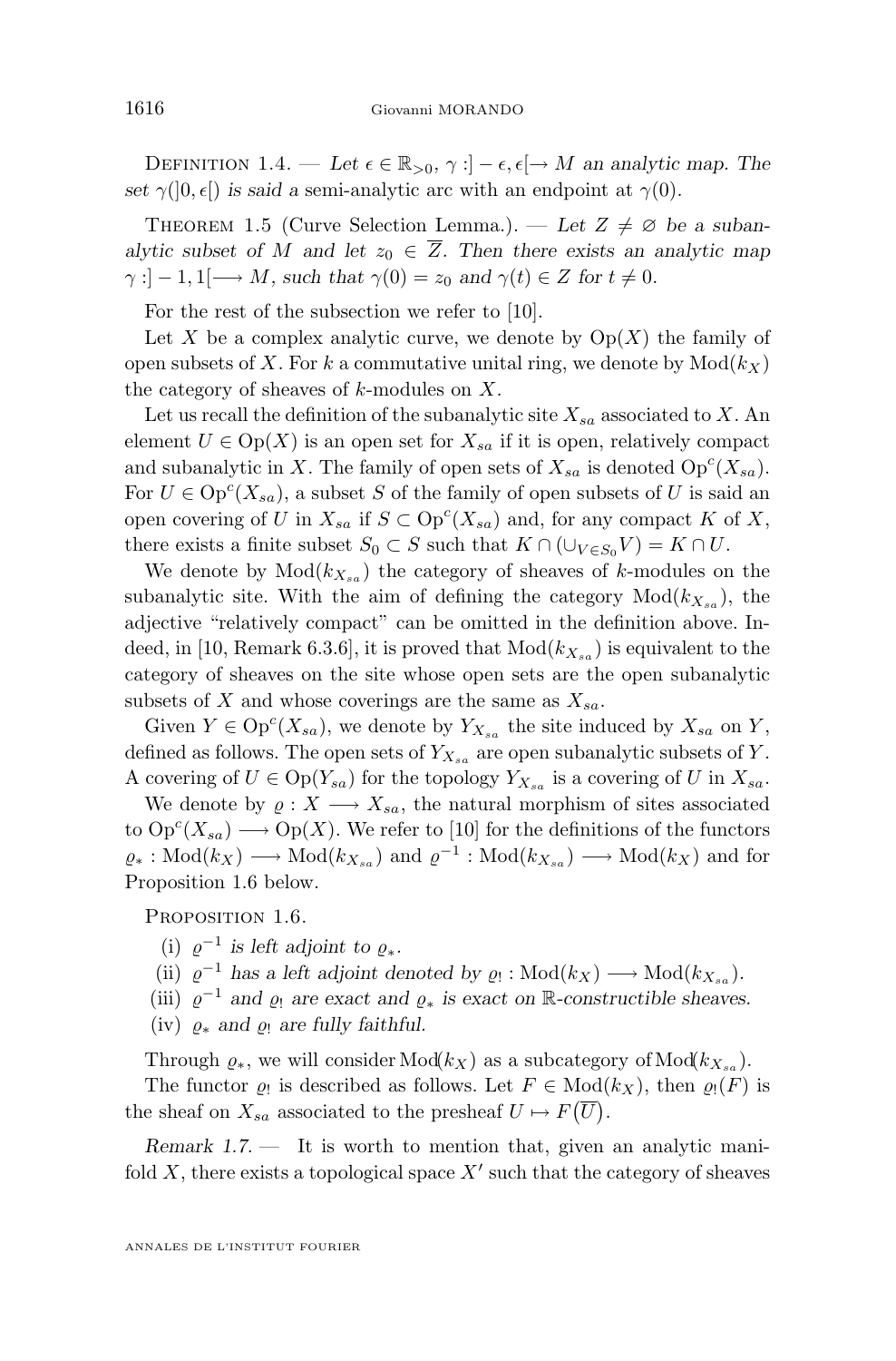<span id="page-7-0"></span>on  $X_{sa}$  with values in sets is equivalent to the category of sheaves on  $X'$ with values in sets. A detailed description of the semi-algebraic case and the o-minimal case are presented respectively in [\[3\]](#page-28-0) and [\[5\]](#page-28-0).

## 1.2. Definition and main properties of  $\mathcal{O}_{X_{sa}}^t$

For this subsection we refer to [\[10\]](#page-28-0).

Let X be a complex analytic curve, denote by  $\overline{X}$  the complex conjugate curve and by  $X_{\mathbb{R}}$  the underlying real analytic manifold. We denote by  $X_{sa}$ the subanalytic site relative to  $X_{\mathbb{R}}$ .

Denote by  $\mathcal{O}_X$  (resp.  $\mathcal{D}_X$ ) the sheaf of holomorphic functions (resp. linear differential operators with holomorphic coefficients) on  $X$ . Denote by  $\mathcal{D}b_{X_{\mathbb{R}}}$  the sheaf of distributions on  $X_{\mathbb{R}}$  and, for a closed subset Z of X, by  $\Gamma_Z(\mathcal{D}b_{X_\mathbb{R}})$  the subsheaf of sections supported by Z. One denotes by  $\mathcal{D}b_{X_{sa}}^t$ the presheaf of tempered distributions on  $X_{sa}$  defined as follows,

$$
\mathrm{Op}^c(X_{sa}) \ni U \longmapsto \mathcal{D}b_{X_{sa}}^t(U) := \frac{\Gamma(X; \mathcal{D}b_{X_{\mathbb{R}}})}{\Gamma_{X \setminus U}(X; \mathcal{D}b_{X_{\mathbb{R}}})}.
$$

In [\[10\]](#page-28-0), using some results of [\[13\]](#page-29-0), it is proved that  $\mathcal{D}b_{X_{sa}}^t$  is a sheaf on  $X_{sa}$ . This sheaf is well defined in the category  $Mod(\rho_! \mathcal{D}_X)$ . Moreover, for any  $U \in \text{Op}^c(X_{sa}), \mathcal{D}b_{X_{sa}}^t$  is  $\Gamma(U, \cdot)$ -acyclic.

Denote by  $D^b(\varrho_!\mathcal{D}_X)$  the bounded derived category of  $\varrho_!\mathcal{D}_X$ -modules. The sheaf  $\mathcal{O}_{X_{sa}}^t \in D^b(\varrho_!\mathcal{D}_X)$  of tempered holomorphic functions is defined as

$$
\mathcal{O}_{X_{sa}}^t := R\mathcal{H}om_{\varrho_!\mathcal{D}_{\overline{X}}}(\varrho_!\mathcal{O}_{\overline{X}}, \mathcal{D}b_{X_{\mathbb{R}}}^t).
$$

In [\[10\]](#page-28-0), it is proved that, since dim  $X = 1$ ,  $R_{\mathcal{Q}*}\mathcal{O}_X$  and  $\mathcal{O}_{X_{sa}}^t$  are concentrated in degree 0. Hence we can write the following exact sequence of sheaves on  $X_{sa}$ 

$$
0 \longrightarrow \mathcal{O}_{X_{sa}}^t \longrightarrow \mathcal{D}b_{X_{sa}}^t \stackrel{\bar{\partial}}{\longrightarrow} \mathcal{D}b_{X_{sa}}^t \longrightarrow 0.
$$

Let us recall that  $\mathcal{D}b_{X_{sa}}^t$  and  $\mathcal{O}_{X_{sa}}^t$  can be defined without any change on a complex analytic manifold  $X$  (see [\[10\]](#page-28-0)).

Now we recall the definition of polynomial growth for  $\mathcal{C}^{\infty}$  functions on  $X_{\mathbb{R}}$ and in [\(1.2\)](#page-8-0) we give an alternative expression for  $\mathcal{O}_{X_{sa}}^t(U)$ ,  $U \in \text{Op}^c(X_{sa})$ .

DEFINITION 1.8. — Let U be an open subset of X,  $f \in \mathcal{C}^{\infty}_{X_{\mathbb{R}}}(U)$ . One *says that* f has polynomial growth at  $p \in X$  *if it satisfies the following condition. For a local coordinate system*  $x = (x_1, x_2)$  *around* p, there exist *a* compact neighborhood K of p and  $M \in \mathbb{Z}_{\geq 0}$  such that

(1.1) 
$$
\sup_{x \in K \cap U} \text{dist}(x, K \setminus U)^M |f(x)| < +\infty.
$$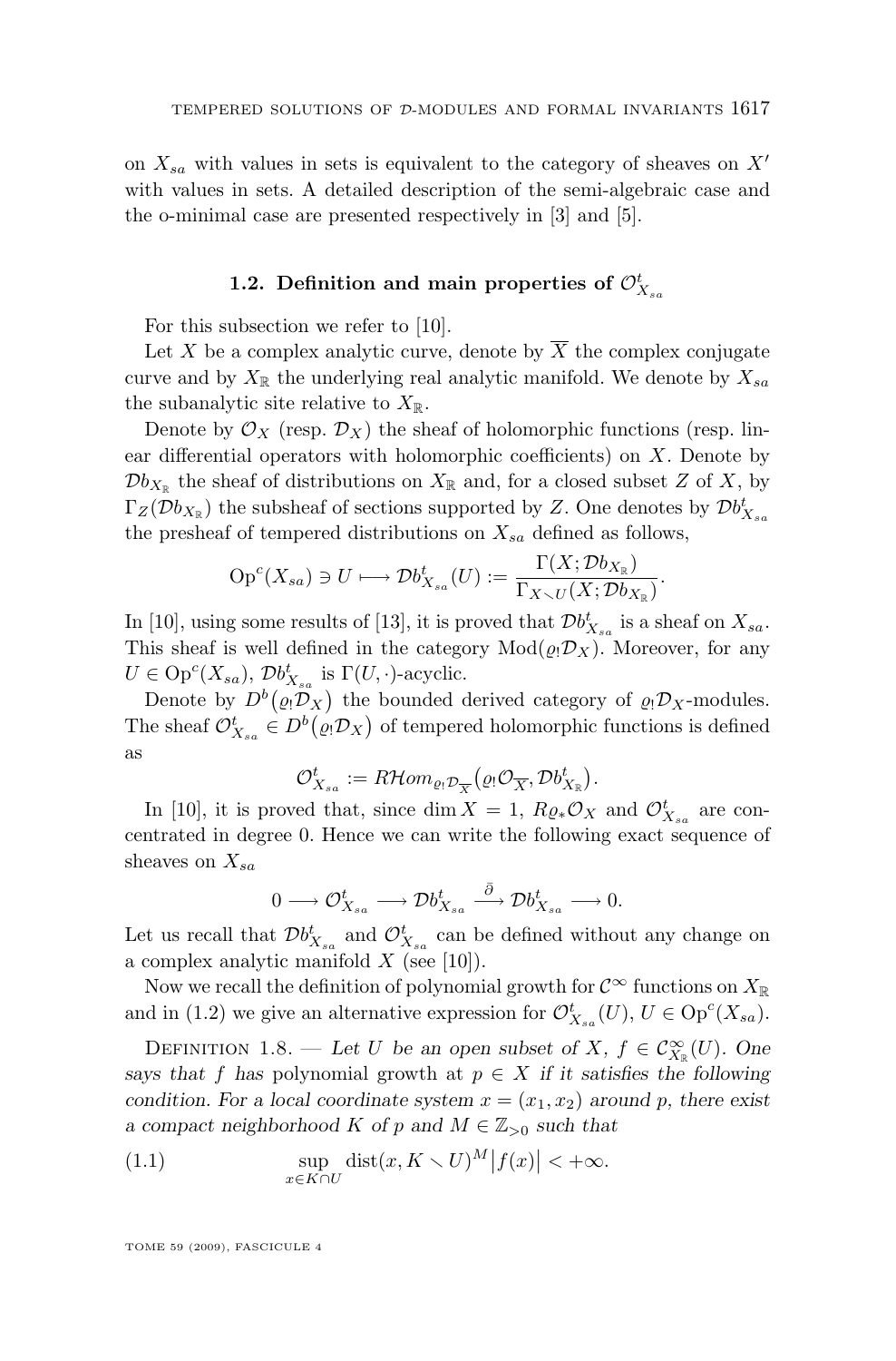<span id="page-8-0"></span>We say that  $f \in C^{\infty}_{X_{\mathbb{R}}}(U)$  has polynomial growth on U *if it has polynomial growth at any*  $p \in X$ *. We say that* f *is* tempered at p *if all its derivatives have polynomial growth at*  $p \in X$ *. We say that* f *is* tempered on U *if it is tempered at any*  $p \in X$ . Denote by  $C_{X_{sa}}^{\infty,t}$  the presheaf on  $X_{\mathbb{R}}$  of tempered C<sup>∞</sup>*-functions.*

It is obvious that f has polynomial growth at any point of U.

In [\[10\]](#page-28-0) it is proved that  $\mathcal{C}_{X_{sa}}^{\infty,t}$  is a sheaf on  $X_{sa}$ . For  $U \subset \mathbb{R}^2$  a relatively compact open set, there is a simple characterization of functions with polynomial growth on U.

PROPOSITION 1.9. — Let  $U \subset \mathbb{R}^2$  be a relatively compact open set and *let*  $f \in C^{\infty}_{\mathbb{R}^2}(U)$ *. Then* f has polynomial growth if and only if there exist  $C, M \in \mathbb{R}_{>0}$  *such that, for any*  $x \in U$ ,

$$
|f(x)| \leqslant \frac{C}{\text{dist}(x, \partial U)^M}.
$$

For Proposition 1.10 below, see [\[10\]](#page-28-0).

PROPOSITION 1.10. — One has the following isomorphism

$$
\mathcal{O}_{X_{sa}}^t \simeq R\mathcal{H}om_{\varrho_!\mathcal{D}_{\overline{X}}}(\varrho_!\mathcal{O}_{\overline{X}}, \mathcal{C}_{X_{sa}}^{\infty,t}).
$$

Hence, for  $U \in \text{Op}^c(X_{sa})$ , we deduce the short exact sequence

$$
(1.2) \t 0 \longrightarrow \mathcal{O}_{X_{sa}}^t(U) \longrightarrow \mathcal{C}_{X_{sa}}^{\infty,t}(U) \stackrel{\bar{\partial}}{\longrightarrow} \mathcal{C}_{X_{sa}}^{\infty,t}(U) \longrightarrow 0.
$$

Now, we recall two results on the pull back of tempered holomorphic functions. We refer to [\[9\]](#page-28-0) for the definition of  $\mathcal{D}_{X\to Y}$ , for  $f: X \to Y$  a morphism of complex manifolds. For Lemma 1.11, see [\[10,](#page-28-0) Lemma 7.4.7].

LEMMA 1.11. — Let  $f: X \to Y$  be a closed embedding of complex *manifolds. There is a natural isomorphism in*  $D^b(\varrho_!\mathcal{D}_X)$ 

$$
\varrho_! \mathcal{D}_{X \to Y} \underset{\varrho_! f^{-1} \mathcal{D}_Y}{\overset{L}{\otimes}} f^{-1} \mathcal{O}_Y^t \simeq \mathcal{O}_X^t.
$$

For Proposition 1.12, see [\[17,](#page-29-0) Theorem 2.1].

PROPOSITION 1.12. — Let  $f \in \mathcal{O}_{\mathbb{C}}(X), U \in \text{Op}^{c}(X_{sa})$  such that  $f|_{\overline{U}}$ *is an injective map,*  $h \in \mathcal{O}_X(f(U))$ . Then  $h \in \mathcal{O}_{\mathbb{C}_{sa}}^t(f(U))$  *if and only if*  $h \circ f \in \mathcal{O}_{X_{sa}}^t(U).$ 

We conclude this subsection by recalling the definition of the sheaf of holomorphic functions with moderate growth at the origin. We follow [\[14\]](#page-29-0). Let  $S^1$  be the unit circle,  $S^1 \times \mathbb{R}_{\geqslant 0}$  the real blow-up at the origin of  $\mathbb{C}^{\times}$ .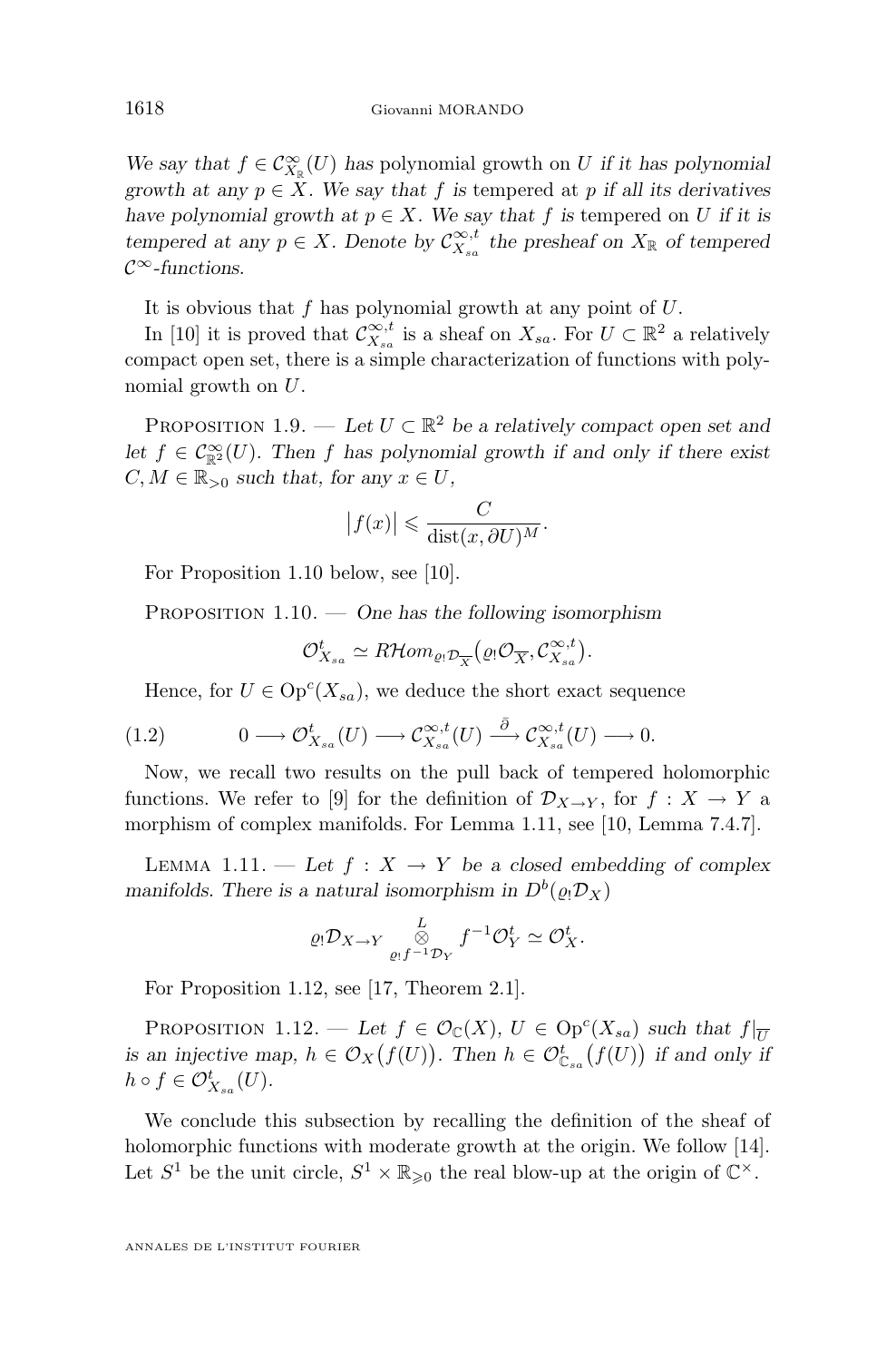<span id="page-9-0"></span>For  $\tau \in \mathbb{R}$ ,  $r \in \mathbb{R}_{>0}$ ,  $0 < \epsilon < \pi$ , the set

$$
S_{\tau \pm \epsilon, r} := \left\{ \varrho e^{i\vartheta} \in \mathbb{C}^{\times}; \ \varrho \in ]0, r[, \ \vartheta \in ]\tau - \epsilon, \tau + \epsilon[ \right\}
$$

is called an *open sector centered at*  $\tau$  *of amplitude*  $2\epsilon$  *and radius*  $r$  *or* simply an open sector. Identifying  $S^1$  with  $[0, 2\pi] \subset \mathbb{R}$ , we will consider sectors centered at  $\tau \in S^1$ . Further, with an abuse of language, we will say that an open sector  $S_{\tau \pm \epsilon,r}$  contains  $\vartheta \in \mathbb{R}$  or  $e^{i\vartheta} \in S^1$  if  $\vartheta \in ]\tau - \epsilon, \tau + \epsilon[$ mod  $2\pi$ ).

The sheaf on  $S^1 \times \mathbb{R}_{\geqslant 0}$  of holomorphic functions with moderate growth at the origin, denoted  $\mathcal{A}^{\leq 0}$ , is defined as follows. For U an open set of  $S^1 \times \mathbb{R}_{\geqslant 0}$ , set

(1.3) 
$$
\mathcal{A}^{\leq 0}(U) = \left\{ f \in \mathcal{O}_{\mathbb{C}}(U \setminus (S^1 \times \{0\})) \text{ satisfying the following condition: for any } (e^{i\vartheta}, 0) \in U \text{ there exist } C, M \in \mathbb{R}_{>0} \text{ and an open sector } S \subset U \text{ containing } e^{i\vartheta} \text{ such that } |f(z)| < C|z|^{-M} \text{ for any } z \in S \right\}.
$$

Clearly,  $\mathcal{A}^{\leq 0}$  is a sheaf on  $S^1 \times \mathbb{R}_{\geq 0}$ .

In [\[18\]](#page-29-0), the author defines the functor  $\nu_0^{sa}$  of specialization at 0 for the sheaves on the subanalytic site. One has that,  $\varrho^{-1} \nu_0^{sa}(\mathcal{O}_{\mathbb{C}_{sa}}^t) \simeq \mathcal{A}^{\leq 0}$ .

## **1.3.** D**-modules on complex curves and good models**

In this subsection we recall some classical results on germs of  $\mathcal{D}_X$ -modules on a complex analytic curve  $X$ . For a detailed and comprehensive presentation we refer to  $[14]$ ,  $[9]$  and  $[1]$ .

Given a complex analytic curve X and  $x_0 \in X$ , we denote by  $\mathcal{O}_X(*x_0)$ (resp.  $\mathcal{D}_X(*x_0)$ ) the sheaf on X of holomorphic functions on  $X \setminus \{x_0\}$ meromorphic at  $x_0$  (resp. the sheaf of rings of differential operators of finite order with coefficients in  $\mathcal{O}_X(*x_0)$ ). Further, we denote by  $\mathcal{O}(*x_0)$ (resp.  $\mathcal{D}(*x_0)$ ) the field of formal Laurent power series (resp. the ring of differential operators with coefficients in  $\mathcal{O}(*x_0)$ . The ring  $\mathcal{O}(*x_0)$  comes equipped with a natural valuation  $v : \mathcal{O}(*x_0) \to \mathbb{Z} \cup \{+\infty\}.$ 

By the choice of a local coordinate z near  $x_0$ , we can suppose that  $X \subset \mathbb{C}$ is an open neighborhood of  $x_0 = 0 \in \mathbb{C}$ .

The category of holonomic  $\mathcal{D}_X(*0)$ -modules, denoted  $\text{Mod}_h(\mathcal{D}_X(*0))$ , is equivalent to the category of local meromorphic connections.

For  $\varphi \in z^{-1} \mathbb{C}[z^{-1}],$  set  $\mathcal{L}^{\varphi} := \mathcal{D}_X(*0) \exp(\varphi)$ .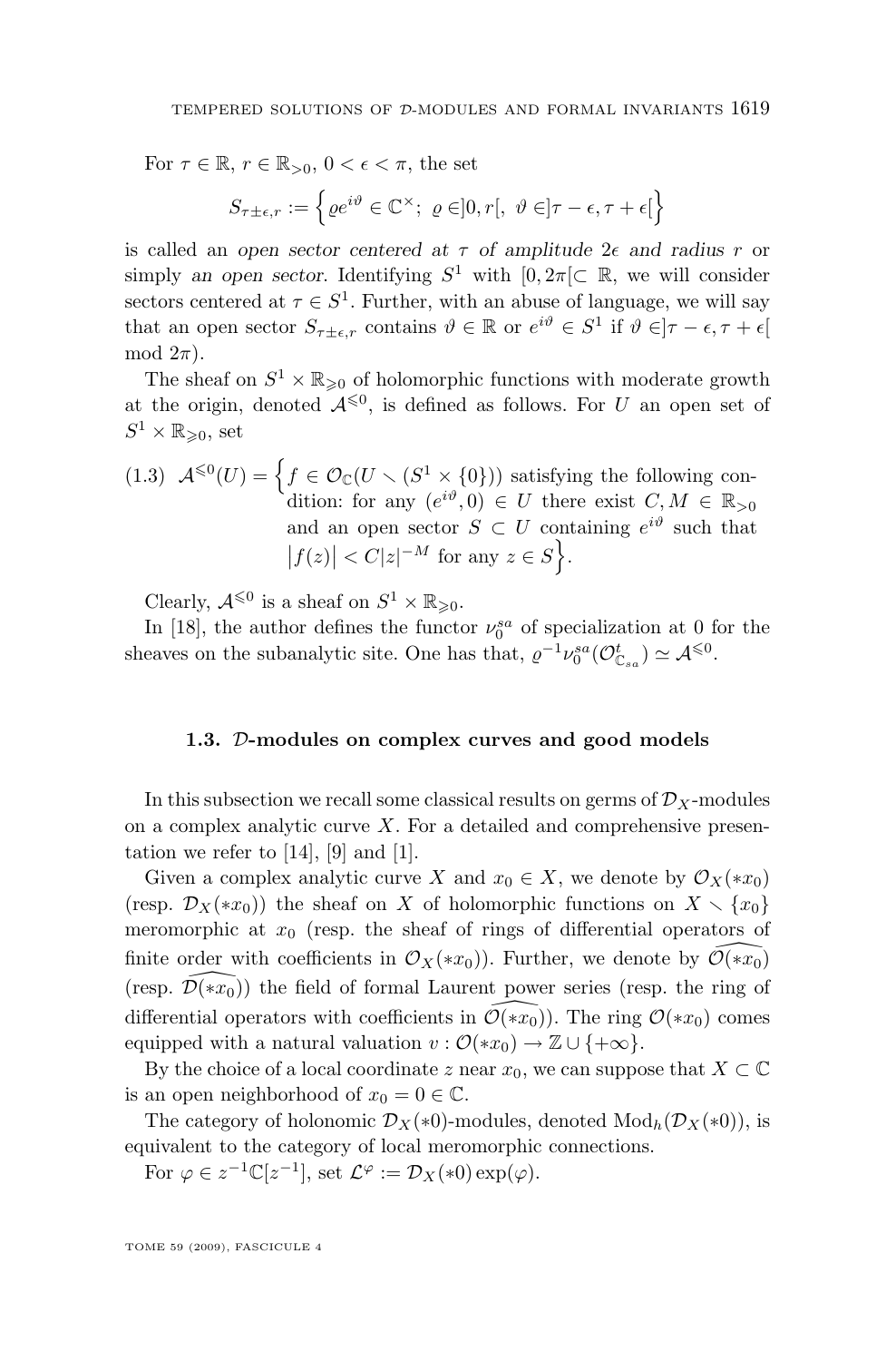<span id="page-10-0"></span>For  $l \in \mathbb{Z}_{>0}$ , let  $\mu_l : \mathbb{C} \to \mathbb{C}$ ,  $z \mapsto z^l$ . We denote by  $\mu_l^*$  the inverse image functor for  $\mathcal{D}_X(*0)$ -modules.

Theorems 1.13 and 1.15 below are cornerstones in the theory of ordinary differential equations. We refer to [\[14\]](#page-29-0), [\[21\]](#page-29-0) and [\[22\]](#page-29-0).

THEOREM 1.13 (Levelt-Turrittin's Formal Theorem). — Let  $\mathcal{M} \in$ Mod<sub>h</sub>( $\mathcal{D}_X(*0)$ )*.* There exist  $l \in \mathbb{Z}_{>0}$ , a finite set  $\Sigma \subset z^{-1}\mathbb{C}[z^{-1}]$ , a fam*ily,*  $\{\mathcal{R}_{\varphi}\}_{{\varphi}\in\Sigma}$ , of regular holonomic  $\mathcal{D}_X(*0)$ -modules indexed by  $\Sigma$  and an *isomorphism in* Mod $(\overline{\mathcal{D}}_X(*\overline{0}))$ 

(1.4) 
$$
\mu_l^* \mathcal{M} \otimes \widehat{\mathcal{O}_{*0}} \simeq \bigoplus_{\varphi \in \Sigma} \mathcal{L}^{\varphi} \otimes \mathcal{R}_{\varphi} \otimes \widehat{\mathcal{O}_{*0}}.
$$

In the literature (for example [\[14\]](#page-29-0)) the definition of the Katz invariant of  $\mathcal{M} \in \text{Mod}_h(\mathcal{D}_X(*0))$  is given starting from the Newton polygon of  $\mathcal{M}$ . For sake of simplicity we give an equivalent definition based on the isomorphism (1.4). Clearly, the valuation v induces a map, still denoted v,  $z^{-1}\mathbb{C}[z^{-1}] \rightarrow$  $\mathbb{Z} \cup \{+\infty\}.$ 

DEFINITION 1.14.

- (i) Let  $\mathcal{M} \in \text{Mod}_h(\mathcal{D}_X(*0))$ . Suppose that (1.4) is satisfied, l is min*imal and*  $\Sigma \neq \{0\}$ *. The* Katz invariant *of* M *is*  $\max_{\varphi \in \Sigma} \{\frac{-v(\varphi)}{l}\}$  $\frac{\partial \overline{\varphi}}{\partial}$ . *If* 
	- $\Sigma = \{0\}$  then the Katz invariant of M is 0.

*For*  $k \in \mathbb{Z}_{>0}$ , we denote by  $\text{Mod}_h(\mathcal{D}_X(*0))_k$  the full abelian  $subcategory of Mod<sub>h</sub>(\mathcal{D}<sub>X</sub>(*0))$  whose objects have Katz invariant *strictly smaller than* k*.*

(ii) Let  $\Sigma \subset z^{-1}\mathbb{C}[z^{-1}]$  be a finite set and  $\{\mathcal{R}_{\varphi}\}_{\varphi \in \Sigma}$  a family of reg*ular holonomic*  $\mathcal{D}_X(*0)$ -modules. A  $\mathcal{D}_X(*0)$ -module isomorphic to  $\bigoplus_{\varphi \in \Sigma} \mathcal{L}^{\varphi} \otimes \mathcal{R}_{\varphi}$ , is said a good model.

*We denote by*  $\mathsf{GM}_k$  *the full subcategory of*  $\text{Mod}_h(\mathcal{D}_X(*0))_k$  *whose objects are good models.*

Roughly speaking, Theorem 1.15 below says that the formal isomorphism (1.4) is analytic on sufficiently small open sectors.

Let

$$
P := \sum_{j=0}^{m} a_j(z) \bigg(\frac{d}{dz}\bigg)^j,
$$

where  $m \in \mathbb{Z}_{>0}$ ,  $a_j \in \mathcal{O}_{\mathbb{C}}(X)$  and  $a_m \neq 0$ . Denote by  $\mathcal{C}_{\mathbb{C}}^0$  the sheaf of continuous functions on  $\mathbb{C}$ . For  $l \in \mathbb{Z}_{>0}$ , S an open sector,  $h \in \{1, \ldots, l\}$ , let  $\zeta_h : S \to \mathbb{C}$  be the l different inverse functions to  $z \mapsto z^l$  defined on S.

Theorem 1.15 (Hukuhara-Turrittin's Asymptotic Theorem). — *There exist a finite set*  $\Sigma \subset z^{-1} \mathbb{C}[z^{-1}]$ ,  $l, r_{\varphi} \in \mathbb{Z}_{>0}$  ( $\varphi \in \Sigma$ ) such that for any  $\tau \in$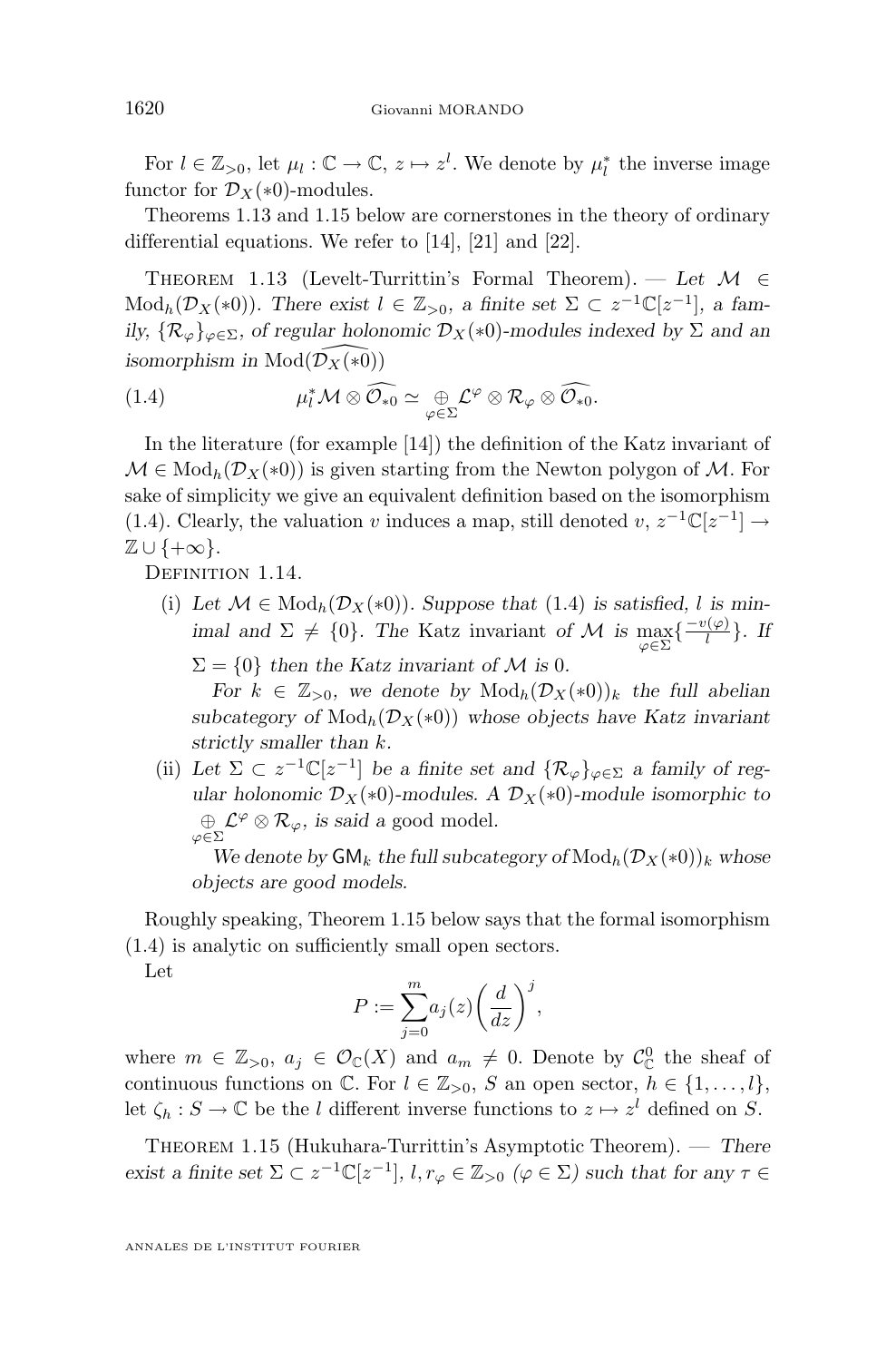<span id="page-11-0"></span>R, there exist an open sector S containing  $\tau$ ,  $f_{\varphi kh} \in \mathcal{O}_{\mathbb{C}}(S) \cap C_{\mathbb{C}}^0(\overline{S} \setminus \{0\})$  $(\varphi \in \Sigma, k = 1, \ldots, r_{\varphi}, h = 1, \ldots, l)$ , satisfying

- (i)  $\{f_{\varphi kh}(z) \exp(\varphi \circ \zeta_h(z)); \varphi \in \Sigma, k = 1, \ldots, r_{\varphi}, h = 1, \ldots, l\}$  is a basis of the C-vector space of holomorphic solutions of  $Pu = 0$ *on* S*,*
- (ii) there exist  $C, M \in \mathbb{R}_{>0}$  such that, for any  $z \in S$ ,

$$
C|z|^M\leqslant |f_{\varphi kh}(z)|\leqslant \left(C|z|^M\right)^{-1}
$$

 $(\varphi \in \Sigma, k = 1, \ldots, r_{\varphi}, h = 1, \ldots, l).$ 

It is well known that, given  $\mathcal{M} \in Mod_h(\mathcal{D}_X(*0))$ , there exists  $P \in$  $\mathcal{D}_X(*0)$  such that  $\mathcal{M} \simeq \frac{\mathcal{D}_X(*0)}{\mathcal{D}_X(*0)\cdot P}$ . With a harmless abuse of language, we will speak without distinctions about the solutions of  ${\mathcal M}$  and the solutions of  $Pu = 0$ .

DEFINITION 1.16. — *We use the notations of Theorem [1.15.](#page-10-0)* Let  $M \in$  $Mod_h(\mathcal{D}_X(*0))$ .

- (i) *If*  $f_{\varphi kh}(z) \exp(\varphi \circ \zeta_h(z))$  *is a holomorphic solution of* M *on an open sector, then we say that*  $\varphi \circ \zeta_h$  *is a determinant polynomial of* M. We denote by  $\Omega(\mathcal{M})$  the set of all determinant polynomials of  $\mathcal{M}$ . *If*  $\varphi \circ \zeta_h \in \Omega(\mathcal{M})$ *, we say that*  $r_{\varphi} \in \mathbb{Z}_{>0}$  *is the rank of*  $\varphi \circ \zeta_h$ *.*
- (ii) *Given*  $\vartheta \in S^1$ *, we set*

$$
\Omega_{\vartheta} := \bigg\{ \sum_{j=1}^n a_j z^{-\frac{j}{l}}; \ a_j \in \mathbb{C}, \ l, n \in \mathbb{Z}_{>0} \bigg\}.
$$

We denote by  $\text{Mod}_{\Omega_{\vartheta}}(\mathbb{C})$  the category of finite dimensional vector *spaces graded with respect to*  $\Omega_{\vartheta}$ *.* 

Theorem [1.15](#page-10-0) implies that, given  $\vartheta \in S^1$ , the holomorphic solutions of M on a sufficiently small sector containing  $\vartheta$ , can be endowed with a  $\Omega_{\vartheta}$ graduation. Hence, there exists a functor

$$
\mathscr{S}^{\Omega}(\cdot)_{\vartheta} : \mathrm{Mod}_h(\mathcal{D}_X(*0)) \longrightarrow \mathrm{Mod}_{\Omega_{\vartheta}}(\mathbb{C}).
$$

The  $\Omega_{\theta}$ -graduation on the holomorphic solutions of meromorphic connections described above is the first step to have a local irregular Riemann-Hilbert correspondence in dimension 1. We refer to [\[1\]](#page-28-0) and [\[14\]](#page-29-0) for a complete description of  $Ω$ -filtered local systems.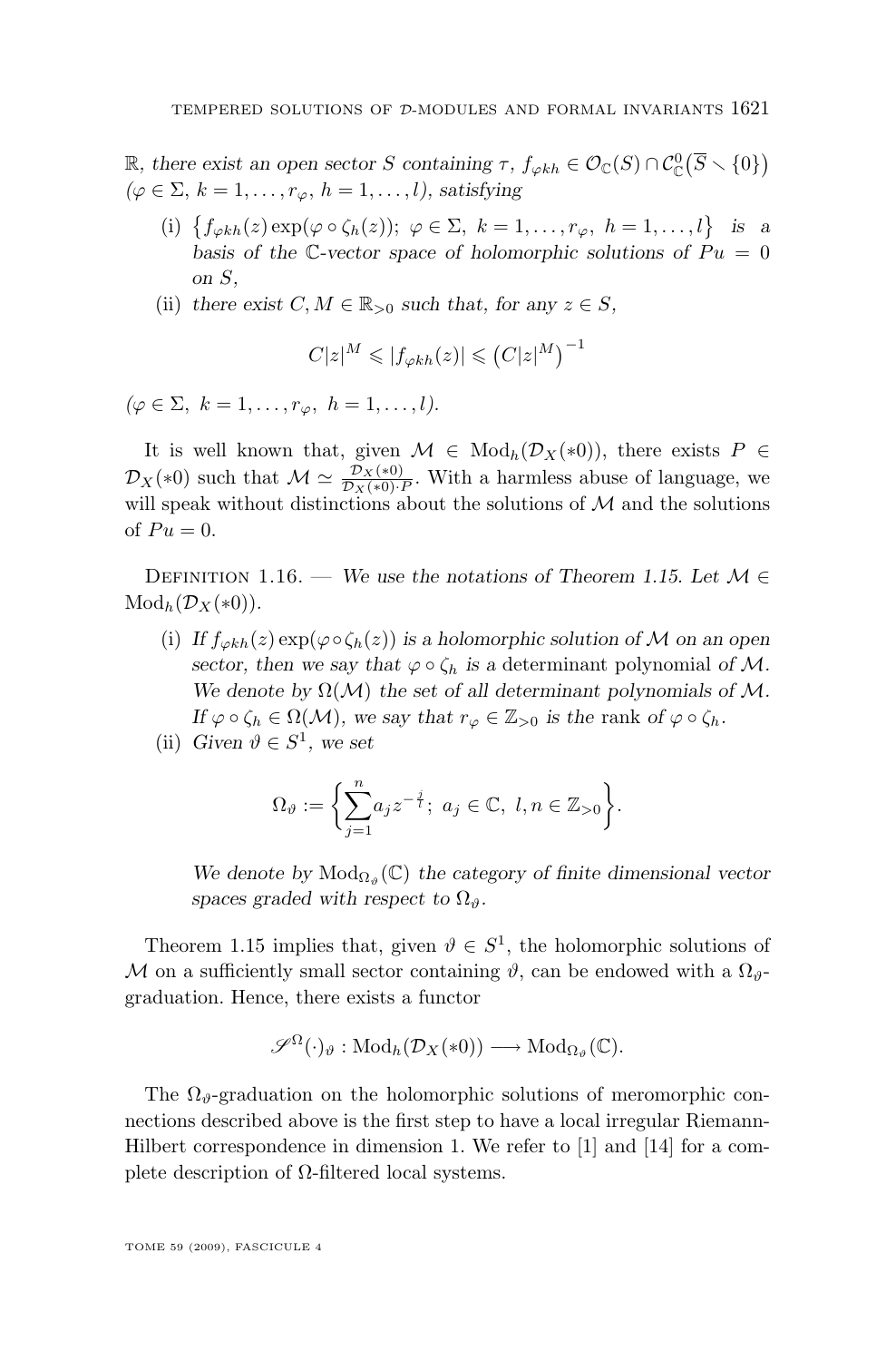## **2. Tempered growth of exponential functions**

<span id="page-12-0"></span>This section is subdivided as follows. In the first part we study the family of sets where a function of the form  $\exp(\varphi)$ ,  $\varphi \in z^{-1} \mathbb{C}[z^{-1}]$ , is tempered. In the second part we use the results of the first part in order to prove that such family determines  $\varphi$  up to a multiplicative positive constant. Throughout this section  $X = \mathbb{C}$ .

#### **2.1. Sets where exponential functions have tempered growth**

For  $\varphi \in z^{-1} \mathbb{C}[z^{-1}] \setminus \{0\}$  and  $A \in \mathbb{R}_{>0}$ , set

(2.1) 
$$
U_{\varphi,A} := \left\{ z \in \mathbb{C}^{\times}; \ \operatorname{Re}(\varphi(z)) < A \right\},
$$

further set  $U_{0,A} := \mathbb{C}.$ 

First we state and prove the analogue of a result of [\[11\]](#page-28-0).

PROPOSITION 2.1. — Let  $\varphi \in z^{-1} \mathbb{C}[z^{-1}]$  and  $U \in \text{Op}^c(X_{sa})$  with  $U \neq \emptyset$ . *The conditions below are equivalent.*

- (i)  $\exp\left(\varphi\right) \in \mathcal{O}_{X_{sa}}^{t}(U)$ .
- (ii) *There exists*  $A \in \mathbb{R}_{>0}$  *such that*  $U \subset U_{\varphi,A}$ *.*

Before proving Proposition 2.1, we need the following

LEMMA 2.2 ([\[11\]](#page-28-0)). — Let  $W \neq \emptyset$  be an open subanalytic subset of  $\mathbb{P}^1(\mathbb{C})$ ,  $\infty \notin W$ . The following conditions are equivalent.

- (i) There exists  $A \in \mathbb{R}_{>0}$  such that  $\text{Re } z < A$ , for any  $z \in W$ .
- (ii) *The function* exp(z) *has polynomial growth on any semi-analytic*  $\text{arc }\Gamma \subset W$  with an endpoint at  $\infty$ . That is, for any semi-analytic  $\text{arc }\Gamma \subset W$  with an endpoint at  $\infty$ , there exist  $M, C \in \mathbb{R}_{\geq 0}$  such *that, for any*  $z \in \Gamma$ *,*

(2.2) 
$$
\left|\exp(z)\right| \leqslant C\left(1+|z|^2\right)^M.
$$

*Proof.*

Clearly,  $(i) \Rightarrow (ii)$ .

Let us prove (ii) $\Rightarrow$ (i). Set  $z := x + iy$  and suppose that x is not bounded on W. There exist  $\epsilon, L \in \mathbb{R}_{>0}$  and a real analytic map

$$
\gamma : [0, \epsilon] \longrightarrow \mathbb{P}^1(\mathbb{C})
$$

$$
t \longmapsto (x(t), y(t)),
$$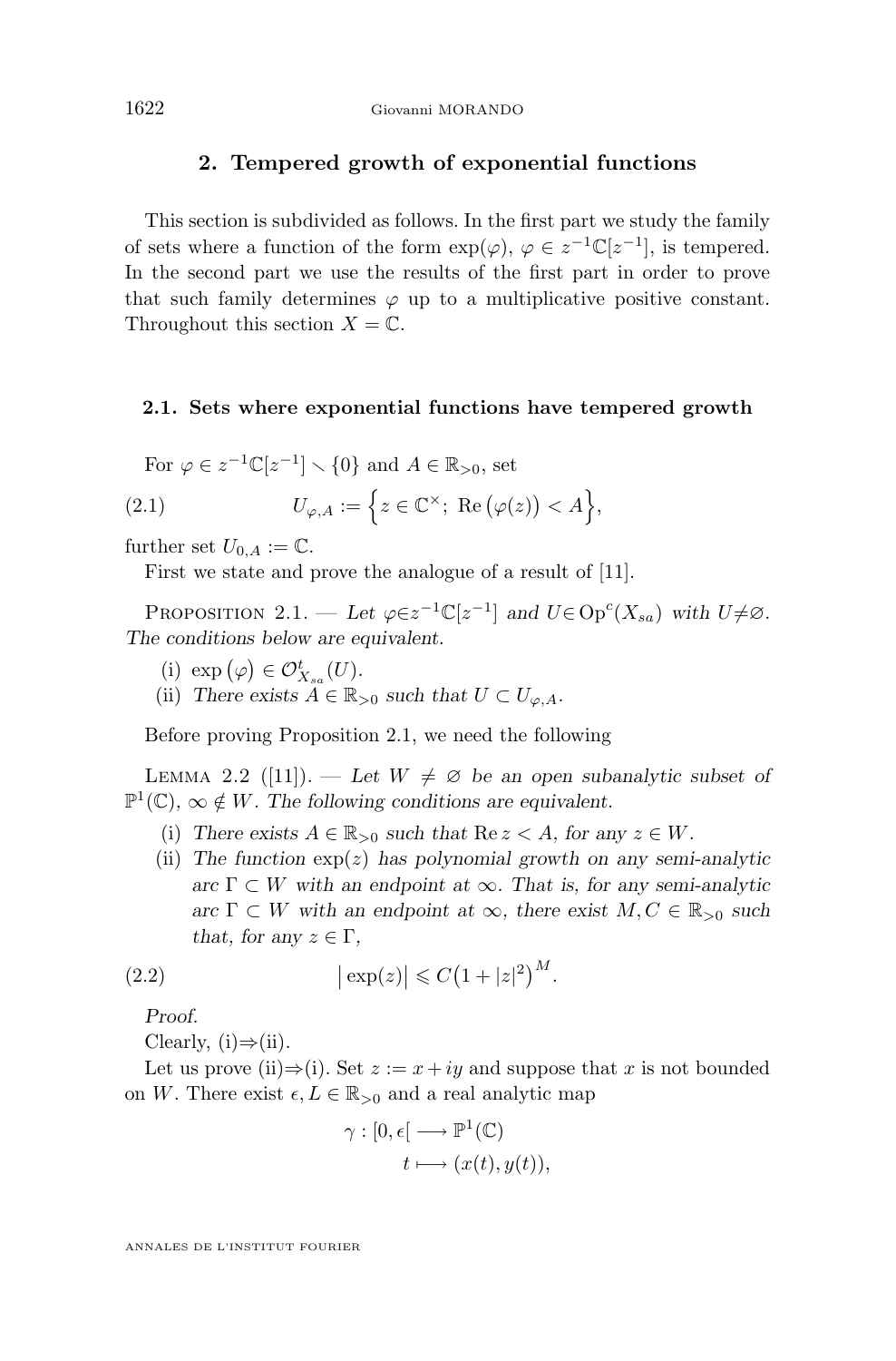such that  $\gamma(0) = \infty$ ,  $\gamma(]0, \epsilon[$   $\subset W$  and  $x(]0, \epsilon[$   $\supseteq]L, +\infty[$ . Since  $\gamma$  is analytic, there exist  $q \in \mathbb{Q}$ ,  $c \in \mathbb{R}$  and  $\mu \in \mathbb{R}_{>0}$  such that, for any  $t \in ]0, \epsilon[$ ,

$$
\gamma(t) = \Big(x(t) , c x(t)^q + O\big(x(t)^{q-\mu}\big)\Big).
$$

Now, if  $(2.2)$  is satisfied, then  $exp(x)$  has polynomial growth in a neighborhood of  $+\infty$ , which gives a contradiction.

*Proof of Proposition [2.1.](#page-12-0)*

Clearly,  $(ii) \Rightarrow (i)$ .

(i)⇒(ii). The result is obvious if  $\varphi = 0$ . Otherwise, we distinguish two cases.

<u>Case 1</u>: Suppose  $\varphi(z) = \frac{1}{z}$ .

Suppose that for any  $A \in \mathbb{R}_{>0}$ , there exists  $z_A \in U$  such that  $\text{Re}\left(\frac{1}{z_A}\right)$ A. Then, by Lemma [2.2,](#page-12-0) there exists a semi-analytic arc with an endpoint at 0,  $\Gamma \subset U$ , such that  $\exp\left(\text{Re}\frac{1}{z}\right)$  has not polynomial growth on  $\Gamma$ . That is, for any  $M, C \in \mathbb{R}_{>0}$ , there exists  $z_{M,C} \in \Gamma$  satisfying

$$
\exp\left(\operatorname{Re}\frac{1}{z_{M,C}}\right) \geqslant \frac{C}{|z_{M,C}|^M}.
$$

Apply Proposition [1.3](#page-5-0) with  $X = \overline{\Gamma}$  and  $Y = \partial U$ . There exist an open neighborhood V of 0,  $c, r \in \mathbb{R}_{>0}$  such that, for any  $z \in \Gamma \cap V$ ,

$$
|z| \leqslant c \, \operatorname{dist}(z, \partial U)^r.
$$

Hence,

$$
\exp\left(\text{Re}\,\frac{1}{z_{M,C}}\right) \geqslant \frac{c^{-1}C}{\text{dist}(z_{M,C}, \partial U)^{rM}}.
$$

It follows that  $\exp\left(\frac{1}{z}\right)$  is not tempered on U. Case 2: Suppose  $\varphi(z) = \sum_{n=1}^{\infty}$  $j=1$  $\frac{a_j}{z^j}$ , with  $n \in \mathbb{Z}_{>0}$  and  $a_n \neq 0$ . Let

$$
\eta(z):=\left(\sum_{j=1}^n \frac{a_j}{z^j}\right)^{-1}=\frac{z^n}{\sum\limits_{j=1}^n a_j z^{n-j}}.
$$

There exists a neighborhood  $W \subset \mathbb{C}$  of 0 such that  $\eta \in \mathcal{O}_{\mathbb{C}}(W)$ . It is well known that a non-constant holomorphic function is locally the composition of a holomorphic isomorphism and a positive integer power of  $z$ . Since it is sufficient to prove the result in a neighborhood of 0 and up to finite coverings, we can suppose that  $U \subset W$  and  $\eta|_{\overline{U}}$  is injective.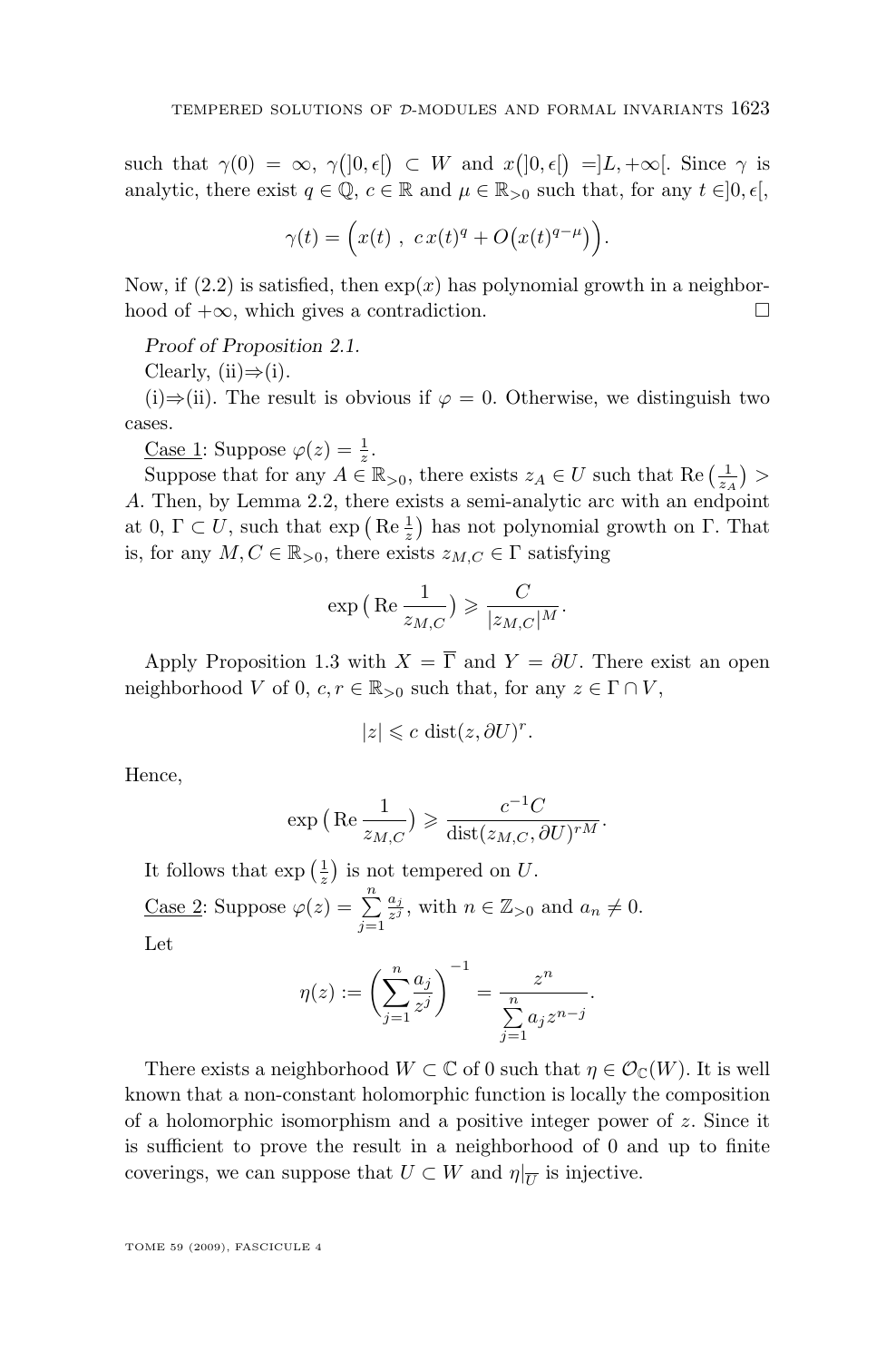<span id="page-14-0"></span>Consider the following commutative triangle,

$$
U \xrightarrow{\eta} \eta(U)
$$
  
\n
$$
\exp(\varphi) \searrow \sqrt{\exp(\frac{1}{\zeta})}
$$
  
\n
$$
\mathbb{C}.
$$

Using Proposition [1.12](#page-8-0) and Case 1, we have that

$$
\exp(\varphi) \in \mathcal{O}^t(U) \Leftrightarrow \exp\left(\frac{1}{\zeta}\right) \in \mathcal{O}^t(\eta(U))
$$
  
\n
$$
\Leftrightarrow \eta(U) \subset U_{\frac{1}{\zeta},A} \quad \text{for some } A \in \mathbb{R}_{>0}
$$
  
\n
$$
\Leftrightarrow U \subset U_{\varphi,A} \qquad \text{for some } A \in \mathbb{R}_{>0}.
$$

COROLLARY 2.3. — Let  $\varphi \in z^{-1}\mathbb{C}[z^{-1}]$ . Let S be an open sector of  $\alpha$ *amplitude*  $2\pi$ ,  $U \in \text{Op}^c(X_{sa})$ ,  $\varnothing \neq U \subset S$ ,  $\zeta : S \to \mathbb{C}$ , an inverse of  $z \mapsto z^l$ . Then  $\exp(\varphi \circ \zeta) \in \mathcal{O}_{X_{sa}}^t(U)$  *if and only if there exists*  $A \in \mathbb{R}_{>0}$  *such that*  $\zeta(U) \subset U_{\varphi,A}.$ 

*In particular, setting*

$$
U_{\varphi\circ\zeta,A}:=\Big\{z\in S;\,\,\text{Re}\,\big(\varphi\circ\zeta(z)\big)
$$

*one has that*  $\exp(\varphi \circ \zeta) \in \mathcal{O}_{X_{sa}}^t(U)$  *if and only if there exists*  $A \in \mathbb{R}_{>0}$  *such that*  $U \subset U_{\varphi \circ \zeta, A}$ .

*Proof.* — Let  $\mu_l(z) := z^l$ . Consider the following commutative diagram,



By Proposition [1.12,](#page-8-0) we have that  $\exp(\varphi \circ \zeta) \in \mathcal{O}_{X_{sa}}^{\mathfrak{t}}(U)$  if and only if  $\exp(\varphi) \in \mathcal{O}_{X_{sa}}^{t}(\zeta(U))$ . Then the conclusion follows by Proposition [2.1.](#page-12-0)

 $\Box$ 

Now we are going to introduce a class of subanalytic sets which plays an important role in what follows.

DEFINITION 2.4. — *For*  $\tau \in \mathbb{R}$  *we say that*  $U \in \text{Op}^c(X_{sa})$  *is* concentrated along  $\tau$  *if*  $U \neq \emptyset$  *is connected,*  $0 \in \partial U$  *and, for any open sector* S containing  $\tau$ , there exists an open neighborhood  $W \subset \mathbb{C}$  of 0 such that  $U \cap W \subset S$ .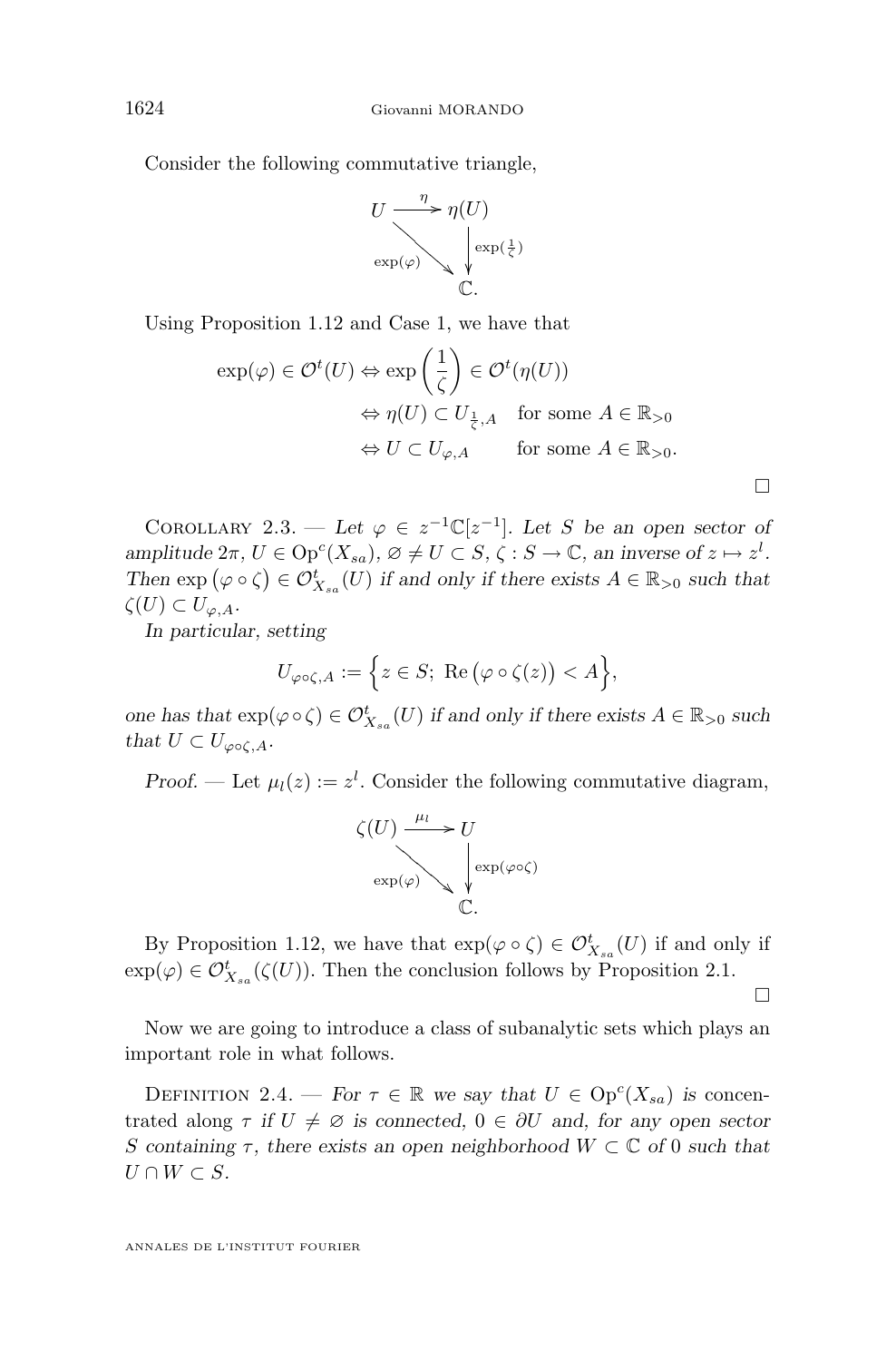<span id="page-15-0"></span>Lemma 2.5 below follows easily from the well known fact that a nonconstant holomorphic function is locally the composition of a holomorphic isomorphism and a positive integer power of z.

LEMMA 2.5. — Let  $W \subset \mathbb{C}$  be an open neighborhood of 0,  $f \in \mathcal{O}(W)$ . *Suppose that* f *has a zero of order*  $l \in \mathbb{Z}_{>0}$  *at* 0*. There exists*  $\tau_f \in \mathbb{R}$ *,* depending only on the argument of  $f^{(l)}(0)$ , satisfying the following condi*tions.*

- (i) *For any*  $\tau \in \mathbb{R}$ ,  $U \in \text{Op}^c(X_{sa})$  *concentrated along*  $\tau$ *, there exists an open neighborhood* W' *of* 0*,*  $\overline{W'} \subset W$ *, such that*  $f|_{\overline{U \cap W'}}$  *is injective and*  $f(U \cap W')$  *is concentrated along*  $l(\tau + \tau_f)$ *.*
- (ii) *For any*  $\tau \in \mathbb{R}$ ,  $V \in \text{Op}^c(X_{sa})$  *concentrated along*  $\tau$ *, there exist an open neighborhood*  $W'$  *of* 0*,*  $V_0, \ldots, V_{l-1} \in \text{Op}^c(X_{sa})$ *, such that*  $V_j$  is concentrated along  $\frac{\tau}{l} - \tau_f + j\frac{2\pi}{l}$ , and  $f(V_j) = V \cap W'$  (j =  $0, \ldots, l - 1$ .

Proposition 2.6 below will play a fundamental role in the next subsection.

PROPOSITION 2.6. — Let  $n \in \mathbb{Z}_{\geqslant 0}, \tau_0 \in \mathbb{R}$ . There exists  $\tau \in \mathbb{R}$  such *that, for any*  $\varphi = \frac{\varrho e^{i\tau_0}}{z^n} + \widetilde{\varphi} \in z^{-1}\mathbb{C}[z^{-1}]$   $(\varrho \in \mathbb{R}_{>0}, -v(\widetilde{\varphi}) < n)$ , there exist  $U_0, \ldots, U_{2n-1} \in \mathrm{Op}^c(X_{sa})$  *satisfying* 

(i)  $U_j$  *is concentrated along*  $\tau + j\frac{\pi}{n}$ ,

(ii) 
$$
\exp(\varphi)
$$
,  $\exp(-\varphi) \in \mathcal{O}_{X_{sa}}^t(U_j)$ ,

 $(i = 0, \ldots, 2n - 1).$ 

*Proof.* — The result is obvious if  $\varphi = 0$ . Otherwise we distinguish three cases.

<u>Case 1</u>: Suppose  $\varphi(z) = \frac{1}{z}$ .

Recall [\(2.1\)](#page-12-0). For  $A \in \mathbb{R}_{>0}$ , one checks easily that the set  $U_{\frac{1}{z},A}$  (resp.  $U_{-\frac{1}{z},A}$ ) is the complementary of the closed disc of center  $(\frac{1}{2A},0)$  (resp.  $\left(-\frac{1}{2A},0\right)$  and radius  $\frac{1}{2A}$ .

Set

$$
U_1 := \left\{ (x, y) \in \mathbb{R}^2; \ |x| < 1, \ \sqrt{|x| - x^2} < y < 1 \right\},
$$
\n
$$
U_2 := \left\{ (x, y) \in \mathbb{R}^2; \ |x| < 1, \ -1 < y < -\sqrt{|x| - x^2} \right\}.
$$

It is easy to see that  $U_1$  (resp.  $U_2$ ) is concentrated along  $\frac{\pi}{2}$  (resp.  $\frac{3\pi}{2}$ ) and  $U_1 \cup U_2 \subset U_{\frac{1}{z},1} \cap U_{-\frac{1}{z},1}$ . Hence, by Proposition [2.1,](#page-12-0)

(2.3) 
$$
\exp(1/z), \exp(-1/z) \in \mathcal{O}_{X_{sa}}^t(U_j) \quad (j=1,2).
$$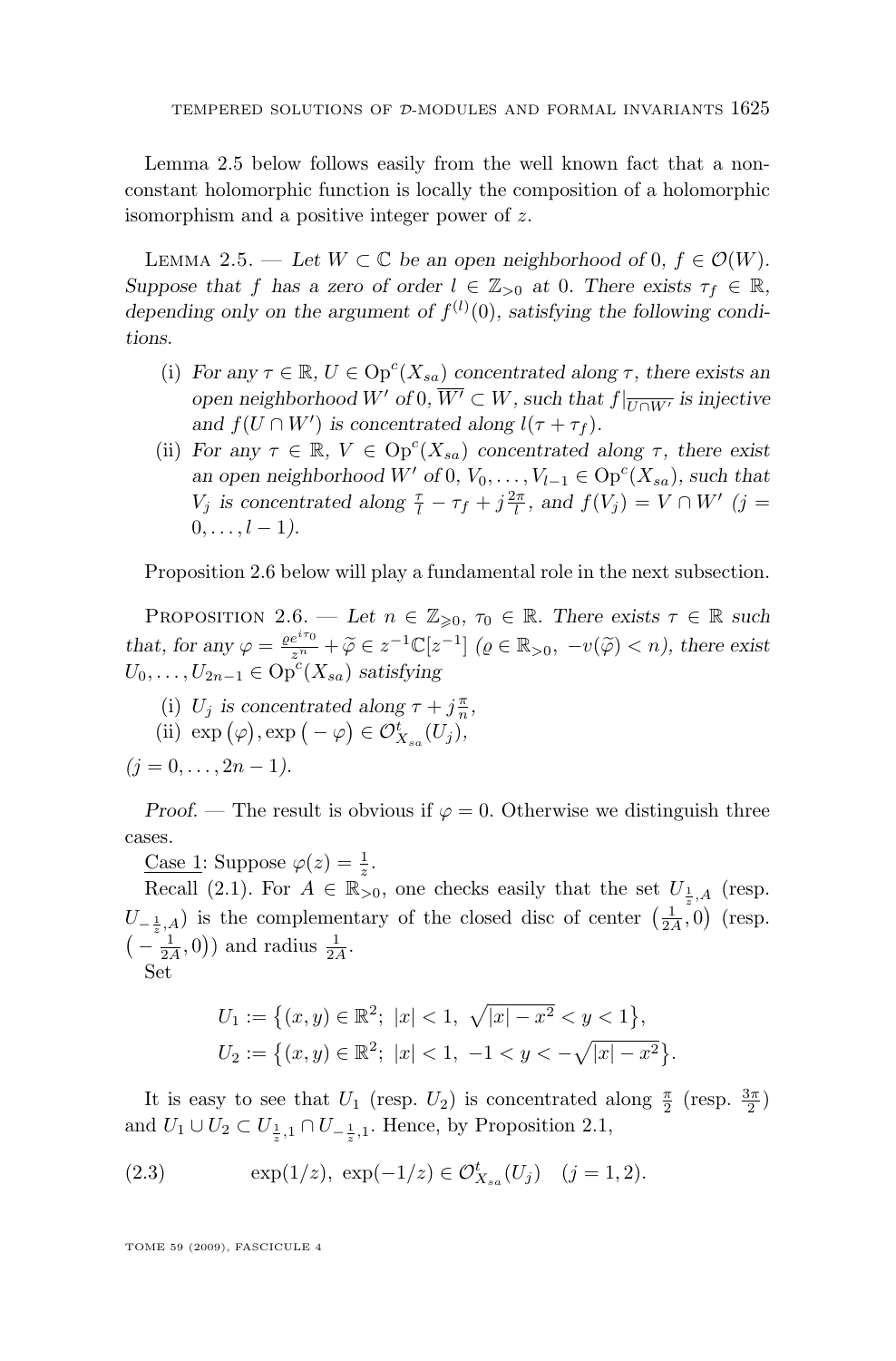<span id="page-16-0"></span><u>Case 2</u>: Suppose that  $\varphi(z) = \frac{1}{z^m}$ , for  $m \in \mathbb{Z}_{>0}$ . Let  $\mu_m : \mathbb{C} \to \mathbb{C}$ ,  $\mu_m(z) = z^m$ . Consider the commutative triangle



Consider  $U_1, U_2$  as in Case 1. Applying Lemma [2.5](#page-15-0) (ii) with  $f = \mu_m$ , we obtain that there exist  $V_{1,0}, \ldots, V_{1,m-1} \in \mathrm{Op}^c(X_{sa})$  (resp.  $V_{2,0}, \ldots$ ,  $V_{2,m-1} \in \mathrm{Op}^c(X_{sa})$  such that

(i)  $V_{1,j}$  (resp.  $V_{2,j}$ ) is concentrated along  $\frac{\pi}{2m} + j\frac{2\pi}{m}$  (resp.  $\frac{3\pi}{2m} + j\frac{2\pi}{m}$ ), (ii)  $\mu_m(V_{k,j}) = U_k$ ,

 $(j = 0, \ldots, m - 1, k = 1, 2).$ 

Clearly,  $\mu_m|_{\overline{V_{k,j}}}$  is injective. By Proposition [1.12,](#page-8-0) we have that

$$
\exp\left(1/z^m\right) \in \mathcal{O}_{X_{sa}}^t(V_{k,j})
$$
  
\n
$$
\left(\text{resp. } \exp\left(-1/z^m\right) \in \mathcal{O}_{X_{sa}}^t(V_{k,j})\right)
$$

if and only if

$$
\exp(1/z) \in \mathcal{O}_{X_{sa}}^{t}(\mu_m(V_{k,j})) = \mathcal{O}_{X_{sa}}^{t}(U_k)
$$
  
(resp. 
$$
\exp(-1/z) \in \mathcal{O}_{X_{sa}}^{t}(\mu_m(V_{k,j})) = \mathcal{O}_{X_{sa}}^{t}(U_k)
$$
)

 $(j = 0, \ldots, m - 1, k = 1, 2)$ . The conclusion follows.

Case 3: Suppose that

$$
\varphi(z) = \sum_{j=1}^n \frac{a_j}{z^j} \in z^{-1} \mathbb{C}[z^{-1}],
$$

for  $n \in \mathbb{Z}_{>0}, a_j \in \mathbb{C}$   $(j = 1, \ldots, n)$  and  $a_n \neq 0$ .

First, we recall the implicit function theorem for convergent power series. We denote by  $\mathbb{C}\{x\}$  (resp.  $\mathbb{C}\{x,y\}$ ) the ring of convergent power series in x (resp. x, y). We refer to [\[4,](#page-28-0) Theorem 8.6.1, p. 166] for the proof.

THEOREM 2.7. — Let  $F \in \mathbb{C}\lbrace x, y \rbrace$  be such that  $F(0,0) = 0$ . There exists  $\eta(x) \in \bigcup_{l \in \mathbb{Z}_{>0}} x^{1/l} \mathbb{C} \{x^{1/l}\}\$  such that  $F(x, \eta(x)) = 0$ .

Consider

(2.4) 
$$
F(z, \eta) := -\eta^{n} + z^{n} \sum_{j=1}^{n} a_{j} \eta^{n-j}
$$

$$
= -\eta^{n} + z^{n} a_{1} \eta^{n-1} + \dots + z^{n} a_{n-1} \eta + z^{n} a_{n}.
$$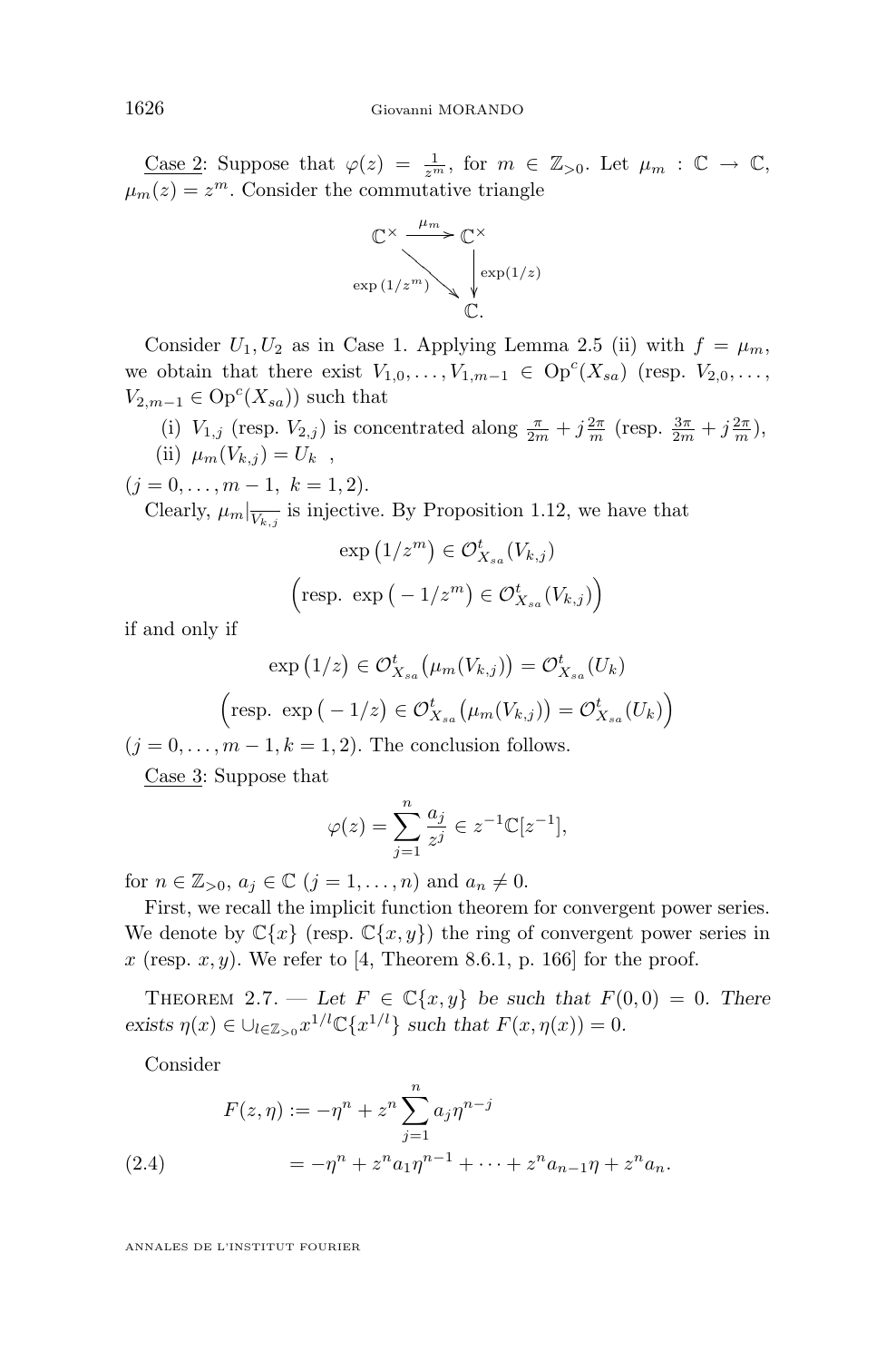By Theorem [2.7,](#page-16-0) there exist  $l \in \mathbb{Z}_{>0}$ ,  $\eta(z) \in z^{1/l} \mathbb{C} \{z^{1/l}\}\$  such that  $F(z, \eta(z)) = 0.$  Since  $a_n \neq 0$ , we have that  $\eta(z) \neq 0$ , for  $z \neq 0$ . It follows that  $\eta(z) \in z^{1/l} \mathbb{C} \{z^{1/l}\}\$  satisfies

(2.5) 
$$
\varphi(\eta(z)) = \sum_{j=1}^{n} \frac{a_j}{\eta(z)^j} = \frac{1}{z^n}.
$$

Further, substituting  $\eta(z)$  in [\(2.4\)](#page-16-0), one checks that  $l = 1$  and  $\eta(z) =$  $z\sigma(z)$ , for  $\sigma$  an invertible element of  $\mathbb{C}\lbrace z \rbrace$  such that  $\arg(\sigma(0)) = \frac{\arg(a_n)}{n}$ . In particular, there exists an open neighborhood  $W \subset \mathbb{C}$  of the origin such that  $\eta \in \mathcal{O}_{\mathbb{C}}(W)$ .

Now, by Case 2, there exist  $V_{k,j} \subset W$   $(j = 0, \ldots, n-1, k = 1, 2)$  such that  $V_{1,j}$  (resp.  $V_{2,j}$ ) is concentrated along  $\frac{\pi}{2n} + j\frac{2\pi}{n}$  (resp.  $\frac{3\pi}{2n} + j\frac{2\pi}{n}$ ) and

(2.6) 
$$
\exp\left(\frac{1}{z^n}\right), \exp\left(-\frac{1}{z^n}\right) \in \mathcal{O}_{X_{sa}}^t(V_{k,j})
$$

 $(j = 0, \ldots, n - 1, k = 1, 2).$ 

As  $\eta$  has a zero of order 1 at 0, by Lemma [2.5](#page-15-0) (i), there exists  $\tau_{\eta} \in \mathbb{R}$ , depending only on  $\arg(\eta(0)) = \frac{\arg(a_n)}{n}$ , such that, up to shrinking W,

- (i)  $\eta|_{\overline{V_{k,j}}}$  is injective and
- (ii)  $\eta(V_{1,j})$  (resp.  $\eta(V_{2,j})$ ) is concentrated along  $\tau_{\eta} + \frac{\pi}{2n} + j\frac{2\pi}{n}$  (resp.  $\tau_{\eta} + \frac{3\pi}{2n} + j\frac{2\pi}{n},$

 $(j = 0, \ldots, n - 1).$ 

Consider the commutative triangle

$$
W \setminus \{0\} \xrightarrow{\eta} \mathbb{C}^{\times}
$$

$$
\exp\left(\frac{1}{z^{\pi}}\right) \searrow \psi \exp(\varphi(z))
$$

$$
\mathbb{C}.
$$

By Proposition [1.12,](#page-8-0) we have that

$$
\exp(\varphi(z)) \in \mathcal{O}_{X_{sa}}^{t}(\eta(V_{k,j}))
$$
  

$$
\left(\text{resp. } \exp(-\varphi(z)) \in \mathcal{O}_{X_{sa}}^{t}(\eta(V_{k,j}))\right)
$$

if and only if

$$
\exp(\varphi \circ \eta(z)) = \exp(1/z^n) \in \mathcal{O}_{X_{sa}}^t(V_{k,j})
$$
  
(resp. 
$$
\exp(-\varphi \circ \eta(z)) = \exp(-1/z^n) \in \mathcal{O}_{X_{sa}}^t(V_{k,j})
$$
)

 $(j = 0, \ldots, n-1, k = 1, 2)$ . The conclusion follows from  $(2.6)$ .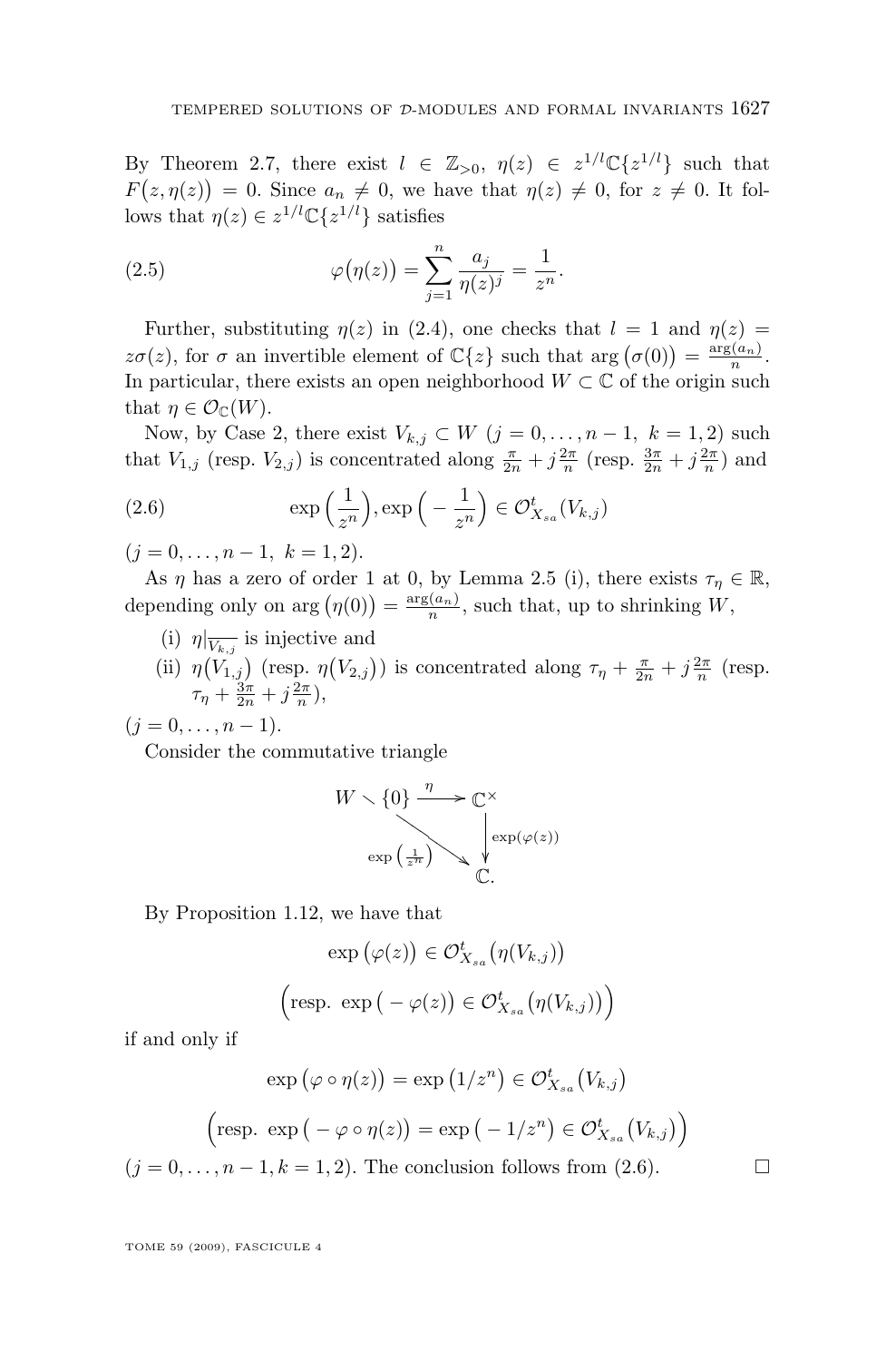<span id="page-18-0"></span>*Remark 2.8. —* Recall the definition given in the end of Subsection [1.2](#page-7-0) of the sheaf  $\mathcal{A}^{\leq 0}$  defined on  $S^1 \times \mathbb{R}_{\geqslant 0}$ , considered as the real blow-up at 0 of  $\mathbb{C}^{\times}$ . Let  $\tau \in \mathbb{R}$ ,  $U \in \text{Op}^{c}(X_{sa})$  concentrated along  $\tau$ , the set  $\{(\tau,0)\} \cup U \subset$  $S^1 \times \mathbb{R}_{\geqslant 0}$  is not open. Further if  $\exp(\varphi) \in \mathcal{A}_{(\tau,0)}^{\leqslant 0}$  then  $\exp(-\varphi) \notin \mathcal{A}_{(\tau,0)}^{\leqslant 0}$ .

We conclude this subsection with an easy lemma which will be useful in the next subsection. First, let us introduce some notation.

Given  $\varphi \in z^{-1}\mathbb{C}[z^{-1}], \varphi = \frac{\eta e^{i\tau}}{z^n} + \tilde{\varphi}$ , for  $\eta \in \mathbb{R}_{>0}, n \in \mathbb{Z}_{>0}, \tau \in \mathbb{R}$  and  $\tilde{\varphi} \in z^{-1} \mathbb{C}[z^{-1}], -v(\tilde{\varphi}) < n$ , set

$$
I_{\varphi} := \left\{ \vartheta \in [0, 2\pi]; \ \cos(\tau - n\vartheta) < 0 \right\} \, .
$$

In other words,  $I_{\varphi}$  is the support of  $\exp(\varphi)$  as a section of  $\mathcal{A}^{\leq 0}|_{S^1\times\{0\}}$ .

Recall the definition of the sets  $U_{\varphi,A}$  given in [\(2.1\)](#page-12-0).

Lemma 2.9.

- (i) Let  $\varphi_1, \varphi_2 \in z^{-1} \mathbb{C}[z^{-1}], \varphi_j := \frac{\eta_j e^{i\tau_j}}{z^{\eta_j}}$  $\frac{e^{i\theta}e^{i\theta}j}{z^{n_j}}+\tilde{\varphi}_j, \text{ for }\eta_j\,\in\,\mathbb{R}_{>0}, n_j\,\in\mathbb{R}$  $\mathbb{Z}_{>0}, \tau_j \in \mathbb{R}$  and  $\tilde{\varphi}_j \in z^{-1} \mathbb{C}[z^{-1}], -v(\tilde{\varphi}_j) < n_j$ . *If*  $n_1 \neq n_2$  or  $\tau_1 \neq \tau_2$ , then  $I_{\varphi_1} \setminus \overline{I}_{\varphi_2} \neq \varnothing$  and  $I_{\varphi_2} \setminus \overline{I}_{\varphi_1} \neq \varnothing$ .
- (ii) Let  $\vartheta_0 \in [0, 2\pi[$  and  $\varphi \in z^{-1}\mathbb{C}[z^{-1}] \setminus \{0\}$ . If  $\vartheta_0 \in I_{\varphi}$ , then there *exists an open sector* S *containing*  $\vartheta$  *such that, for any*  $A \in \mathbb{R}_{>0}$ *,*  $S \subset U_{\varphi,A}$ *.* In particular, for any  $U \in \text{Op}^c(X_{sa})$  concentrated along  $\vartheta_0$ ,  $\exp(\varphi) \in \mathcal{O}_{X_{sa}}^t(U)$ .
- (iii) Let  $\vartheta_0 \in [0, 2\pi[$  and  $\varphi \in z^{-1}\mathbb{C}[z^{-1}] \setminus \{0\}$ . If  $\vartheta_0 \notin \overline{I}_{\varphi}$ , then there *exists an open sector* S *containing*  $\vartheta$  *such that, for any*  $A \in \mathbb{R}_{>0}$ *,*  $S \subset X \setminus U_{\varphi,A}$ *. In particular, for any*  $U \in \text{Op}^c(X_{sa})$  *concentrated*  $along \ \vartheta_0, \ exp(\varphi) \notin \mathcal{O}_{X_{sa}}^{t}(U).$

*Proof.* — The result follows from some easy computations.

### **2.2. Comparison between growth of exponential functions**

In this subsection we are going to use the results of the previous subsection in order to prove that if  $\varphi_1, \varphi_2 \in z^{-1} \mathbb{C}[z^{-1}]$  and, for any  $\lambda \in \mathbb{R}_{>0}$ ,  $\varphi_1 \neq \lambda \varphi_2$ , then the families  $\{U_{\varphi_1,A}\}_{A \in \mathbb{R}_{>0}}$  and  $\{U_{\varphi_2,A}\}_{A \in \mathbb{R}_{>0}}$  are not cofinal.

The main result of this subsection is Proposition 2.10 below.

PROPOSITION 2.10. — Let  $\varphi_1, \varphi_2 \in z^{-1} \mathbb{C}[z^{-1}] \setminus \{0\}.$ 

(i) *Suppose that there exists*  $\lambda \in \mathbb{R}_{>0}$  *such that*  $\varphi_1 = \lambda \varphi_2$ *. Then, for*  $\text{any } A \in \mathbb{R}_{>0}, U_{\varphi_1, A} = U_{\varphi_2, \frac{A}{\lambda}}.$  In particular, for any  $U \in \text{Op}^c(X_{sa}),$  $\exp(\varphi_1) \in \mathcal{O}_{X_{sa}}^t(U)$  if and only if  $\exp(\varphi_2) \in \mathcal{O}_{X_{sa}}^t(U)$ .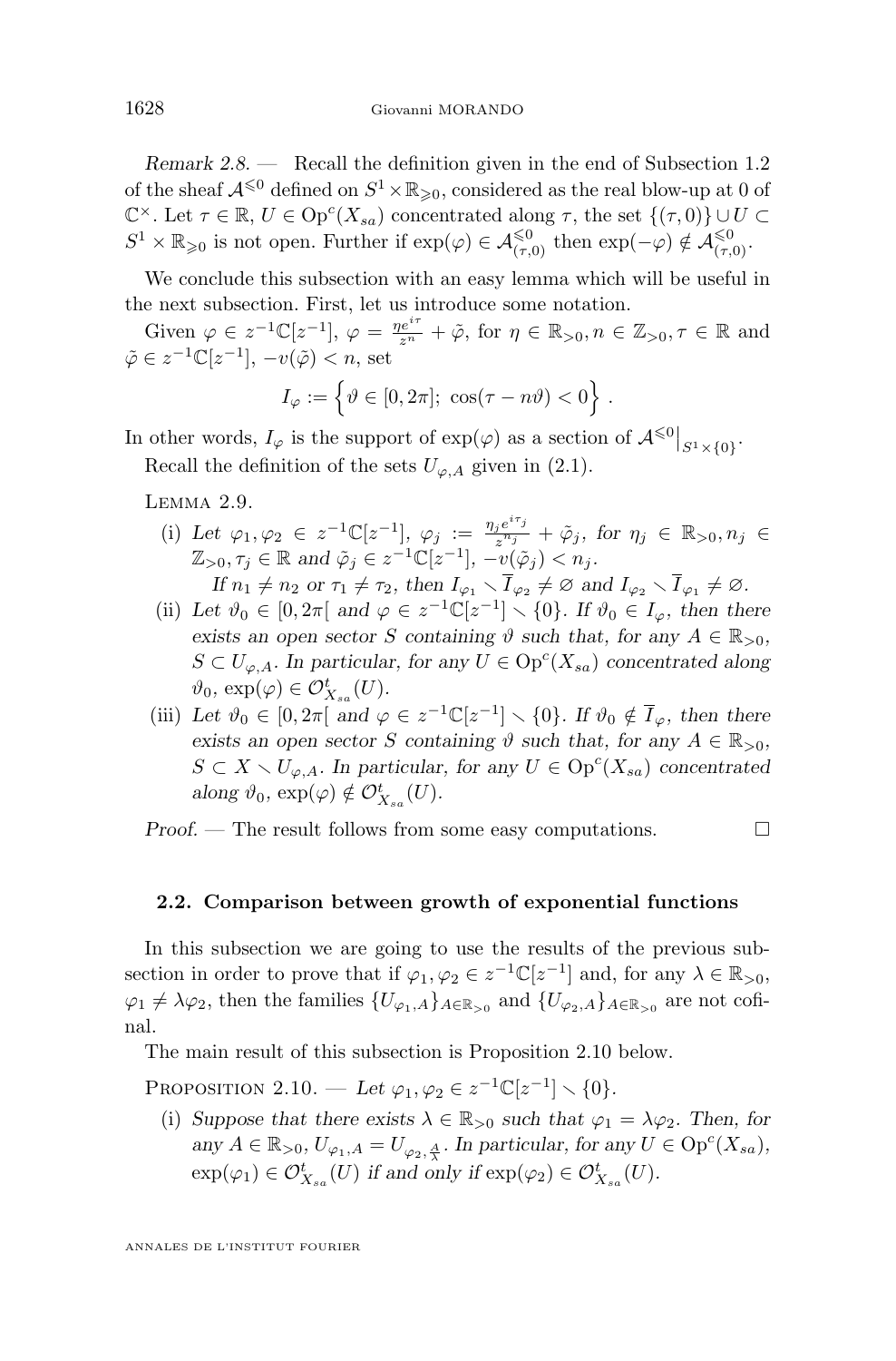- (ii) *Suppose that, for any*  $\lambda \in \mathbb{R}_{>0}$ ,  $\varphi_1 \neq \lambda \varphi_2$ . Then for any open sector S of amplitude  $> \frac{2\pi}{\max\{-v(\varphi_1), -v(\varphi_2), 2\}}$  at least one of the two *conditions below is satisfied (resp. for any open neighborhood* S *of* 0*, both conditions below are satisfied).*
	- (a) There exists  $U \in \text{Op}^c(X_{sa})$ ,  $U \subset S$  such that  $\exp(\varphi_1) \in$  $\mathcal{O}_{X_{sa}}^t(U)$  and  $\exp(\varphi_2) \notin \mathcal{O}_{X_{sa}}^t(U)$ .
	- (b) There exists  $V \in \text{Op}^c(X_{sa})$ ,  $V \subset S$  such that  $\exp(\varphi_1) \notin$  $\mathcal{O}_{X_{sa}}^t(V)$  and  $\exp(\varphi_2) \in \mathcal{O}_{X_{sa}}^t(V)$ *.*

*Proof.*

(i) Obvious.

(ii) For S an open sector, set  $\tilde{S} := \{ \vartheta \in [0, 2\pi]; \exists r > 0 \text{ } re^{i\vartheta} \in S \}.$ Let

$$
\varphi_1(z) := \frac{\eta_1 e^{i\tau_1}}{z^{n_1}} + \tilde{\varphi}_1(z)
$$
 and  $\varphi_2(z) := \frac{\eta_2 e^{i\tau_2}}{z^{n_2}} + \tilde{\varphi}_2(z),$ 

for  $\eta_j \in \mathbb{R}_{>0}, \tau_j \in [0, 2\pi]$  and  $\tilde{\varphi}_j(z) \in z^{-1} \mathbb{C}[z^{-1}], -v(\tilde{\varphi}_j) < n_j \ (j = 1, 2).$ Suppose that  $n_1 \neq n_2$  or  $\tau_1 \neq \tau_2$ .

By Lemma [2.9](#page-18-0) (i),  $I_{\varphi_1} \setminus \overline{I}_{\varphi_2} \neq \varnothing$  and  $I_{\varphi_2} \setminus \overline{I}_{\varphi_1} \neq \varnothing$ .

Let S be an open neighborhood of 0,  $\vartheta_1 \in I_{\varphi_1} \setminus \overline{I}_{\varphi_2}$  and  $\vartheta_2 \in I_{\varphi_2} \setminus \overline{I}_{\varphi_1}$ . There exist  $U_k \in \text{Op}^c(X_{sa})$  concentrated along  $\vartheta_k$  such that  $U_k \subset S$  ( $k =$  $(1, 2)$ . The result follows by Lemma [2.9](#page-18-0) (ii),(iii).

Suppose that S is an open sector of amplitude  $> \frac{2\pi}{\max\{n_1, n_2, 2\}}$ . Then, there exists  $\vartheta \in \tilde{S}$  such that either  $\vartheta \in I_{\varphi_1} \setminus \overline{I}_{\varphi_2}$  or  $\vartheta \in I_{\varphi_2} \setminus \overline{I}_{\varphi_1}$ . Since  $\vartheta \in \tilde{S}$ , there exists  $U \in \text{Op}^c(X_{sa})$  concentrated along  $\vartheta$  such that  $U \subset S$ . The conclusion follows by Lemma [2.9](#page-18-0) (ii),(iii).

Now suppose that  $n_1 = n_2 = n$  and  $\tau_1 = \tau_2$ . That is,

$$
\varphi_1(z) = \frac{\eta_1 e^{i\tau_1}}{z^n} + \tilde{\varphi}_1(z)
$$
 and  $\varphi_2(z) = \frac{\eta_2 e^{i\tau_1}}{z^n} + \tilde{\varphi}_2(z).$ 

Since, for any  $\lambda \in \mathbb{R}_{>0}$ ,  $\varphi_1 \neq \lambda \varphi_2$ , we have that  $n \geq 2$ .

Set  $\psi_{21} := \varphi_2 - \frac{\eta_2}{\eta_1} \varphi_1$  and  $\psi_{12} := \varphi_1 - \frac{\eta_1}{\eta_2} \varphi_2$ . Since  $\psi_{21} \neq 0$  and  $\psi_{21} =$  $-\frac{\eta_2}{\eta_1}(\varphi_1 - \frac{\eta_1}{\eta_2}\varphi_2) = -\frac{\eta_2}{\eta_1}\psi_{12}$ , then  $I_{\psi_{21}} = I_{-\psi_{12}}$ .

By Proposition [2.6,](#page-15-0) there exist  $\tau \in \mathbb{R}$  and  $U_0, \ldots, U_{2n-1}, V_0, \ldots, V_{2n-1} \in$  $\mathrm{Op}^c(X_{sa})$  satisfying the conditions

(i)  $U_j, V_j$  are concentrated along  $\tau + j\frac{\pi}{n}$ ,

(ii)  $\exp(\varphi_1), \exp(-\varphi_1) \in \mathcal{O}_{X_{sa}}^t(U_j)$  and  $\exp(\varphi_2), \exp(-\varphi_2) \in \mathcal{O}_{X_{sa}}^t(V_j)$ ,

$$
(j=0,\ldots,2n-1).
$$

Since  $-v(\psi_{12}) = -v(\psi_{21}) < n$ , if S is an open sector of amplitude  $> \frac{2\pi}{n}$ , there exists  $j' \in \{0, \ldots, 2n-1\}$  such that  $\tau + j'\frac{\pi}{n} \in \tilde{S}$  and either  $\tau + j' \frac{\pi}{n} \notin \overline{I}_{\psi_{12}} \text{ or } \tau + j' \frac{\pi}{n} \notin \overline{I}_{\psi_{21}}.$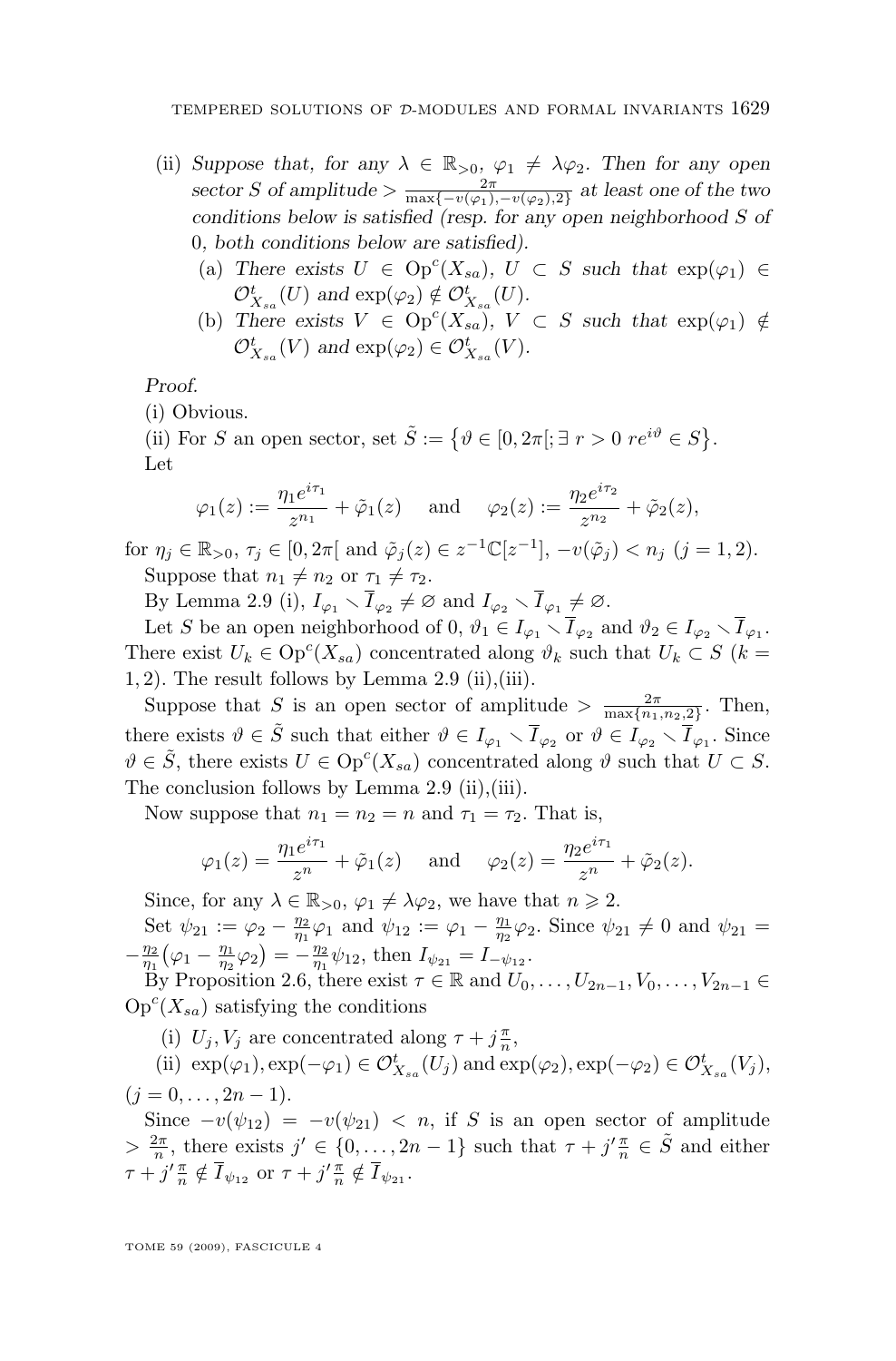<span id="page-20-0"></span>More generically,  $\{\tau + j\frac{\pi}{n}; j \in 0, \ldots, 2n-1\} \not\subset \overline{I}_{\psi_{12}}$  and  $\{\tau + j\frac{\pi}{n}; j \in$  $0, \ldots, 2n-1 \} \not\subset \overline{I}_{\psi_{21}}$ .

Let us consider the case  $\tau + j' \frac{\pi}{n} \notin \overline{I}_{\psi_{12}}$ . Since  $V_{j'}$  is concentrated along  $\tau + j' \frac{\pi}{n}$ , Lemma [2.9](#page-18-0) (iii) implies

$$
(2.7) \qquad \qquad \exp(\psi_{12}) \notin \mathcal{O}_{X_{sa}}^t(V_{j'}).
$$

Suppose now that  $\exp(\varphi_1) \in \mathcal{O}_{X_{sa}}^t(V_{j'})$ . Since  $\exp(-\varphi_2), \exp(\varphi_2) \in \mathcal{O}_{X_{sa}}^t(V_{j'})$ and the product of tempered functions is tempered, we have that  $\exp(\varphi_1 - \varphi_2)$  $\frac{\eta_1}{\eta_2}\varphi_2)\in\mathcal{O}_{X_{sa}}^t(V_{j'}),$  which contradicts (2.7). Hence  $\exp(\varphi_1)\notin\mathcal{O}_{X_{sa}}^t(V_{j'}).$ 

Let us consider the case  $\tau + j' \frac{\pi}{n} \notin \overline{I}_{\psi_{21}}$ . Since  $U_{j'}$  is concentrated along  $\tau + j' \frac{\pi}{n}$ , Lemma [2.9](#page-18-0) (iii) implies

$$
(2.8) \qquad \qquad \exp(\psi_{21}) \notin \mathcal{O}_{X_{sa}}^t(U_{j'}).
$$

Suppose now that  $\exp(\varphi_2) \in \mathcal{O}_{X_{sa}}^t(U_{j'})$ . Since  $\exp(\varphi_1), \exp(-\varphi_1) \in \mathcal{O}_{X_{sa}}^t(U_{j'})$ and the product of tempered functions is tempered, we have that  $\exp(\varphi_2 - \pi)$  $\frac{\eta_2}{\eta_1}\varphi_1$   $\in \mathcal{O}_{X_{sa}}^t(U_{j'})$ , which contradicts (2.8). Hence  $\exp(\varphi_2) \notin \mathcal{O}_{X_{sa}}^t(U_{j'})$ .  $\Box$ 

COROLLARY 2.11. — Let  $l \in \mathbb{Z}_{>0}$   $\omega, \varphi_1, \varphi_2 \in z^{-1}\mathbb{C}[z^{-1}]$ , such that  $-v(\omega) > \max_{j=1,2} \left\{ \frac{-v(\varphi_j)}{l} + 1 \right\}$ . Let S an open sector of amplitude  $2\pi$ ,  $\zeta$  an *inverse of*  $z \mapsto z^l$  *defined on* S. The following conditions are equivalent.

- (i)  $\varphi_1 \circ \zeta \neq \varphi_2 \circ \zeta$ .
- (ii) *At least one of the following two conditions is verified:*
	- (a) there exists  $U \in \text{Op}^c(X_{sa}), U \subset S$  such that  $\exp(\varphi_1 \circ \zeta + \omega) \in$  $\mathcal{O}_{X_{sa}}^t(U)$  and  $\exp(\varphi_2 \circ \zeta + \omega) \notin \mathcal{O}_{X_{sa}}^t(U);$
	- (b) there exists  $V \in \text{Op}^c(X_{sa}), V \subset S$  such that  $\exp(\varphi_1 \circ \zeta + \omega) \notin$  $\mathcal{O}_{X_{sa}}^t(V)$  and  $\exp(\varphi_2 \circ \zeta + \omega) \in \mathcal{O}_{X_{sa}}^t(V)$ .

*Proof.*

- $(ii) ⇒ (i).$  Obvious.
- (i)⇒(ii). Set  $\mu_l(z) := z^l$ .

Suppose now that  $\varphi_1 \circ \zeta \neq \varphi_2 \circ \zeta$ . It follows that, for any  $\lambda \in \mathbb{R}_{>0}$ ,  $\lambda(\varphi_1 + \omega \circ \mu_l) \neq \varphi_2 + \omega \circ \mu_l$ . Consider the sector  $\zeta(S)$  of amplitude  $\frac{2\pi}{l}$ . Since  $-v(\omega) \geq 2$ , then  $\frac{2\pi}{l} > -\frac{2\pi}{lv(\omega)}$ . Hence by Proposition [2.10](#page-18-0) there exists  $\zeta(U) \subset \zeta(S)$  such that either  $\exp(\varphi_1 + \omega \circ \mu_l) \in \mathcal{O}_{X_{sa}}^t(\zeta(U))$  and  $\exp(\varphi_2 + \omega \circ \mu_l) \notin \mathcal{O}_{X_{sa}}^t(\zeta(U))$  or viceversa. By Proposition [1.12,](#page-8-0) it follows that either  $\exp(\varphi_1 \circ \zeta + \omega) \in \mathcal{O}_{X_{sa}}^t(U)$  and  $\exp(\varphi_2 \circ \zeta + \omega) \notin \mathcal{O}_{X_{sa}}^t(U)$  or viceversa.

*Remark 2.12. —* There is another way to prove Proposition [2.10.](#page-18-0) Let us briefly summarize it.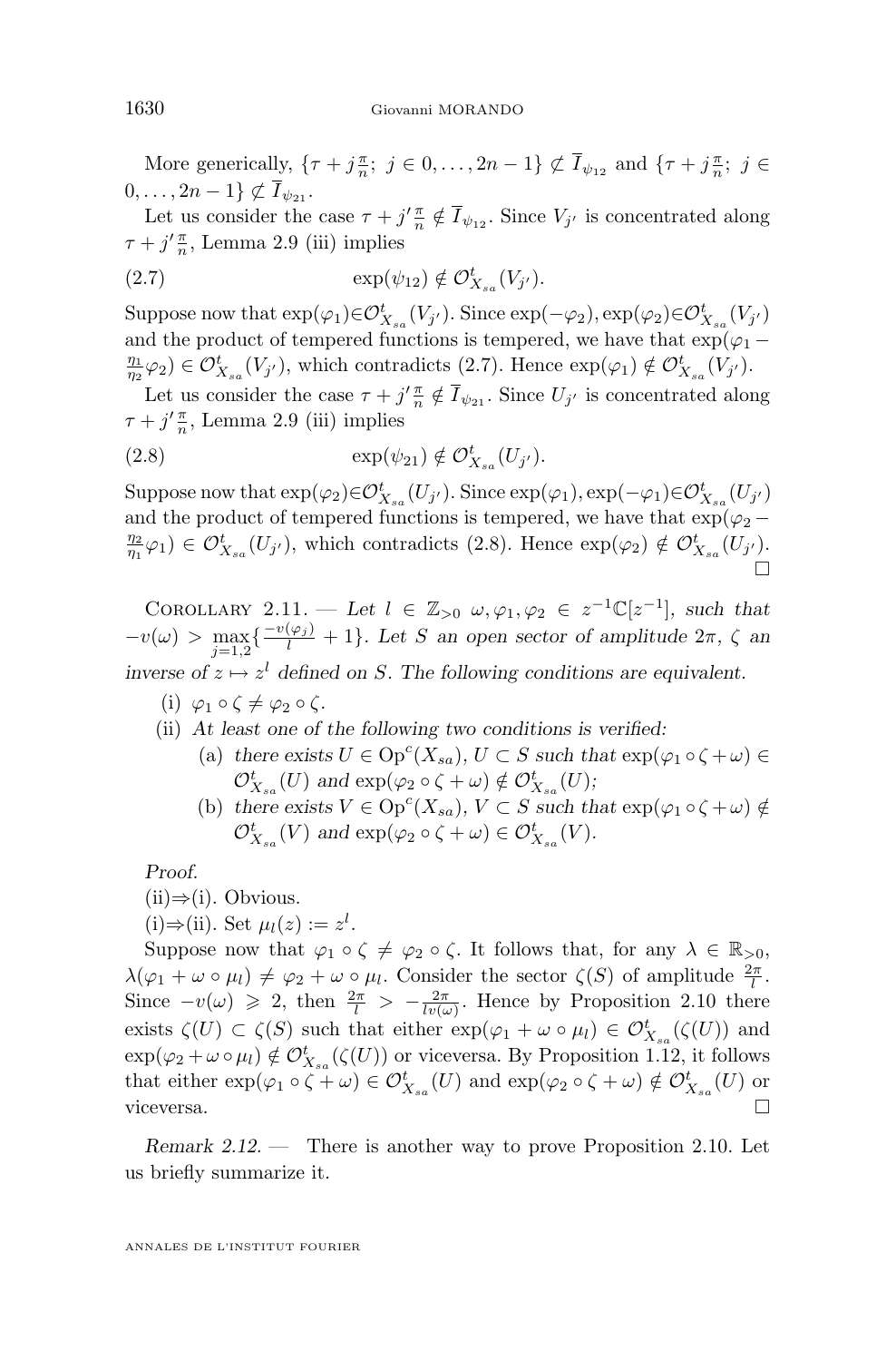Let  $\varphi_1, \varphi_2 \in z^{-1} \mathbb{C}[z^{-1}] \setminus \{0\}$ , such that, for any  $\lambda \in \mathbb{R}_{>0}, \varphi_1 \neq \lambda \varphi_2$ . Let  $n_k = -v(\varphi_k)$   $(k = 1, 2)$ .

Let  $C_{\varphi_k,A}$  be the boundary of the set  $U_{\varphi_k,A}$   $(k = 1,2)$ . One has that  $C_{\varphi_k,A}$  is the set of the zeros of a polynomial  $Q_{\varphi_k,A}(x,y) \in \mathbb{R}[x,y]$  (k = 1, 2). Further  $C_{\varphi_k,A}$  has  $2n_k$  distinct branches at 0 determined by the Puiseux's series  $\sigma_{\varphi_k,A,1}(x), \ldots, \sigma_{\varphi_k,A,2n_k}(x)$  obtained by solving the equation  $Q_{\varphi_k, A}(x, y) = 0$   $(k = 1, 2)$  with respect to y.

One checks that the first  $n_k$  terms of  $\sigma_{\varphi_k,A,j}(x)$  do not depend on A ( $k=$  $1, 2, j = 1, \ldots, 2n_k$ ). Further, it turns out that there exists  $\vartheta_k \in [0, 2\pi]$  such that the tangent at 0 of the graph of  $\sigma_{\varphi_k, A, j}(x)$  has slope tan  $(\vartheta_k + j \frac{\pi}{2n_k})$  $(k = 1, 2, j = 1, \ldots, 2n_k).$ 

If  $n_1 \neq n_2$  or  $\vartheta_1 \neq \vartheta_2$ , the result follows easily.

If  $n_1 = n_2$  and  $\vartheta_1 = \vartheta_2$ , one checks that there exist  $\bar{j} \in \{1, ..., 2n_1\}$  and  $r \in \{1, \ldots, n_1\}$  such that the *r*-th coefficients of  $\sigma_{\varphi_1, A, \overline{j}}(x)$  and  $\sigma_{\varphi_2, A, \overline{j}}(x)$ are different. Hence, there are infinitely many relatively compact subanalytic open sets concentrated along some  $\vartheta_1+j{\pi\over 2n_1}$  fitting between  $\sigma_{\varphi_1,A,{\overline j}}(x)$ and  $\sigma_{\varphi_2,A,\overline{j}}(x)$ . Choosing U among these sets, one obtains that one exponential is tempered on U and the other is not.

This procedure is more intuitive than the proof we chose to expose here but it is more technical and much longer.

## **3. Tempered solutions and formal invariants of** D**-modules**

In the first part of this section we are going to prove that the tempered solutions induce a fully faithful functor on good models. In the second part we will prove that the datum of tempered solutions of a meromorphic connection  $M$  is equivalent to the data of determinant polynomials and holomorphic solutions of M.

Let us recall that M. Kashiwara, in [\[8\]](#page-28-0), proves that, given a complex analytic manifold  $X$  and an object  $M$  of the bounded derived category of  $\mathcal{D}_X$ -modules with regular holonomic cohomology,

$$
R\mathcal{H}om_{\varrho_!\mathcal{D}_X}(\varrho_!\mathcal{M},\mathcal{O}_{X_{sa}}^t)\simeq R\mathcal{H}om_{\varrho_!\mathcal{D}_X}(\varrho_!\mathcal{M},\mathcal{O}_X).
$$

Given a complex analytic curve  $Y, x_0 \in Y, \mathcal{M} \in Mod_h(\mathcal{D}_{*x_0}),$  there exists a neighborhood  $X \subset Y$  of  $x_0$  such that M is a holonomic  $\mathcal{D}_X$ -module. By choosing a local coordinate z near  $x_0$ , we can suppose that  $X = \mathbb{C}$  and  $x_0 = 0$ . Recall that for  $\omega \in z^{-1} \mathbb{C}[z^{-1}]$ , we set  $\mathcal{L}^{\omega} := \mathcal{D}_{\mathbb{C}} \exp(\omega)$ .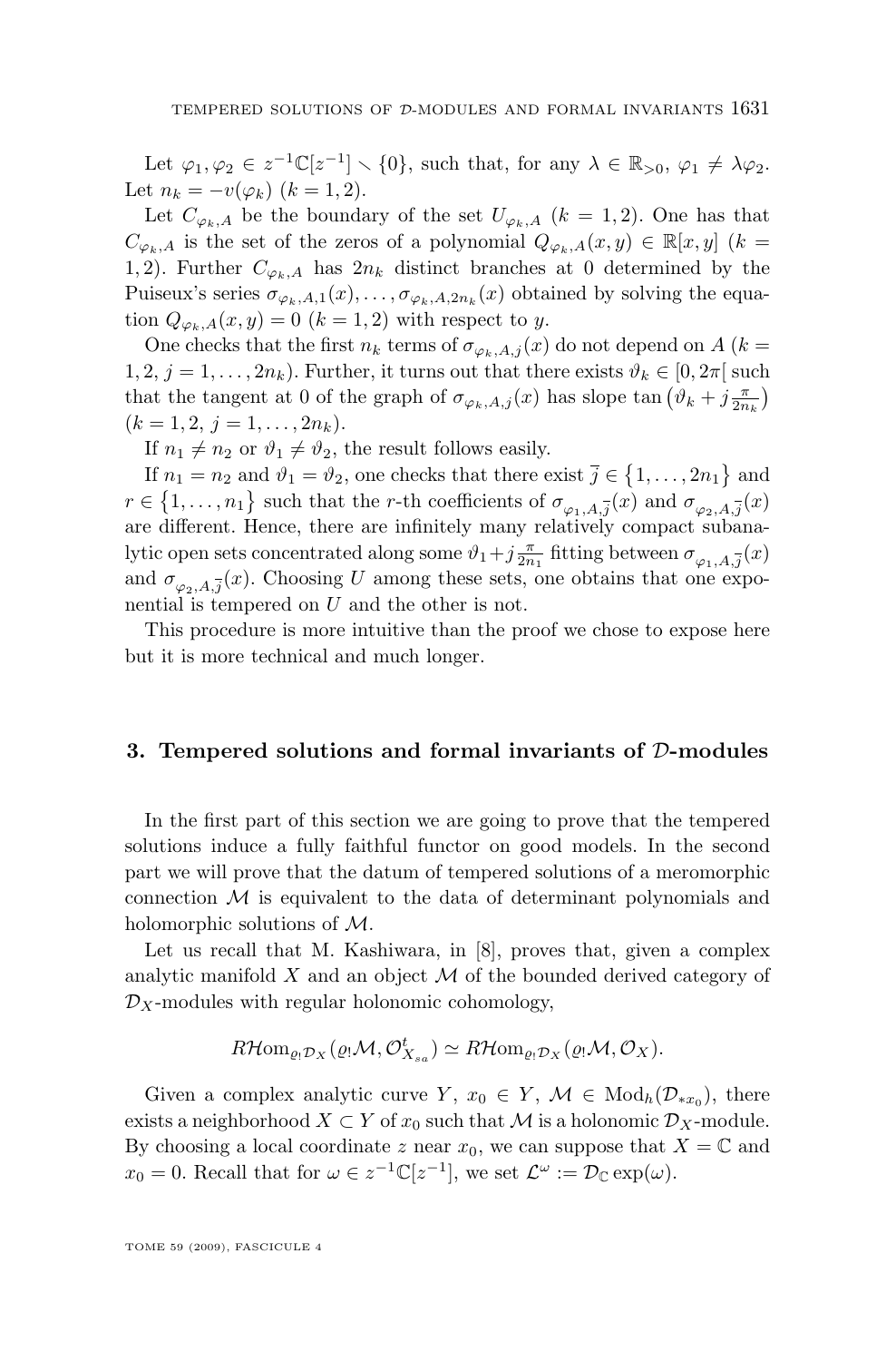<span id="page-22-0"></span>Set

$$
\begin{aligned} \mathscr{S}(\mathcal{M}) &:= \mathcal{H}om_{\mathcal{D}_X}(\mathcal{M}, \mathcal{O}_X), \\ \mathscr{S}^t(\mathcal{M}) &:= \mathcal{H}om_{\varrho_! \mathcal{D}_X}(\varrho_! \mathcal{M}, \mathcal{O}_{X_{sa}}^t), \\ \mathscr{S}_{\omega}^t(\mathcal{M}) &:= \mathcal{H}om_{\varrho_! \mathcal{D}_X}(\varrho_! (\mathcal{M} \otimes \mathcal{L}^{\omega}), \mathcal{O}_{X_{sa}}^t), \end{aligned}
$$

the functors  $\varrho_*$  and  $\varrho_!$  being defined in Subsection [1.1.](#page-5-0)

## **3.1. Tempered solutions and good models**

The main results of this subsection are Proposition 3.2 and Theorem [3.5](#page-25-0) below. First, let us describe explicitly the subanalytic sheaf  $\mathscr{S}^t(\mathcal{L}^\varphi \otimes \mathcal{R}),$ for  $\varphi \in z^{-1} \mathbb{C}[z^{-1}]$  and  $\mathcal R$  a regular holonomic  $\mathcal D_X(*)$ -module.

Recall the definition of the sets  $U_{\varphi,A}$  given in [\(2.1\)](#page-12-0).

LEMMA 3.1. — Let  $\varphi \in z^{-1} \mathbb{C}[z^{-1}], \mathcal{R}$  a regular holonomic  $\mathcal{D}_X(*0)$ *module. Then*

$$
\mathscr{S}^t\big(\mathcal{L}^\varphi\otimes\mathcal{R}\big)\simeq \varinjlim_{A>0}\varrho_*\mathscr{S}\big(\mathcal{R}\big)_{U_{\varphi,A}}
$$

*Proof.* — If  $\varphi = 0$ , the result follows from the fact that  $\mathscr{S}^t(\mathcal{R}) \simeq \mathscr{S}(\mathcal{R})$ .

Suppose  $\varphi \neq 0$ . Let  $V \in \text{Op}^c(X_{sa})$  be connected and simply connected. If  $0 \in V$ , then clearly  $\Gamma(V, \mathscr{S}^t(\mathcal{L}^\varphi \otimes \mathcal{R})) \simeq 0$ . Otherwise, the C-vector space  $\Gamma(V, \mathscr{S}(\mathcal{L}^{\varphi}\otimes\mathcal{R}))$  has finite dimension r and is generated by  $h_1(z) \exp(\varphi(z)), \ldots, h_r(z) \exp(\varphi(z)),$  for  $h_1, \ldots, h_r \in \mathcal{O}_{\mathbb{C}}(V)$ , such that there exist  $C, M > 0$  satisfying

$$
C|z|^M \leqslant |h_j(z)| \leqslant (C|z|^M)^{-1} \qquad (z \in V, j = 1, \ldots, r).
$$

 $\Box$ 

In particular, since  $\Gamma(V, \mathscr{S}^t(\mathcal{L}^\varphi \otimes \mathcal{R})) \simeq \Gamma(V, \mathscr{S}(\mathcal{L}^\varphi \otimes \mathcal{R})) \cap \mathcal{O}_{X_{sa}}^t(V)$ we have that

$$
\Gamma\big(V, \mathscr{S}^t\big(\mathcal{L}^\varphi \otimes \mathcal{R}\big)\big) \simeq \left\{ \begin{array}{ll} \Gamma\big(V, \mathscr{S}\big(\mathcal{L}^\varphi \otimes \mathcal{R}\big)\big) & \text{ if } \exp(\varphi) \in \mathcal{O}_{X_{sa}}^t(V) \\ 0 & \text{ otherwise} \end{array} \right. .
$$

The conclusion follows by Proposition [2.1.](#page-12-0)

We can now state and proof

PROPOSITION 3.2. — Let  $\varphi_1, \varphi_2 \in z^{-1} \mathbb{C}[z^{-1}], \varphi_2 \neq 0, \mathcal{R}_1, \mathcal{R}_2$  regular *holonomic*  $\mathcal{D}_X(*0)$ *-modules. If, for any*  $\lambda \in \mathbb{R}_{>0}$ *,*  $\varphi_1 \neq \lambda \varphi_2$ 

$$
\mathrm{Hom}_{{\mathbb C}_{X_{sa}}} \bigl(\mathscr{S}^{t}\bigl({\mathcal L}^{\varphi_1} \otimes {\mathcal R}_1\bigr), \mathscr{S}^{t}\bigl({\mathcal L}^{\varphi_2} \otimes {\mathcal R}_2\bigr)\bigr) \simeq 0.
$$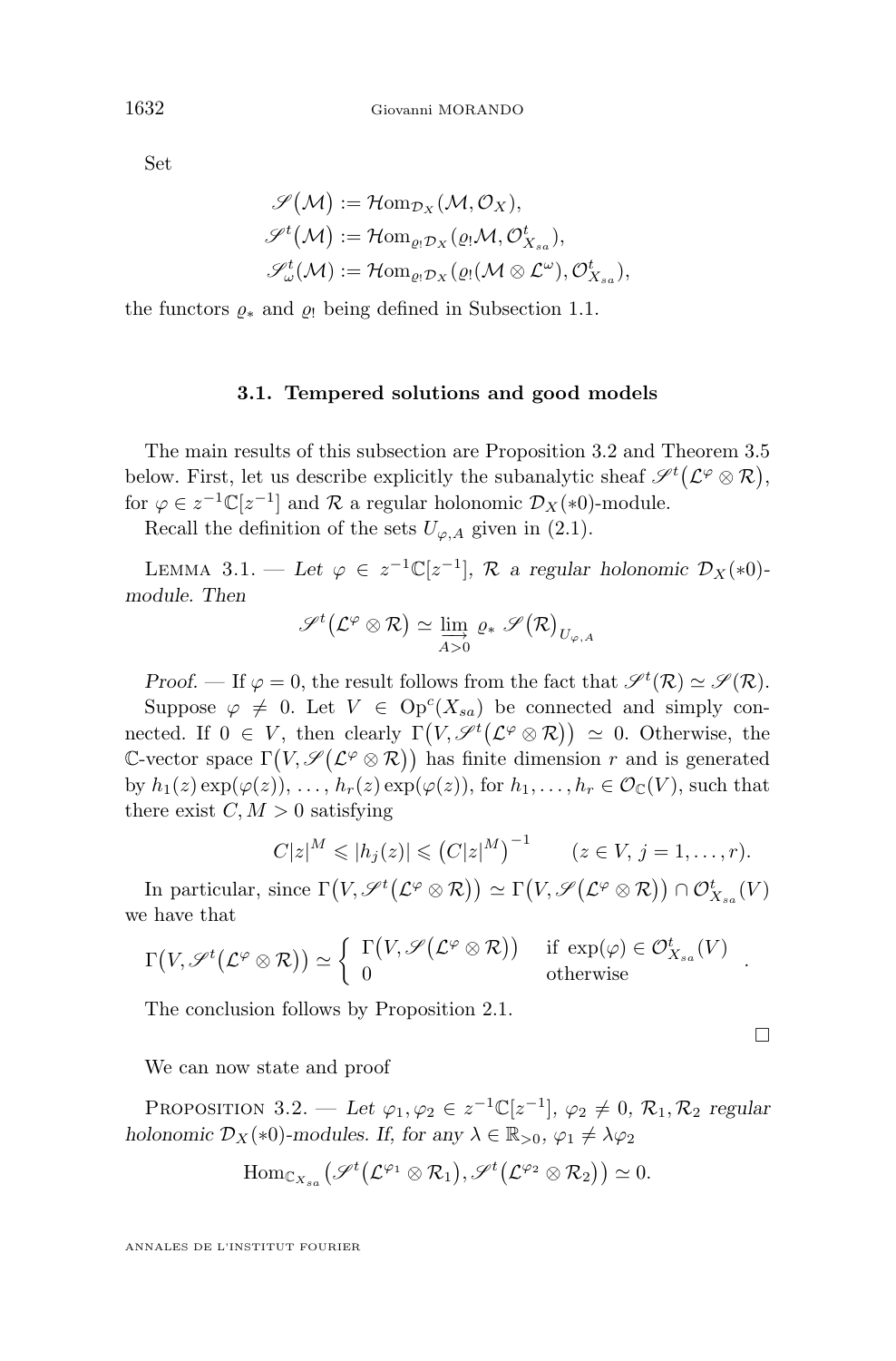<span id="page-23-0"></span>*Otherwise,*

(3.1)  $\text{Hom}_{\mathbb{C}_{X_{sa}}}(\mathscr{S}^{t}(\mathcal{L}^{\varphi_1} \otimes \mathcal{R}_1), \mathscr{S}^{t}(\mathcal{L}^{\varphi_2} \otimes \mathcal{R}_2)) \simeq \text{Hom}_{\mathcal{D}_X(*0)}(\mathcal{R}_1, \mathcal{R}_2)$ *functorially in*  $\mathcal{R}_1, \mathcal{R}_2$ *.* 

*Proof.* — Suppose that, for any  $\lambda \in \mathbb{R}_{>0}$ ,  $\varphi_1 \neq \lambda \varphi_2$ . By Proposi-tion [2.10](#page-18-0) (ii), there exists  $W \in \text{Op}^c(X_{sa})$  such that

- (i) there exists  $A_0 > 0$  such that, for any  $A \geq A_0$ ,  $W \subset U_{\varphi_1,A}$ ,
- (ii) for any  $B > 0$ ,  $W \not\subset U_{\varphi_2, B}$ .

In particular, for any  $A > A_0$  and  $B > 0$ ,

$$
(3.2) \t\t U_{\varphi_1,A} \not\subset U_{\varphi_2,B}.
$$

Combining (3.2) and the fact that  $\mathscr{S}(\mathcal{R}_1)$  and  $\mathscr{S}(\mathcal{R}_2)$  are locally constant sheaves on  $\mathbb{C}^{\times}$ , we obtain, for any  $A > A_0$  and  $B > 0$ ,

$$
\mathrm{Hom}_{\mathbb{C}_X}(\mathscr{S}(\mathcal{R}_1)_{U_{\varphi_1,A}}, \mathscr{S}(\mathcal{R}_2)_{U_{\varphi_2,B}}) = 0.
$$

Now, using Lemma [3.1,](#page-22-0) we obtain

$$
\begin{split} \mathrm{Hom}_{{\mathbb C}_{X_{sa}}} & \big(\mathscr{S}^t\big(\mathcal{L}^{\varphi_1}\otimes \mathcal{R}_1\big),\mathscr{S}^t\big(\mathcal{L}^{\varphi_2}\otimes \mathcal{R}_2\big)\big) \\ &\simeq \varprojlim_{A>0} \varinjlim_{B>0} \mathrm{Hom}_{{\mathbb C}_X}\big(\mathscr{S}\big(\mathcal{R}_1\big)_{U_{\varphi_1,A}},\mathscr{S}\big(\mathcal{R}_2\big)_{U_{\varphi_2,B}}\big) \\ &= 0. \end{split}
$$

Suppose now there exists  $\lambda \in \mathbb{R}_{>0}$  such that  $\varphi_1 = \lambda \varphi_2$ . Then

$$
(3.3) \t\t\t U_{\varphi_1,\lambda A} = U_{\varphi_2,A}.
$$

We need the following

LEMMA 3.3. — Let  $\varphi \in z^{-1} \mathbb{C}[z^{-1}] \setminus \{0\}$ . There exits  $A_0 \in \mathbb{R}_{>0}$  such *that for any*  $A > A_0$ *, the sets* 

$$
U_{\varphi,A}:=\left\{z\in\mathbb{C}^{\times};\ \operatorname{Re}\varphi(z)
$$

*are homotopically equivalent to* C ×*.*

*Proof.* — We prove the result in three steps:  $\varphi = 1/z$ ,  $\varphi = 1/z^n$  and  $\varphi \in z^{-1} \mathbb{C} [z^{-1}].$ 

First suppose that  $\varphi(z) = \frac{1}{z}$ . Then  $U_{\varphi,A}$  is the complementary of a closed disc and the result is obvious.

Suppose now that  $\varphi(z) = \frac{1}{z^n}$ , for some  $n \in \mathbb{Z}_{>0}$ . Let  $\mu_n : \mathbb{C} \to \mathbb{C}, z \mapsto z^n$ . Then  $U_{\varphi,A} = \mu_n^{-1}(U_{\frac{1}{z},A})$  and the conclusion follows.

Suppose now that  $\varphi \in z^{-1} \mathbb{C}[z^{-1}]$  and  $-v(\varphi) = n$ . Mimicking the proof of Proposition [2.6,](#page-15-0) there exists a biholomorphism between neighborhoods of 0,  $\eta$ , such that  $\varphi(\eta(z)) = \frac{1}{z^n}$ . The conclusion follows.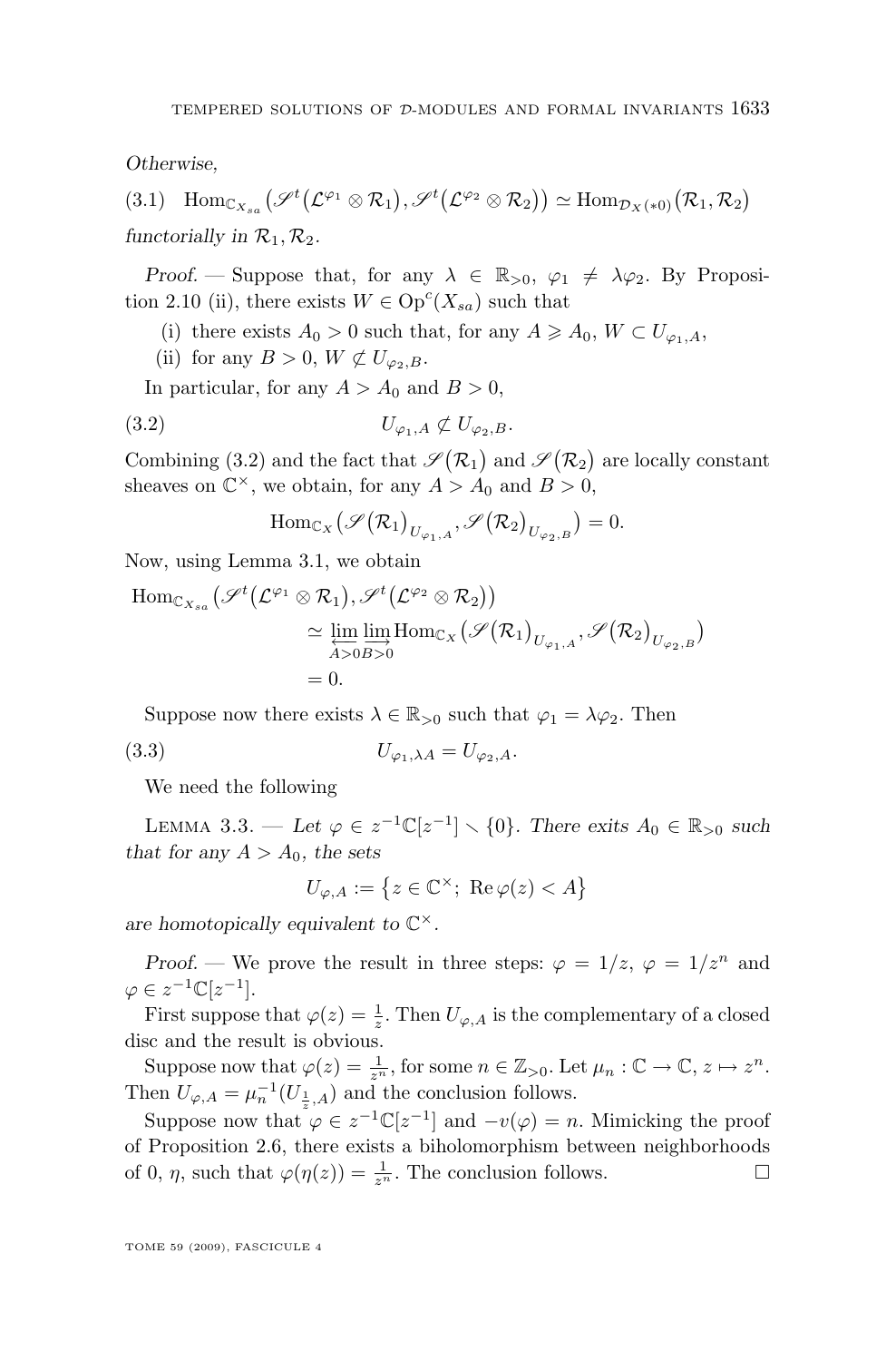Let us conclude the proof of Proposition [3.2.](#page-22-0) We have the following sequence of isomorphisms

$$
\begin{split} \mathrm{Hom}_{{\mathbb C}_{X_{sa}}} & \big(\mathscr{S}^t\big({\mathcal L}^{\varphi_1}\otimes {\mathcal R}_1\big),\mathscr{S}^t\big({\mathcal L}^{\varphi_2}\otimes {\mathcal R}_2\big)\big) \\ & \simeq \varprojlim_{A>0}\varinjlim_{B>0} \mathrm{Hom}_{{\mathbb C}_X}\big(\mathscr{S}\big({\mathcal R}_1\big)_{U_{\varphi_1,A}},\mathscr{S}\big({\mathcal R}_2\big)_{U_{\varphi_2,B}}\big) \\ & \simeq \varprojlim_{A>0}\varinjlim_{B>0} \mathrm{Hom}_{{\mathbb C}_X}\big(\mathscr{S}\big({\mathcal R}_1\big)_{U_{\varphi_1,A}},\mathscr{S}\big({\mathcal R}_2\big)_{U_{\varphi_1,A}}\big) \\ & \simeq \varprojlim_{A>0}\varinjlim_{B>0} \mathrm{Hom}_{{\mathbb C}_X}\big(\mathscr{S}\big({\mathcal R}_1\big)_{\mathbb{C}^\times},\mathscr{S}\big({\mathcal R}_2\big)_{\mathbb{C}^\times}\big) \\ & \simeq \mathrm{Hom}_{\mathcal{D}_X(\ast 0)}\big(\mathcal{R}_1,\mathcal{R}_2\big), \end{split}
$$

where the first isomorphism follows from Lemma [3.1,](#page-22-0) the second from  $(3.3)$ and the third from Lemma [3.3.](#page-23-0)

The conclusion follows.

We can now state the main results of this subsection.

THEOREM 3.4. — Let  $\bigoplus_{\varphi \in \Sigma_1} \mathcal{L}^{\varphi} \otimes \mathcal{R}_{\varphi}$  and  $\bigoplus_{\psi \in \Sigma_2} \mathcal{L}^{\psi} \otimes \mathcal{P}_{\psi}$  be two good *models. The following conditions are equivalent.*

(i)  $\mathscr{S}^t\Big(\underset{\varphi\in \Sigma_1}{\oplus}\mathcal{L}^{\varphi}\otimes \mathcal{R}_{\varphi}\Big)$  $\begin{equation} \begin{aligned} \mathbb{X}\smallsetminus\left\{0\right\} \simeq \mathscr{S}^t \binom{\oplus}{\psi\in \Sigma_2} \mathcal{L}^\psi\otimes \mathcal{P}_\psi \end{aligned} \end{equation}$  $X\diagdown \{0\}$ *.* (ii) *There exist*  $\varphi_1, \ldots, \varphi_d \in z^{-1} \mathbb{C}[z^{-1}]$  *such that,* 

$$
\coprod_{j=1}^d \mathbb{R}_{>0} \varphi_j = \mathbb{R}_{>0} \Sigma_1 = \mathbb{R}_{>0} \Sigma_2
$$

*and, for any*  $j = 1, \ldots, d$ ,

$$
\underset{\varphi \in \Sigma_1 \cap \mathbb{R}_{>0} \varphi_j}{\oplus} \mathcal{R}_{\varphi} \simeq \underset{\varphi \in \Sigma_2 \cap \mathbb{R}_{>0} \varphi_j}{\oplus} \mathcal{P}_{\psi}.
$$

*Proof.*

(ii)  $\Rightarrow$  (i). Combining Proposition [3.2](#page-22-0) and the fact that  $\mathscr{S}^t(\cdot)_{X\setminus\{0\}}$  is fully faithful on the category of regular holonomic  $\mathcal{D}_X(*)$ -modules, we have that

$$
\begin{array}{ll}\n\operatorname{Hom}_{\mathbb{C}_{X_{sa}}}\Big(\mathscr{S}^{t}\Big(\underset{\varphi\in \Sigma_{1}}{\oplus}\mathcal{L}^{\varphi}\otimes\mathcal{R}_{\varphi}\Big)_{X\smallsetminus\{0\}}\,,\mathscr{S}^{t}\Big(\underset{\psi\in \Sigma_{2}}{\oplus}\mathcal{L}^{\psi}\otimes\mathcal{P}_{\psi}\Big)_{X\smallsetminus\{0\}}\Big) \\
\cong\underset{\varphi\in \Sigma_{1}}{\oplus}\underset{\psi\in \Sigma_{2}}{\oplus}\operatorname{Hom}_{\mathbb{C}_{X_{sa}}}\big(\mathscr{S}^{t}(\mathcal{L}^{\varphi}\otimes\mathcal{R}_{\varphi}),\mathscr{S}^{t}(\mathcal{L}^{\psi}\otimes\mathcal{P}_{\psi})\big) \\
\cong\underset{j=1}{\overset{d}{\oplus}}\oplus\underset{\varphi\in \Sigma_{1}\cap\mathbb{R}_{>0}\varphi_{j}}{\oplus}\operatorname{Hom}_{\mathbb{C}_{X_{sa}}}\big(\mathscr{S}^{t}(\mathcal{L}^{\varphi}\otimes\mathcal{R}_{\varphi}),\underset{\psi\in \Sigma_{2}\cap\mathbb{R}_{>0}\varphi_{j}}{\oplus}\mathscr{S}^{t}(\mathcal{L}^{\psi}\otimes\mathcal{P}_{\psi})\big) \\
\cong\underset{j=1}{\overset{d}{\oplus}}\operatorname{Hom}_{\mathcal{D}_{X}(\ast 0)}\Big(\underset{\varphi\in \Sigma_{1}\cap\mathbb{R}_{>0}\varphi_{j}}{\oplus}\mathcal{R}_{\varphi},\underset{\psi\in \Sigma_{2}\cap\mathbb{R}_{>0}\varphi_{j}}{\oplus}\mathcal{P}_{\psi}\Big).\n\end{array}
$$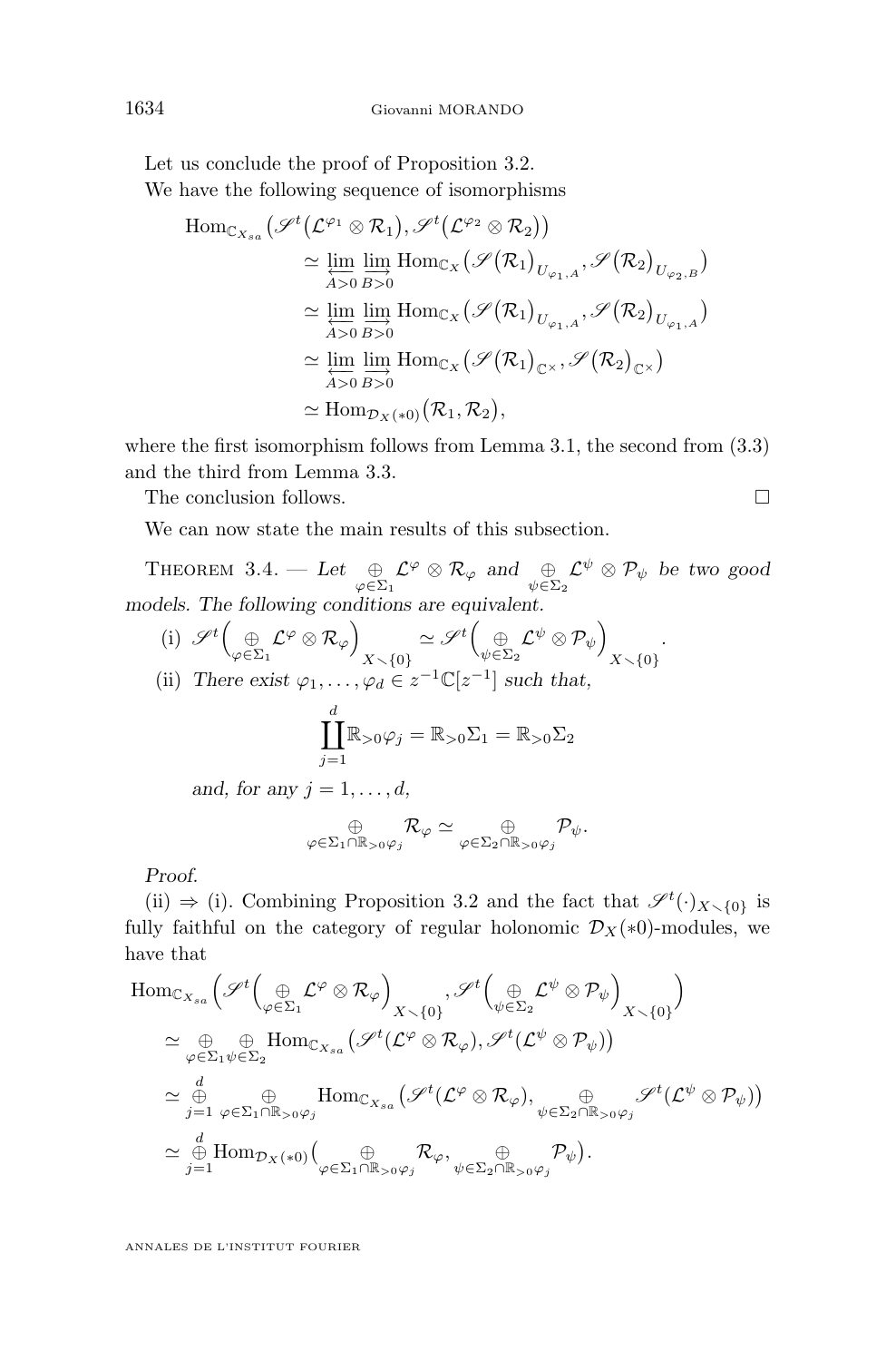<span id="page-25-0"></span>The functoriality of [\(3.1\)](#page-23-0) allows to conclude.

(i)  $\Rightarrow$  (ii). First let us suppose that  $\mathbb{R}_{>0}\Sigma_1 \neq \mathbb{R}_{>0}\Sigma_2$ . Hence either  $\mathbb{R}_{>0}\Sigma_1 \not\subset \mathbb{R}_{>0}\Sigma_2$  or  $\mathbb{R}_{>0}\Sigma_2 \not\subset \mathbb{R}_{>0}\Sigma_1$ . Suppose the latter.

There exists  $\psi \in \Sigma_2$  such that for any  $\varphi \in \Sigma_1, \lambda \in \mathbb{R}_{>0}, \psi \neq \lambda \varphi$ . Suppose that  $\psi \neq 0$ . By Proposition [3.2,](#page-22-0) we have

$$
\mathrm{Hom}_{{\mathbb C}_{X_{sa}}}(\mathscr{S}^{t}(\underset{\varphi\in \Sigma_1}{\oplus} \mathcal{L}^{\varphi}\otimes \mathcal{R}_{\varphi})_{X\setminus\{0\}}, \mathscr{S}^{t}(\mathcal{L}^{\psi}\otimes \mathcal{P}_{\psi})_{X\setminus\{0\}})\simeq 0.
$$

It follows that

$$
\mathscr{S}^t\big(\underset{\varphi\in \Sigma_1}{\oplus}\mathcal{L}^\varphi\otimes \mathcal{R}_\varphi\big)_{X\smallsetminus\{0\}}\not\simeq \mathscr{S}^t\big(\underset{\psi\in \Sigma_2}{\oplus}\mathcal{L}^\psi\otimes \mathcal{P}_\psi\big)_{X\smallsetminus\{0\}}.
$$

Suppose that  $\psi = 0$ , then  $0 \notin \Sigma_1$  and, by Proposition [3.2,](#page-22-0)

$$
\mathrm{Hom}_{{\mathbb C}_{X_{sa}}}(\mathscr{S}^{t}(\mathcal{L}^{\psi}\otimes \mathcal{P}_{\psi})_{X\setminus\{0\}},\mathscr{S}^{t}(\underset{\varphi\in \Sigma_{1}}{\oplus}\mathcal{L}^{\varphi}\otimes \mathcal{R}_{\varphi})_{X\setminus\{0\}})\simeq 0.
$$

It follows that

$$
\mathscr{S}^t\big(\underset{\varphi\in\Sigma_1}{\oplus}\mathcal{L}^\varphi\otimes\mathcal{R}_\varphi\big)_{X\smallsetminus\{0\}}\ncong\mathscr{S}^t\big(\underset{\psi\in\Sigma_2}{\oplus}\mathcal{L}^\psi\otimes\mathcal{P}_\psi\big)_{X\smallsetminus\{0\}}.
$$

The case  $\mathbb{R}_{>0}\Sigma_1 \not\subset \mathbb{R}_{>0}\Sigma_2$  is treated similarly.

Now let us suppose that  $\mathbb{R}_{>0}\Sigma_1 = \mathbb{R}_{>0}\Sigma_2 = \coprod^d$  $\coprod_{j=1}^{\infty} \mathbb{R}_{>0} \varphi_j$  and, there exists  $j' \in \{1, \ldots, d\}$ , such that

$$
\mathop{\oplus}_{\varphi \in \Sigma_1 \cap \mathbb{R}_{>0} \varphi_{j'}} \mathcal{R}_{\varphi} \not\simeq \mathop{\oplus}_{\psi \in \Sigma_2 \cap \mathbb{R}_{>0} \varphi_{j'}} \mathcal{P}_{\psi}.
$$

By Proposition [3.2](#page-22-0) we have that

$$
\mathrm{Hom}_{{\mathbb C}_{X_{sa}}}(\mathscr{S}^{t} \Big( \underset{\varphi \in \Sigma_1}{\oplus} \mathcal{L}^{\varphi} \otimes \mathcal{R}_{\varphi} \Big)_{X \smallsetminus \{0\}} , \mathscr{S}^{t} \Big( \underset{\psi \in \Sigma_2}{\oplus} \mathcal{L}^{\psi} \otimes \mathcal{P}_{\psi} \Big)_{X \smallsetminus \{0\}} \Big) \simeq \underset{j=1}{\overset{d}{\oplus}} \mathrm{Hom}_{\mathcal{D}_X(*0)} \Big( \underset{\varphi \in \Sigma_1 \cap \mathbb{R}_{>0} \varphi_j}{\oplus} \mathcal{R}_{\varphi} , \underset{\psi \in \Sigma_2 \cap \mathbb{R}_{>0} \varphi_j}{\oplus} \mathcal{P}_{\psi} \Big).
$$

The functoriality of  $(3.1)$  allows to conclude.

We conclude the study of tempered solutions of good models with

THEOREM 3.5. — Let  $\omega \in z^{-1} \mathbb{C}[z^{-1}], -v(\omega) \geq k$ . The functor

$$
\begin{array}{rccc}\mathscr{S}_{\omega}^{t}(\cdot)\colon & \mathsf{GM}_k & \longrightarrow & \mathrm{Mod}(\mathbb{C}_{X_{sa}})\\ & \mathcal{M} & \longmapsto & \mathcal{H}\mathrm{om}_{\varrho_!\mathcal{D}_X}(\varrho_!\big(\mathcal{M}\otimes \mathcal{L}^{\omega}), \mathcal{O}_{X_{sa}}^t),\end{array}
$$

*is fully faithful.*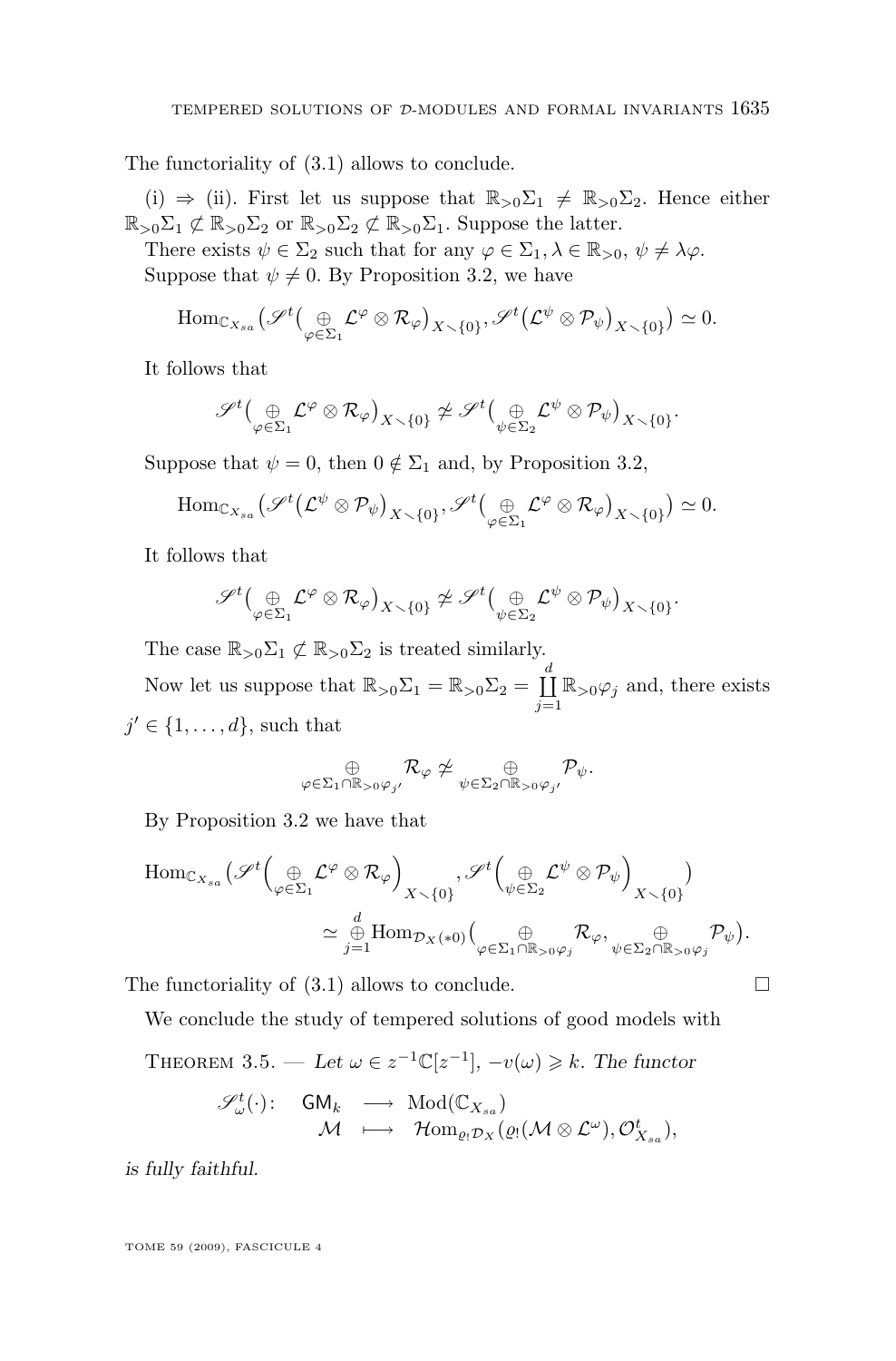<span id="page-26-0"></span>*Proof.* — Clearly it is sufficient to prove that, given  $\varphi_1, \varphi_2 \in z^{-1} \mathbb{C}[z^{-1}],$  $k > \max\{-v(\varphi_1), -v(\varphi_2)\}\,$ ,  $\mathcal{R}_1, \mathcal{R}_2$  regular holonomic  $\mathcal{D}_X(*0)$ -modules, the functor of tempered solutions induces the isomorphism

(3.4) 
$$
\text{Hom}_{\mathcal{D}_X(*0)}(\mathcal{L}^{\varphi_1} \otimes \mathcal{R}_1, \mathcal{L}^{\varphi_2} \otimes \mathcal{R}_2)
$$
  

$$
\simeq \text{Hom}_{\mathbb{C}_{X_{sa}}}(\mathscr{S}_{\omega}^t(\mathcal{L}^{\varphi_1} \otimes \mathcal{R}_1), \mathscr{S}_{\omega}^t(\mathcal{L}^{\varphi_2} \otimes \mathcal{R}_2)).
$$

Let us prove  $(3.4)$ .

First, suppose that  $\varphi_1 \neq \varphi_2$ . Then

 $\mathrm{Hom}_{\mathcal{D}_{X}(*0)}\big(\mathcal{L}^{\varphi_1}\otimes \mathcal{R}_1,\mathcal{L}^{\varphi_2}\otimes \mathcal{R}_2\big)=0.$ 

Moreover, as, for any  $\lambda \in \mathbb{R}_{>0}$ ,  $\lambda(\varphi_1 + \omega) \neq \varphi_2 + \omega$ , Proposition [3.2](#page-22-0) implies that,

$$
\mathrm{Hom}_{{\mathbb C} X_{sa}}\big(\mathscr{S}_{\omega}^t\big({\mathcal L}^{\varphi_1}\otimes {\mathcal R}_1\big),\mathscr{S}_{\omega}^t\big({\mathcal L}^{\varphi_2}\otimes {\mathcal R}_2\big)\big)=0.
$$

Now, suppose that  $\varphi_1 = \varphi_2$ . The result follows from Proposition [3.2](#page-22-0) and the fact that

$$
\mathrm{Hom}_{\mathcal{D}_X(*0)}(\mathcal{R}_1,\mathcal{R}_2)\simeq \mathrm{Hom}_{\mathcal{D}_X(*0)}(\mathcal{L}^{\varphi_1}\otimes \mathcal{R}_1,\mathcal{L}^{\varphi_2}\otimes \mathcal{R}_2).
$$

 $\Box$ 

### **3.2. Tempered solutions of ordinary differential equations**

We begin this subsection by proving the analogue of Lemma [3.1](#page-22-0) in the case of ramified determinant polynomials *i.e.* with non-integer exponents.

Recall that, for  $Y \subset X$ ,  $Y_{X_{sa}}$  is the subanalytic site on Y induced by  $X_{sa}$ , in particular the open sets of  $Y_{X_{sa}}$  are of the form  $U \cap Y$  for  $U \in \text{Op}^c(X_{sa})$ . For  $\mathcal{F} \in Mod(k_{X_{sa}})$ , we denote by  $\mathcal{F}|_Y$  the restriction of  $\mathcal{F}$  to  $Y_{X_{sa}}$ .

Recall the definitions of  $\Omega(\mathcal{M})$  and  $r_{\varphi,\mathcal{M}}$  (resp.  $U_{\varphi,\epsilon}$ ) given in Definition [1.16](#page-11-0) (resp. Corollary [2.3\)](#page-14-0).

LEMMA 3.6. — Let  $\mathcal{M} \in \text{Mod}_h(\mathcal{D}_X(*0)), \vartheta \in \mathbb{R}, Y := X \setminus (\mathbb{R}_{\geqslant 0} e^{i\vartheta}).$ *Then*

$$
\mathscr{S}^t(\mathcal{M})|_{Y} \simeq \underset{\varphi \in \Omega(\mathcal{M})}{\oplus} \varinjlim_{\epsilon > 0} \varrho_* \mathbb{C}^{r_{\varphi, \mathcal{M}}}_{Y, U_{\varphi, \epsilon}}.
$$

*Proof.* — As  $\mathcal M$  is fixed, for sake of simplicity, we drop the index  $\mathcal M$  in the symbol  $r_{\varphi,\mathcal{M}}$ .

Let  $V \in \text{Op}(Y_{X_{sa}})$  connected. By the Hukuhara-Turrittin's Asymptotic Theorem [1.15,](#page-10-0) the C-vector space  $\mathscr{S}(\mathcal{M})(V) \subset \mathcal{O}(V)$  is generated by  $\{h_{\varphi,j}\exp(\varphi)\}_{{\varphi}\in\Omega(\mathcal{M})}$  $j \in \{1, \ldots, r_{\varphi}\}\;$ .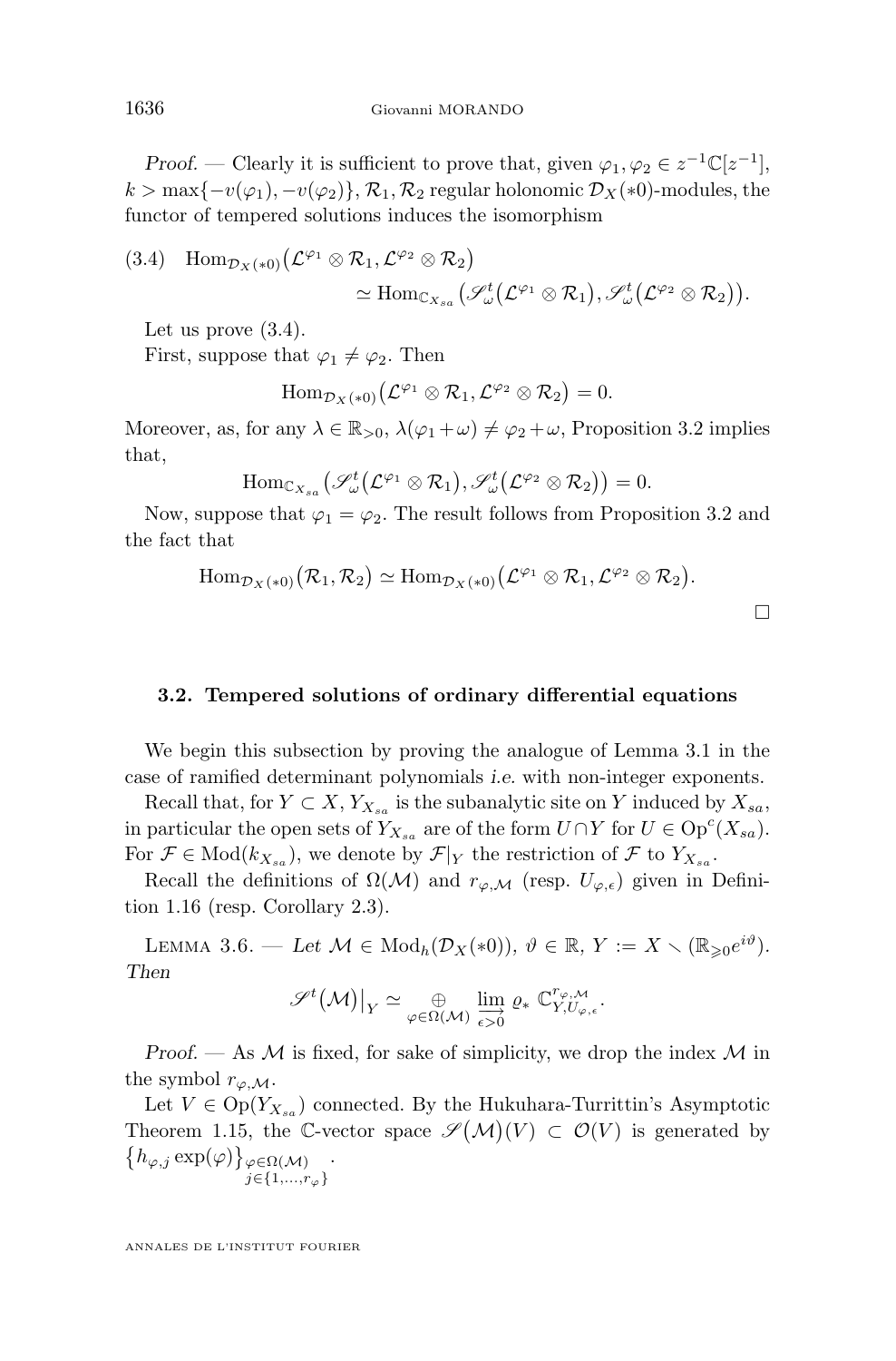<span id="page-27-0"></span>Hence

$$
\mathscr{S}^t(\mathcal{M})(V) \simeq \mathscr{S}(\mathcal{M})(V) \cap \mathcal{O}^t(V)
$$
  

$$
\simeq \Big\{ \sum_{\varphi \in \Omega(\mathcal{M})} \sum_{j=1}^{r_{\varphi}} c_{\varphi,j} h_{\varphi,j} \exp(\varphi) \in \mathcal{O}^t(V); \ c_{\varphi,j} \in \mathbb{C} \Big\}.
$$

Since, for  $\varphi \in \Omega(\mathcal{M}), j \in \{1, \ldots, r_{\varphi}\}, h_{\varphi, j} \exp(\varphi)$  are C-linearly independent functions and  $h_{\varphi,j}, h_{\varphi,j}^{-1} \in \mathcal{O}^t(V)$ , one has that

$$
\sum_{\varphi \in \Omega(\mathcal{M})} \sum_{j=1}^{r_{\varphi}} c_{\varphi,j} h_{\varphi,j} \exp(\varphi) \in \mathcal{O}^t(V)
$$

if and only if  $\exp(\varphi) \in \mathcal{O}^t(V)$  for  $c_{\varphi,j} \neq 0$ .

The conclusion follows.

Theorem 3.7 below states that the tempered solutions of a meromorphic connection  $M$  encode the determinant polynomials, their rank and the holomorphic solutions of  $M$ . Hence, from tempered holomorphic solutions of  $M$ , one can't recover the Stokes coefficients (see [\[1\]](#page-28-0) or [\[14\]](#page-29-0) for the definition) or the formal monodromy (*i.e.* the monodromy of the holomorphic solutions of the good model formally isomorphic to  $\mathcal{M}$ ), which are essential invariants characterizing  $\mathcal M$ . In particular, tempered solutions can't give a fully faithful functor on  $\text{Mod}_h(\mathcal{D}_X(*0))_k$ .

THEOREM 3.7. — Let  $k \in \mathbb{Z}_{>0}$ ,  $\mathcal{M}_1, \mathcal{M}_2 \in \text{Mod}_h(\mathcal{D}_X(*0))_k$  and  $\omega \in$  $z^{-1}\mathbb{C}[z^{-1}]$  such that  $-v(\omega) > k$ . The following conditions are equivalent.

- (i)  $\mathscr{S}_{\omega}^{t}(\mathcal{M}_{1})_{X\setminus\{0\}} \simeq \mathscr{S}_{\omega}^{t}(\mathcal{M}_{2})_{X\setminus\{0\}}.$
- (ii) (a)  $\mathscr{S}(\mathcal{M}_1)|_{X\setminus\{0\}} \simeq \mathscr{S}(\mathcal{M}_2)|_{X\setminus\{0\}}$  and
	- (b) for any  $\vartheta \in S^1$ ,  $\mathscr{S}^{\Omega}(\mathcal{M}_1)_{\vartheta} \simeq \mathscr{S}^{\Omega}(\mathcal{M}_2)_{\vartheta}$  as  $\Omega_{\vartheta}$ -graded  $\mathbb{C}$ *vector spaces.*

*Proof.*

(i) ⇒ (ii). Since  $\varrho^{-1}$  $\mathscr{S}^t(\mathcal{M}_j)_{X \setminus \{0\}} \simeq \mathscr{S}(\mathcal{M}_j)_{X \setminus \{0\}}$ , the condition (a) is proved.

Suppose now that there exists  $\theta \in S^1$  such that  $\mathscr{S}^{\Omega}(\mathcal{M}_1)_{\theta} \not\simeq \mathscr{S}^{\Omega}(\mathcal{M}_2)_{\theta}$ . Then, either  $\Omega(M_1) \neq \Omega(M_2)$  or there exists  $\varphi \in \Omega(M_1) \cap \Omega(M_2)$  such that  $r_{\varphi,M_1} \neq r_{\varphi,M_2}$ . In the former case, combining the ideas of the first part of the proof of Proposition [3.2](#page-22-0) with Lemma [3.6](#page-26-0) and Corollaries [2.3](#page-14-0) and [2.11,](#page-20-0) we obtain that, for any  $\vartheta \in \mathbb{R}$ ,  $\mathscr{S}_{\omega}^{t}(\mathcal{M}_{1})|_{X \setminus \mathbb{R}_{\geqslant 0}e^{i\vartheta}} \not\cong \mathscr{S}_{\omega}^{t}(\mathcal{M}_{2})|_{X \setminus \mathbb{R}_{\geqslant 0}e^{i\vartheta}}$ . In the latter case the result follows easily from Lemma [3.6.](#page-26-0)

(ii) 
$$
\Rightarrow
$$
 (i). Set  $\mathscr{S}_{\omega}(\cdot) := \mathscr{S}(\cdot \otimes \mathcal{L}^{\omega})$ .  
Let  $\vartheta_1, \vartheta_2 \in \mathbb{R}, \vartheta_1 \neq \vartheta_2 \pmod{2\pi}$ ,  $Y_j := X \setminus \mathbb{R}_{\geq 0} e^{i\vartheta_j}$   $(j = 1, 2)$ .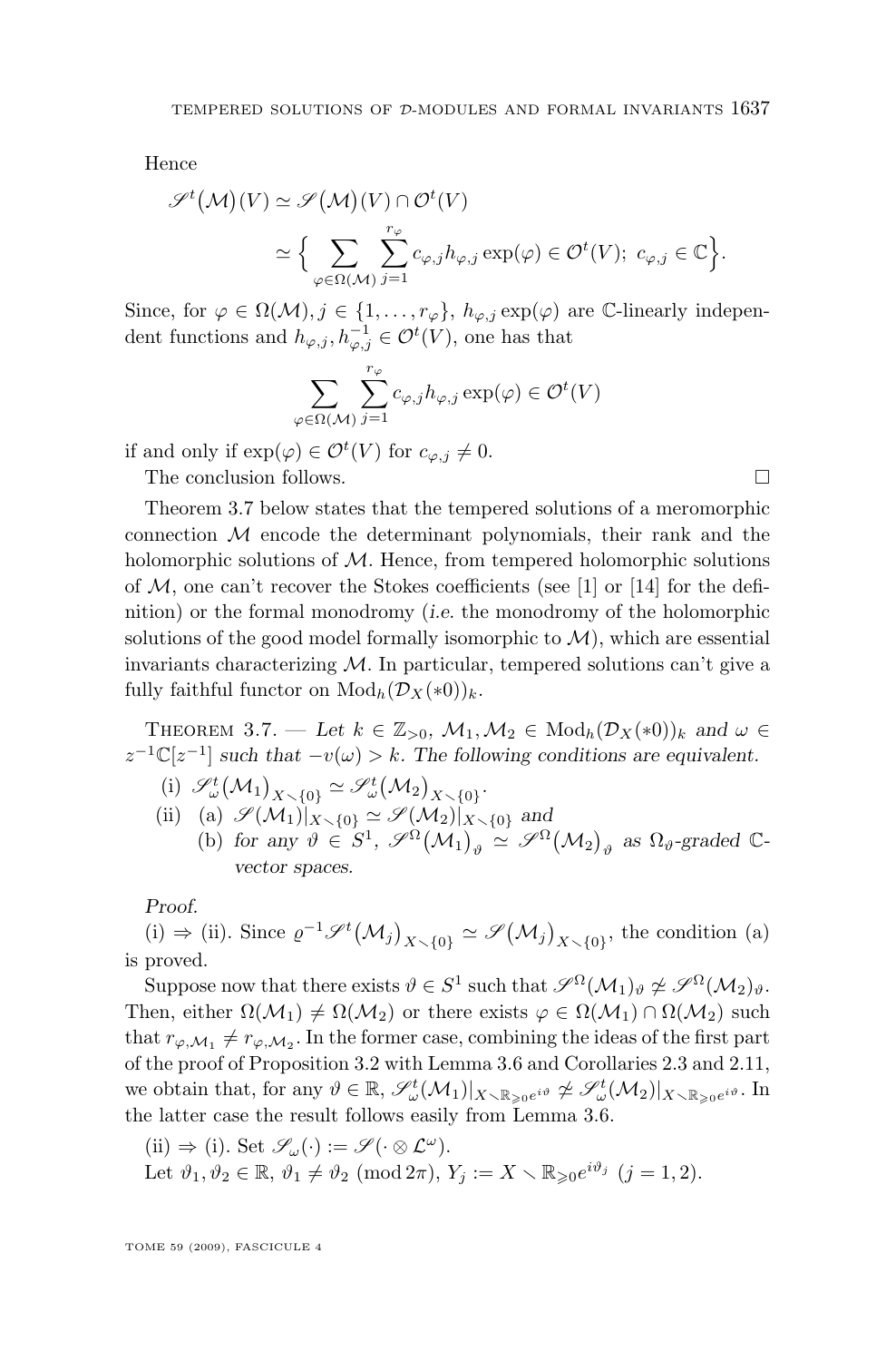<span id="page-28-0"></span>Since for any  $\vartheta \in S^1$ ,  $\mathscr{S}^{\Omega}(\mathcal{M}_1)_{\vartheta} \simeq \mathscr{S}^{\Omega}(\mathcal{M}_2)_{\vartheta}$ , then  $\Omega(\mathcal{M}_1) = \Omega(\mathcal{M}_2)$ and  $r_{\varphi,\mathcal{M}_1} = r_{\varphi,\mathcal{M}_2}$ . In particular, Lemma [3.6](#page-26-0) implies that

 $\mathscr{S}_{\omega}^{t}(\mathcal{M}_{1})|_{Y_{1}} \simeq \mathscr{S}_{\omega}^{t}(\mathcal{M}_{2})|_{Y_{1}} \text{ and } \mathscr{S}_{\omega}^{t}(\mathcal{M}_{1})|_{Y_{2}} \simeq \mathscr{S}_{\omega}^{t}(\mathcal{M}_{2})|_{Y_{2}}.$ 

Now, we have that  $\mathscr{S}(\mathcal{M}_1)_{X \setminus \{0\}} \simeq \mathscr{S}(\mathcal{M}_2)_{X \setminus \{0\}}$  implies

 $\mathscr{S}_{\omega}(\mathcal{M}_1)_{X \smallsetminus \{0\}} \simeq \mathscr{S}_{\omega}(\mathcal{M}_2)_{X \smallsetminus \{0\}}.$ 

We conclude thanks to the following commutative diagram

$$
0 \longrightarrow \mathscr{S}_{\omega}^{t}(M_{j})_{X \setminus \{0\}} \longrightarrow \mathscr{S}_{\omega}^{t}(M_{j})_{Y_{1}} \oplus \mathscr{S}_{\omega}^{t}(M_{j})_{Y_{2}} \longrightarrow \mathscr{S}_{\omega}^{t}(M_{j})_{Y_{1} \cap Y_{2}} \longrightarrow 0
$$
  
\n
$$
\downarrow
$$
\n
$$
0 \longrightarrow \mathscr{S}_{\omega}(M_{j})_{X \setminus \{0\}} \longrightarrow \mathscr{S}_{\omega}(M_{j})_{Y_{1}} \oplus \mathscr{S}_{\omega}(M_{j})_{Y_{2}} \longrightarrow \mathscr{S}_{\omega}(M_{j})_{Y_{1} \cap Y_{2}} \longrightarrow 0.
$$

#### BIBLIOGRAPHY

- [1] D. G. BABBITT & V. S. VARADARAJAN, "Local moduli for meromorphic differential equations", *Astérisque* (1989), no. 169-170, p. 217.
- [2] E. Bierstone & P. D. Milman, "Semianalytic and subanalytic sets", *Inst. Hautes Études Sci. Publ. Math.* (1988), no. 67, p. 5-42.
- [3] J. Bochnak, M. Coste & M.-F. Roy, *Real algebraic geometry*, Ergebnisse der Mathematik und ihrer Grenzgebiete (3) [Results in Mathematics and Related Areas (3)], vol. 36, Springer-Verlag, Berlin, 1998, Translated from the 1987 French original, Revised by the authors, x+430 pages.
- [4] A. Chenciner, *Courbes algébriques planes*, Publications Mathématiques de l'Université Paris VII [Mathematical Publications of the University of Paris VII], vol. 4, Université de Paris VII U.E.R. de Mathématiques, Paris, 1978, 203 pages.
- [5] M. Coste, *An introduction to o-minimal geometry*, Istituti Ed. e Poligrafici Intern., Università di Pisa, Dipartimento di Matematica, Pisa, 2000.
- [6] P. Deligne, B. Malgrange & J.-P. Ramis, *Singularités irrégulières*, Documents Mathématiques (Paris) [Mathematical Documents (Paris)], 5, Société Mathématique de France, Paris, 2007, Correspondance et documents. [Correspondence and documents], xii+188 pages.
- [7] M. Kashiwara, "Faisceaux constructibles et systèmes holonômes d'équations aux dérivées partielles linéaires à points singuliers réguliers", in *Séminaire Goulaouic-Schwartz, 1979–1980 (French)*, École Polytechnique, Palaiseau, 1980, Exp. No. 19, p. 7.
- [8] M. Kashiwara, "The Riemann-Hilbert problem for holonomic systems", *Publ. Res. Inst. Math. Sci.* **20** (1984), no. 2, p. 319-365.
- [9] ——— , D*-modules and microlocal calculus*, Translations of Mathematical Monographs, vol. 217, American Mathematical Society, Providence, RI, 2003, Translated from the 2000 Japanese original by Mutsumi Saito, Iwanami Series in Modern Mathematics, xvi+254 pages.
- [10] M. Kashiwara & P. Schapira, "Ind-sheaves", *Astérisque* (2001), no. 271, p. 136.
- [11] ——— , "Microlocal study of ind-sheaves. I. Micro-support and regularity", *Astérisque* (2003), no. 284, p. 143-164, Autour de l'analyse microlocale.